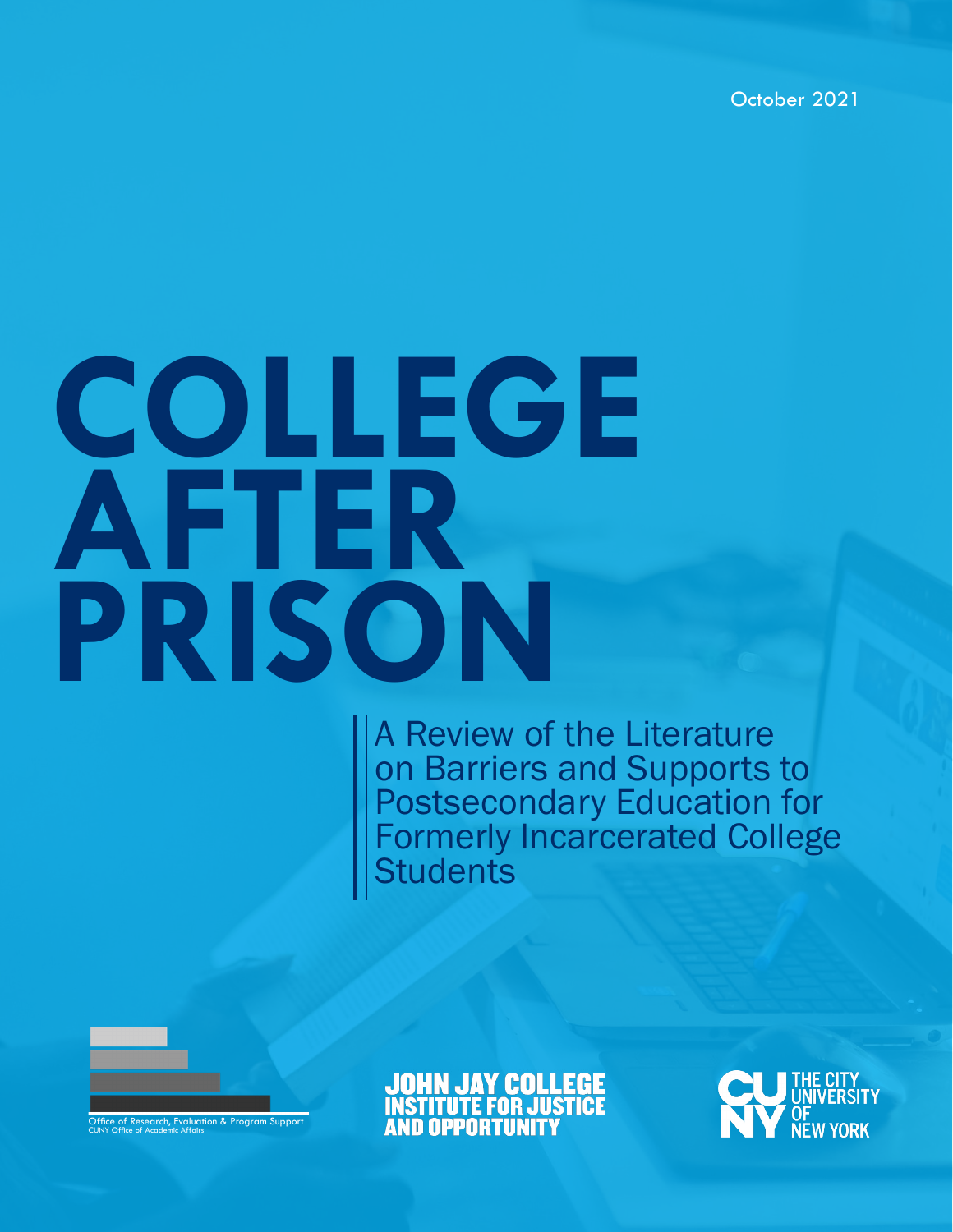# **Acknowledgments**

This paper was co-authored by Vernisa M. Donaldson and Christopher Viera of the City University of New York (CUNY) Office of Research, Evaluation, and Program Support (REPS) in collaboration with Ann Jacobs, the Executive Director of the John Jay College Institute for Justice and Opportunity (the Institute), and Katie Beiter, the Evaluation Consultant and former Communications and Development Coordinator at the Institute. A special thanks as well to Carlos Quintana, the former Director of College Access at the Institute, for his work.

Thank you to the College Initiative evaluation Advisory Committee, which brought their experience and knowledge to assist us in the design of this evaluation, as well as the review of this White Paper and the forthcoming Process and Outcomes evaluations.

John Bae Program Director The Public Welfare Foundation

Dr. Ronald Day Vice President of Programs the Fortune Society

Greg Hetmeyer. LMSW Director of Community Justice Initiative Staten Island Justice Center

Ashtian Holmes **Director** The Urban Make Leadership Academy at the Borough of Manhattan Community College

Marsha Milan-Bethel Senior Admissions Advisor Hostos Community College

John Molina Peer Mentoring and Alumni Coordinator the John Jay College Institute for Justice and Opportunity

Ebony Ramos, Community Coordinator NYC Health and Hospitals

Dwight Stephenson, MSW Family Services Specialist The Osborne Association

#### Desiree Vazquez-Barlatt

Senior Program Officer The Milton and Carol Petrie Foundation

Cheryl Wilkins Co-Founder and Associate Director Columbia University Center for Justice

We are grateful to the College Initiative students, Institute staff, and partners who participated in the evaluation and who provided invaluable feedback.

We would like to express our sincere gratitude to the ECMC Foundation, the Mayor's Office of Criminal Justice, and the Teagle Foundation for funding this evaluation

Finally, we would like to thank the City University of New York and John Jay College of Criminal Justice for supporting this work. Thank you, specifically, to Felix Matos Rodriguez, the Chancellor of CUNY; Karol Mason, the President of John Jay College; Yi Li, the Provost of John Jay College; and Anthony Carpi, Professor and Dean of Research at John Jay College.

Thank you to Nicole Alexander for designing this White Paper.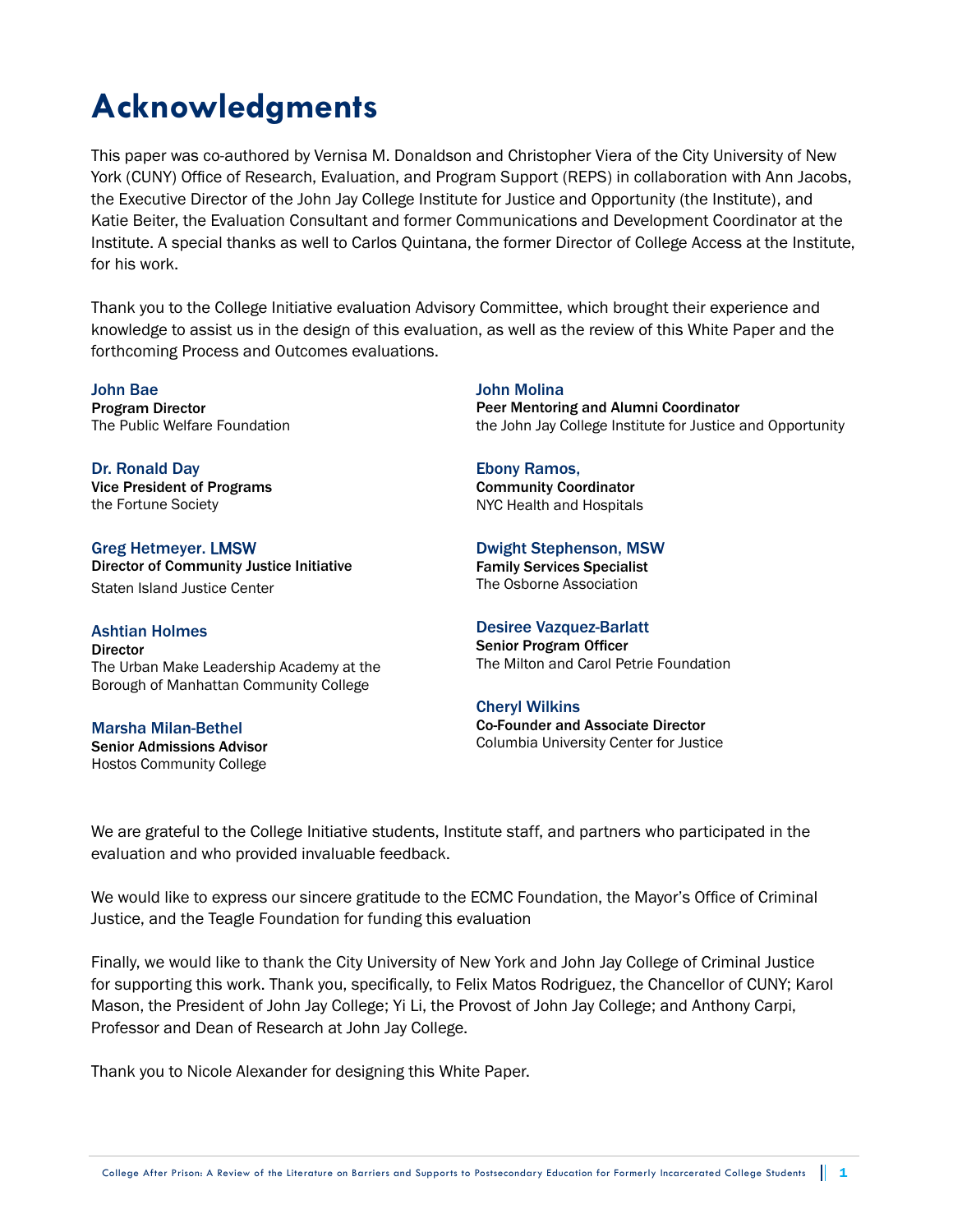# **Table of Contents**

- **03 Executive Summary**
- **05 A Note on the Current Study**

#### **06 Introduction**

- 06 Background
- 06 Benefits of Higher Education
- 07 Higher Education for Those with Conviction Histories

#### **07 Collateral Consequences of Criminal Legal System Involvement**

- 08 Employment
	- ▸ Impact of "Ban the Box" on Employment
- 09 Higher Education
	- ▸ Impact of Disclosure Policies in Higher Education

#### **10 Higher Education for Marginalized Groups**

#### 10 Current and Former Foster Care Youth

- ▶ Barriers to Higher Education
- ▸ Policies
- ▶ Support Programming

#### 11 Nontraditional Students/Adult Learners

- ▶ Barriers to Higher Education
- ▸ Supports for Non-Traditional Students/Adult Learners

#### 12 Military Students and Veterans

- ▶ Barriers to Higher Education
- ▶ Supports for Military Students and Veterans

#### **14 Higher Education for Individuals with Conviction Histories**

#### 14 Barriers to College Access and Success

- ▸ Demands of the Reentry Process
- ▶ Gender-specific Barriers for Women
- ▸ Mental Health
- ▶ Restrictions of Community Supervision
- ▸ Trust
- ▸ Predatory Colleges and Universities
- ▸ Lack of Targeted Supports and Resources

#### 18 Facilitators of Success

- ▶ Correctional Education Programs
- ▶ Peer Mentorship

#### **21 Reentry and Higher Education Programs**

- 21 Higher Education Programs for Formerly Incarcerated Individuals
	- ▸ Hybrid College Programs
	- ▶ College Access and Success Programs in the Community

#### **23 CUNY Initiatives for Formerly Incarcerated Individuals**

- 23 College Initiative (CI)
- 25 CUNY Justice Learning Collaborative
- **25 College Access and Success Programmatic Needs and Limitations**
- **27 References**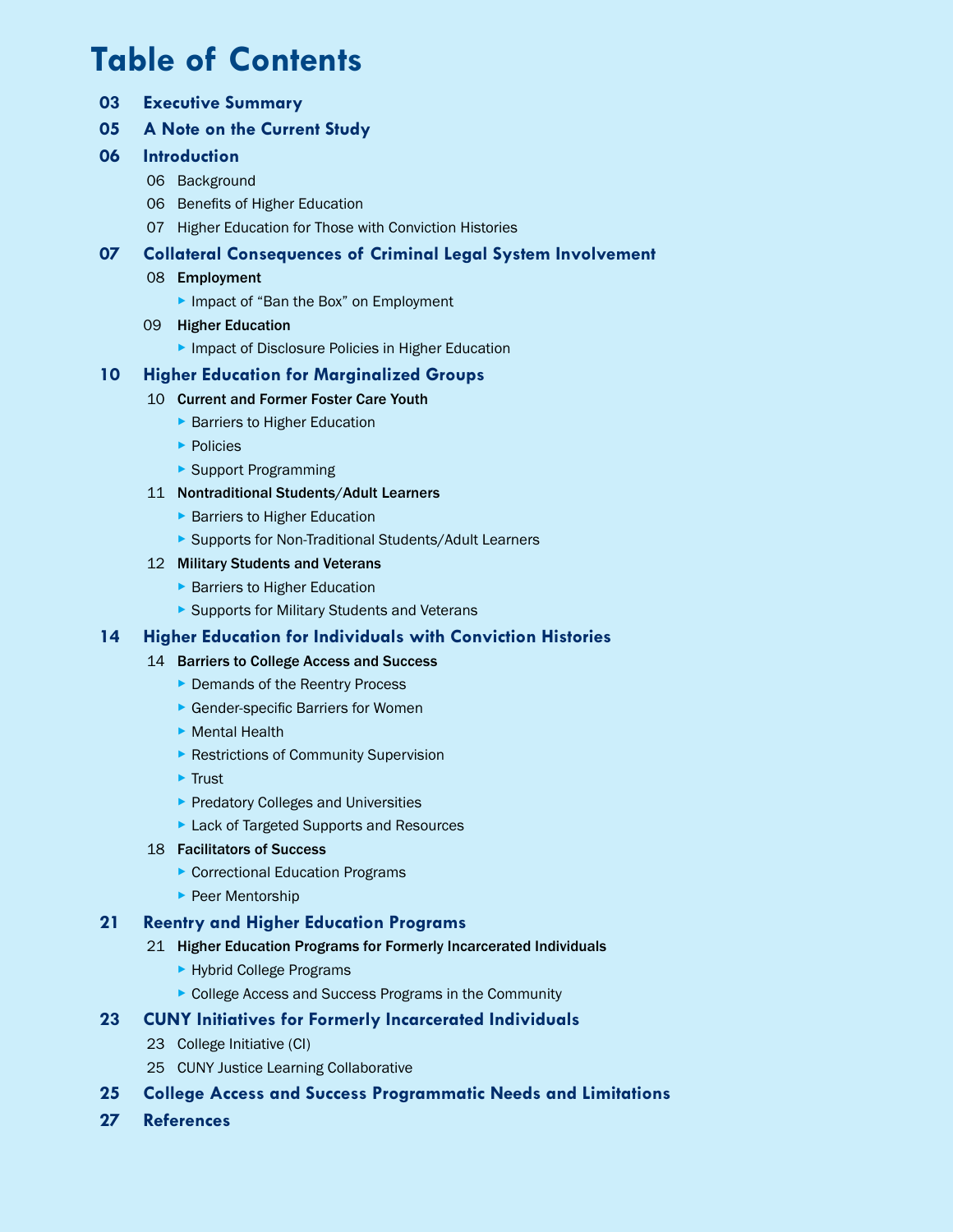# **Executive Summary**

This paper explores an area in strong need of further recognition and inquiry: higher education for formerly incarcerated individuals in the community. Each year, more than 600,000 individuals are released from state and federal prisons and return to the community. Despite that, and the significant benefits to receiving a college education, most programming and research (where it has been implemented) has been concentrated on correctional education. As a result, formerly incarcerated individuals are largely not recognized as a student group in need of support, programming, and research in the field of higher education. This paper is an attempt to synthesize existing literature around higher education for formerly incarcerated individuals, and to describe current support mechanisms for this group as a base for continued work. Some key takeaways from this paper are:

#### 1. Formerly incarcerated individuals are a student group with specific barriers to accessing (and completing) higher education.

Formerly incarcerated individuals share many characteristics and challenges with other marginalized or nontraditional student groups, such as current/former foster care youth, nontraditional students/adult learners, and military students and veterans. Despite that, formerly incarcerated individuals also face specific challenges that arise from their experience with the criminal legal system. These include, but are not limited to:

- the prevalence of disclosure policies and documentation/review of incarceration histories at colleges and universities that often dissuade applicants;
- the stigma associated with prior experience in the criminal legal system, which can make classrooms and campuses hostile environments;
- the erosion of social trust in others and institutions that may inhibit help-seeking and cause colleges to seem like places of surveillance and sanctioning;
- the restrictions of community supervision that limit the time and financial resources of formerly incarcerated individuals; and
- the challenges with mental health, and particularly post-traumatic stress disorder (PTSD), that often arise from the trauma of incarceration, among others.

Despite this clear need for support services for formerly incarcerated individuals, considerably less has been developed to aid their pursuit of higher education, and even to position higher education as a viable pathway, in many cases.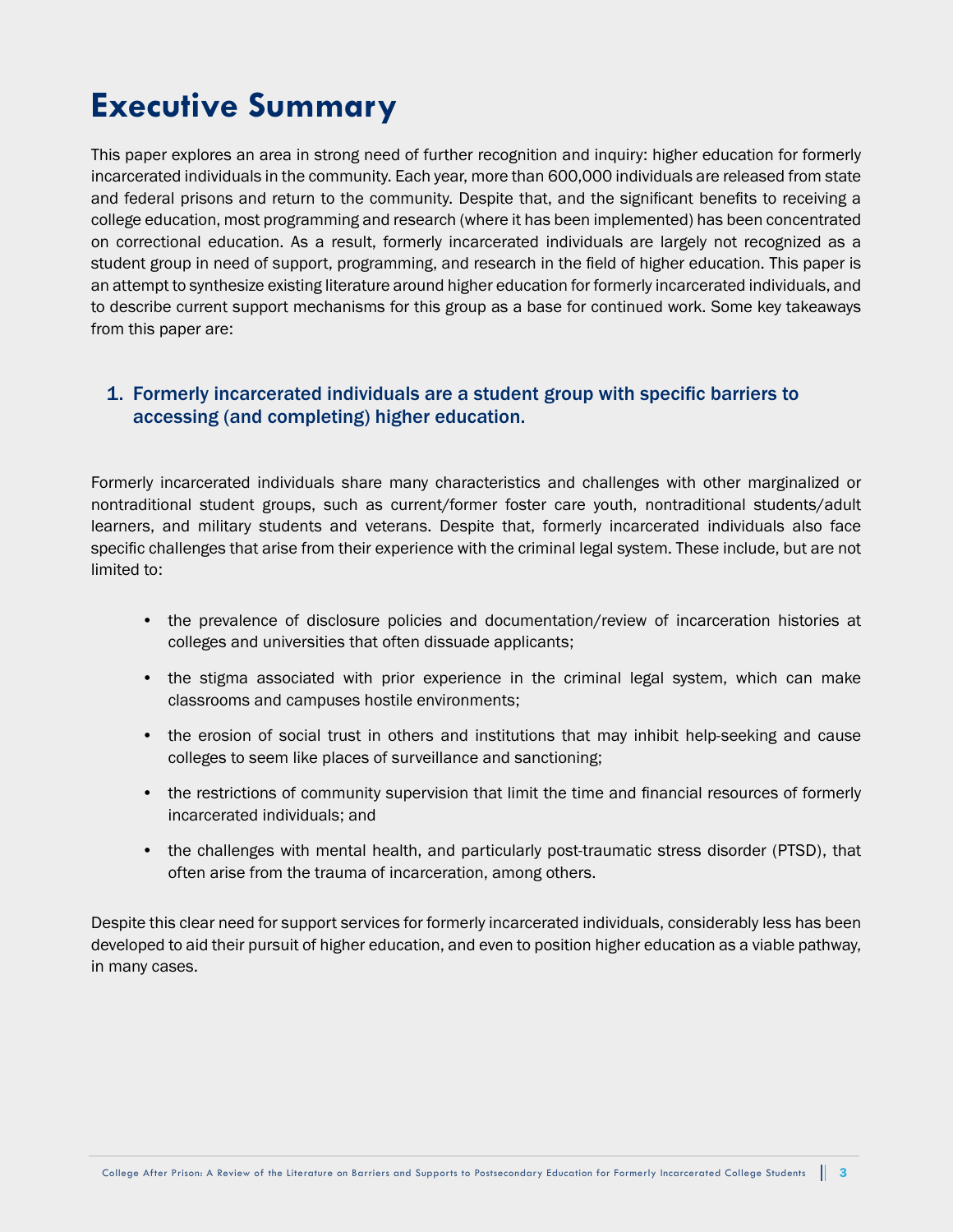#### 2. Formerly incarcerated individuals stand to both benefit from and contribute significantly to college campuses.

It is important to highlight that formerly incarcerated individuals do not just stand to benefit from higher education, they can also contribute significantly to their classrooms and campuses. Like other nontraditional students, formerly incarcerated individuals offer a wealth of life experiences that can provide unique perspectives and insight in class discussions and interactions on campus. Formerly incarcerated students on campus can also help break down the stigma of having been incarcerated for their peers, professors, and staff. Finally, students with conviction histories can also add value to their campuses through community engagement with campus clubs, as well as advocacy across many issues that intersect with the criminal legal system.

#### 3. Some programs exist to support students post-release, but more funding is needed for programming, evaluation, and research.

Some college support programs exist to serve formerly incarcerated individuals pursuing higher education in the community, such as the John Jay College Institute for Justice and Opportunity's College Initiative (CI) and the College and Community Fellowship (CCF). These programs help demystify the viability of pursuing college and the college process itself. They support students from pre-enrollment application steps to course enrollment and persistence to degree completion. CI also provides referrals to external supportive services to aid with reentry needs that may hinder college enrollment, as well as peer mentoring to help with the transition to and progress through degree programs. However, wider support for this work is needed both through funding for existing support programs and for the development of new programs. Additionally, further study is needed to build our understanding of this population as a particular student group within the landscape of higher education. Finally, additional evaluation work is needed to determine best practices for supporting formerly incarcerated individuals in their pursuit of higher education.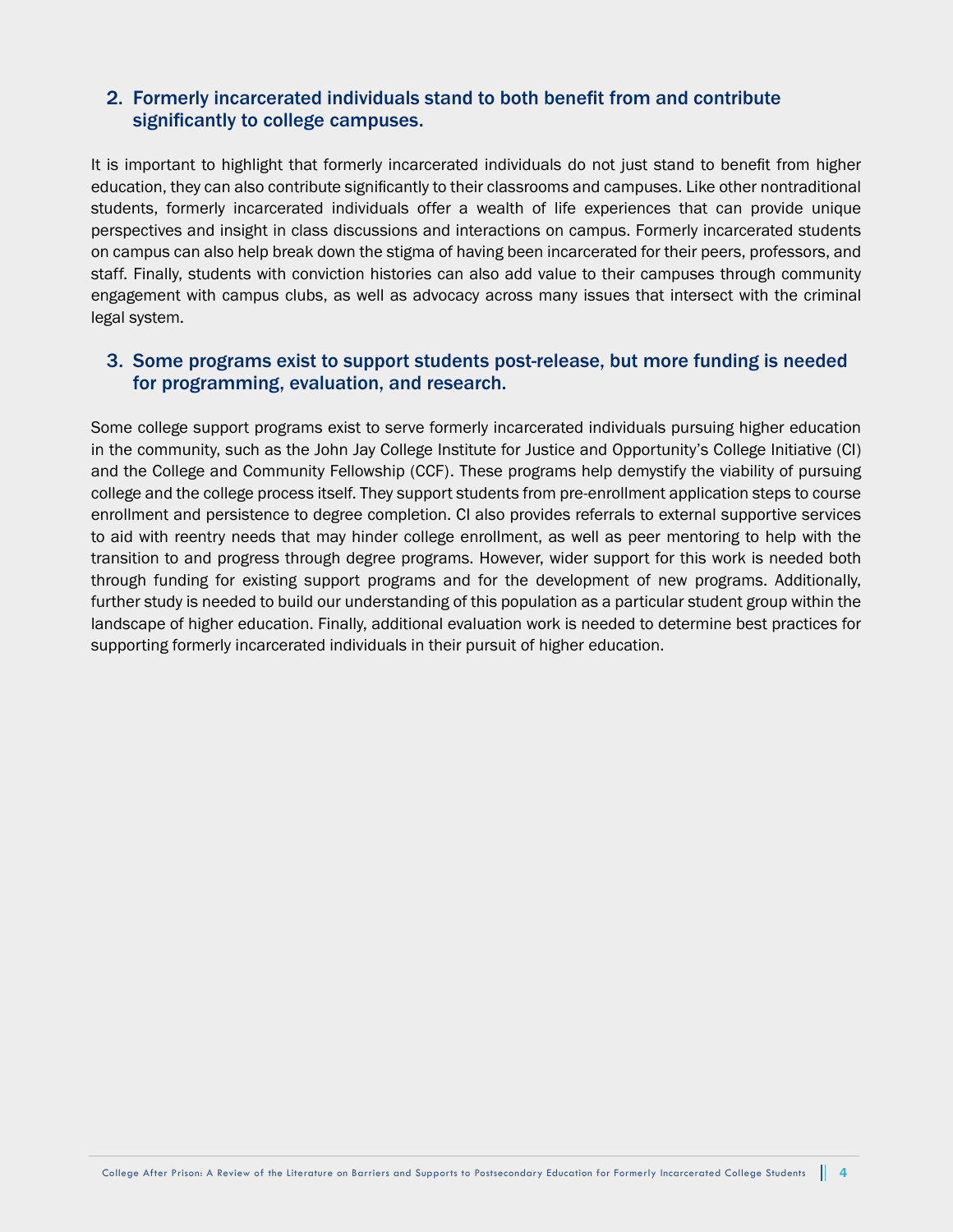# **A Note on the Current Study**

In September 2018, the John Jay College Institute for Justice and Opportunity (hereafter "the Institute"), then the Prisoner Reentry Institute (PRI), contracted with CUNY's Office of Research, Evaluation, and Program Support (REPS) and Greg Wolniak of the University of Georgia to conduct an evaluation of its College Initiative (CI) program. CI began in 2002 as an independent organization, and then joined the Institute as one of several programs in 2015. It offers an array of college assistance services from initial engagement and support with enrollment, college success, and workforce entry. Throughout CI's history, it has helped thousands of individuals achieve the dream of gaining exposure to higher education, and touches the lives of over 500 individuals each year.

The evaluation of CI includes a process evaluation of CI's history and services as a community of higher education access and success support for those with conviction histories. Additionally, an outcomes evaluation will examine postsecondary and cognitive effects for CI students. The goal of this white paper is to lay the groundwork for these forthcoming analyses, provide an overview of the landscape of higher education for individuals with conviction histories, and introduce the significant work that is being done within the Institute and CI to serve the needs of this group. In particular, we review the barriers people are subjected to upon reentry to the community and how these barriers inhibit pursuit of higher education. Next, we examine the literature about higher education support for similarly marginalized/non-traditional student groups (current/former foster care youth, adult learners, and military students and veterans) and what programming and supports have been developed for them. Finally, this paper discusses the field of higher education for individuals with conviction histories, the work of CI and the Institute, and areas for continued work.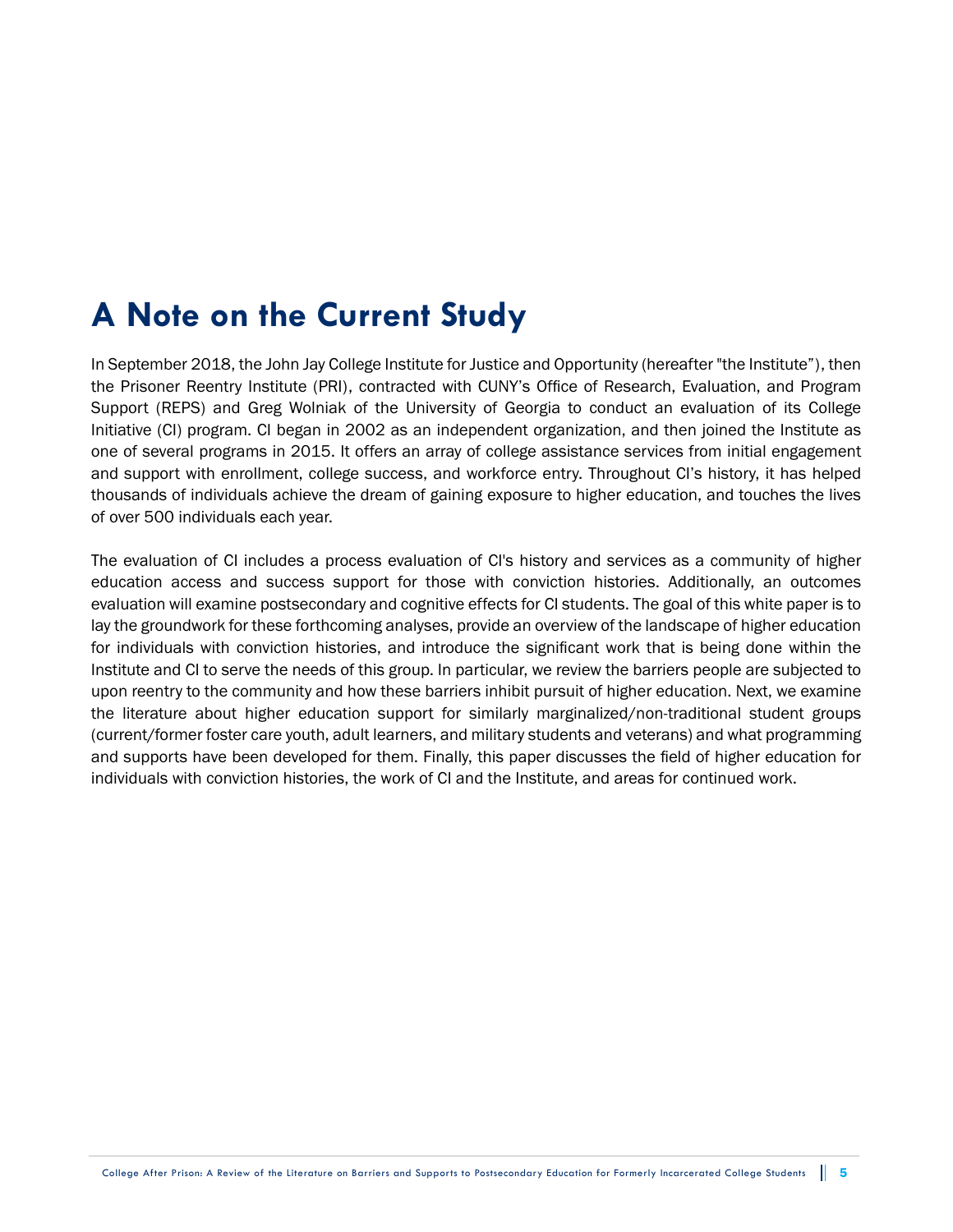# **Introduction**

## **Background**

In 2017, more than 600,000 people were released from state and federal prisons (Bronson & Carson, 2019); another 2.2 million people were incarcerated in prisons and jails; and more than six million people were under some sort of criminal justice supervision within the community (Kaeble & Cowhig, 2018). Until the 1970s, the rate of incarceration was growing on pace with the U.S. population; however, with changes in law enforcement and policies introduced during the "tough on crime" era that were intended to curb crime through stringent laws and harsh sentencing, the rate of incarceration expanded dramatically. As a result, these 2017 figures represent an increase of about 500 percent over the previous forty years, compared to an increase of just 58.5 percent for the general population of the United States (World Bank). These policies and the resultant surge in individuals with criminal legal system $<sup>1</sup>$  involvement have had a disproportionately</sup> negative impact on communities of color and have therefore necessitated active and innovative responses to rebuild communities and create more access to opportunities in their wake.

## **Benefits of Higher Education**

At the same time as the U.S. has become the world leader in incarceration, educational attainment in the U.S. has also surged. In 2017, the percentage of Americans who had completed at least a high school degree reached 90 percent for the first time in national history (Schmidt, 2018). Accordingly, the percentage of Americans who earned a Bachelor's degree or higher rose to 33 percent, an increase of roughly 20 percentage points over the previous 40 years (Ma, Pender, & Welch, 2019). These gains are significant given the wealth of benefits conferred to individuals with postsecondary degrees and beyond. A college education remains the strongest mechanism for social mobility in the United States. A strong body of research has demonstrated that, among other benefits, people with college degrees also earn much higher salaries, have more stable jobs, experience less unemployment, and have lower poverty rates and lower reliance on public assistance (Ma, Pender, & Welch, 2019).

Additionally, the benefits of a college degree extend beyond economic factors. According to the College Board's Trends in Higher Education series<sup>2</sup>, Americans with bachelor's degrees (or higher) are more likely to report being in good or excellent health and engage in healthy behaviors, on top of reporting higher levels of happiness. Further, those with advanced degrees are more likely to volunteer more often and have higher levels of civic engagement and community involvement (Ma, Pender, & Welch, 2019). Earning a college degree has also been shown to have intergenerational effects, positively impacting the educational attainment of degree holders' children. Finally, college degree attainment affords important social, cognitive, and emotional benefits for personal growth. These include increased problem solving and time management skills, openness to new ideas/perspectives, higher levels of self-esteem, building social/professional networks, and a sense of accomplishment or empowerment from completing a degree program (deHaan, 2011; Heckman, Humphries, & Veramendi, 2018; Ma, Pender, & Welch, 2019; Rowley & Hurtado, 2002).

<sup>1.</sup> Throughout this paper, we use the terms "criminal legal system" (and legal system for short), "formerly incarcerated individuals", "(those/individuals with) conviction histories", "system involved", and "system impacted" to refer to people who have been impacted by the institution commonly referred to as the criminal justice system in the literature.

<sup>2.</sup> See <https://research.collegeboard.org/trends/trends-higher-education> for more information.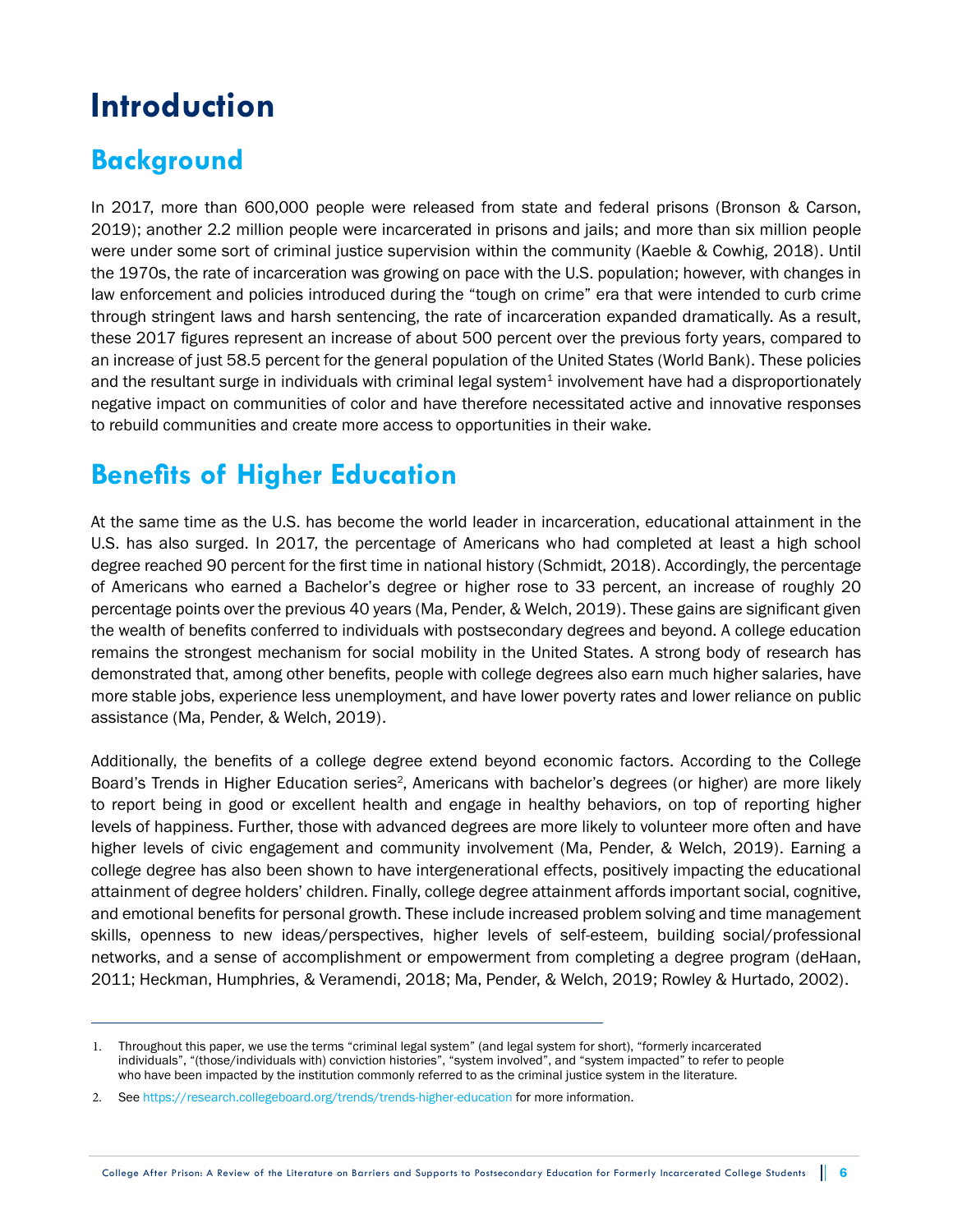## **Higher Education for Those with Conviction Histories**

While the general advantages of completing a higher education program have been studied extensively, comparatively less has been written about the benefits of higher education for individuals with conviction histories. One early study found that, like college degree attainment in general, higher education provides social and economic benefits as well as higher earnings for formerly incarcerated individuals (Malveaux, 2003). Similarly, higher education has been associated with an increase in cognitive ability, enhanced social networks, and increases in social capital for those with conviction histories (Owens, 2009).

While there are a host of benefits to higher education, formerly incarcerated individuals face numerous barriers— both systemic and personal— to accessing and completing a college degree, and therefore accruing these advantages. For instance, many struggle with substance use disorders, mental health issues, and trauma while pursuing employment or higher education upon reentry (Lynch, DeHart, Belknap, & Green, 2013; Sacks & Pearson, 2003; Torrey, Kennard, Eslinger, Lamb, & Pavle, 2010; Vitopoulos, Peterson-Badali, Brown, & Skilling, 2019). It is important to highlight that these issues may be present prior to incarceration, but the experience of being incarcerated may leave individuals with significant trauma, stressors, and worsened physical or mental health upon release (DeVeaux, 2013; Hagan et al., 2018; Liem & Kunst, 2013; Piper & Berle, 2019). As a result, according to the Prison Policy Initiative, formerly incarcerated individuals are eight times less likely to complete a college degree program than the general public, as evidenced by just 4 percent earning a college degree compared to 29 percent of the U.S. population (Couloute, 2018). Furthermore, despite its potential benefits for this group, comparatively little research and higher education support programming exists for formerly incarcerated individuals, particularly post-release and upon reentry into the community.

## **Collateral Consequences of Criminal Legal System Involvement**

Those with conviction histories must contend with significant structural barriers to re-entry, termed the "collateral consequences" of criminal legal system involvement. The collateral consequences of legal system involvement refer to the laws and policies that limit the rights and privileges of those who have had contact with the criminal legal system. Broadly, these policies frequently include restrictions (or bans) on voting, obtaining personal documentation (e.g., driver's licenses), the receipt of public assistance and the ability to reside in public housing, and access to mental health and substance use disorder<sup>3</sup> treatment, among others. Often, these restrictions are enacted upon conviction of a crime regardless of subsequent incarceration status. In higher education, the collateral consequences of legal system involvement can mean limits on financial aid eligibility (Vallas & Dietrich, 2014 p. 27). In employment, it can mean restrictions on licensure for careers such as barber/cosmetology, real estate, and health care among many others (NICCC; Vallas & Dietrich, 2014 p. 36). In both areas, individuals with conviction histories are often subject to increased scrutiny before, during, and after the application phase.

<sup>3.</sup> Substance use disorders are defined by the Substance Abuse and Mental Health Services Administration (SAMSHA) as recurrent drug and/or alcohol use that causes "clinically significant impairment in one's health and ability to meet work, school, or home obligations."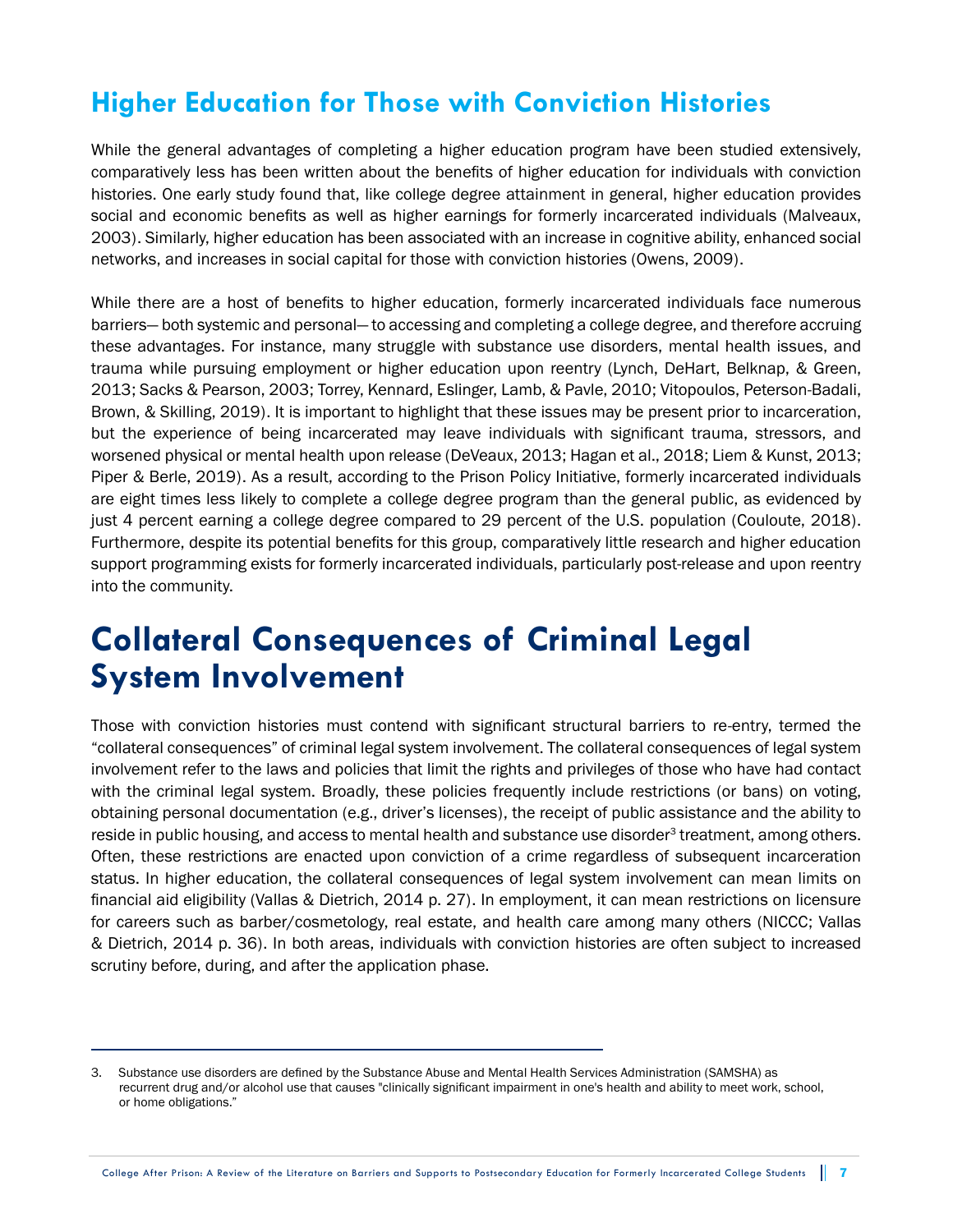## **Employment**

Another significant structural barrier to securing employment is policies that require disclosure of conviction histories in varying detail on college and job applications. Much research has been dedicated to the detrimental effect of these policies on employment, largely because of the biases that employers display in the hiring process (Doleac & Hansen, 2016). This effect has been documented to disproportionately hurt Black and Latinx men because they are incarcerated at rates disproportionate to the rest of the population. (Doleac & Hansen, 2016 p. 4).

As Devah Pager's earlier studies demonstrated, employers discriminate against individuals with conviction histories even when their educational background and work history matches that of other applicants (Pager, 2003). To test the impact of a conviction history on employment outcomes, Pager created test job applications from male candidates that varied only by race (Black or White) and conviction history (history or no history) and submitted them for local job openings. Overall, applications from candidates with conviction histories received fewer callbacks from prospective employers. However, when examining callbacks by race, Pager found strong evidence of racial bias amongst employers: applications from White candidates received the most responses overall, and even those with conviction histories received more interest from employers than Black candidates without one. With these findings, Pager demonstrated that Black men with conviction histories were doubly disadvantaged by racial bias from employers that was compounded by their conviction histories, as evidenced by this group receiving the fewest responses in her study (Pager, 2003 p. 958).

Finally, despite employers' apprehensions about the employability of those with conviction histories, recent studies suggest that these concerns do not necessarily translate to subsequent job performance. For instance, in a study of military service records, Lundquist and colleagues (2018) observed that those who received waivers for felony convictions performed similarly (e.g., similar rates of attrition and dismissal for poor conduct) or better (e.g., higher rates of promotion) than their peers without. Similarly, a recent study found that employees with conviction histories had longer job tenure: they retained their jobs longer and were less likely to quit than other employees (Minor, Persico, & Weiss, 2018).

## Impact of "Ban the Box" on Employment

As a result of studies demonstrating the harm of disclosure policies on employment, President Barack Obama struck down policies requiring disclosure of conviction histories for federal jobs in 2015, and 24 states and Washington D.C. enacted similar laws in the following years. This movement to "ban the box" aimed to reduce the bias that those with conviction histories are subjected to in pre-employment selection processes. Despite these legislative changes, research suggests that removing disclosure policies actually had the unintended effect of increasing employer bias against racial minorities – populations that are disproportionately impacted by mass incarceration – to screen out those who employers perceived as being more likely to have had contact with the criminal legal system. For instance, a 2016 study showed that, without the information about applicants' conviction histories after banning the box, employers were less likely to hire pools of candidates that they deemed likely to include those with such histories – young Black and Latinx men (Doleac & Hansen, 2016). More specifically, the study found that, after ban the box policies were enacted, young Black men were 3.1 percentage points less likely to be employed and employment decreased by 2.3 percentage points for young Latinx men. Further, another 2016 study by Agan and Starr demonstrated that Black men aged 18-64 were hurt by the implementation of ban the box policies. They found that prior to the implementation of ban the box, White applicants received 7 percent more callbacks from employers; afterward, they were six times more likely to do so, receiving 45 percent more callbacks (Agan & Starr, 2016). Overall, the findings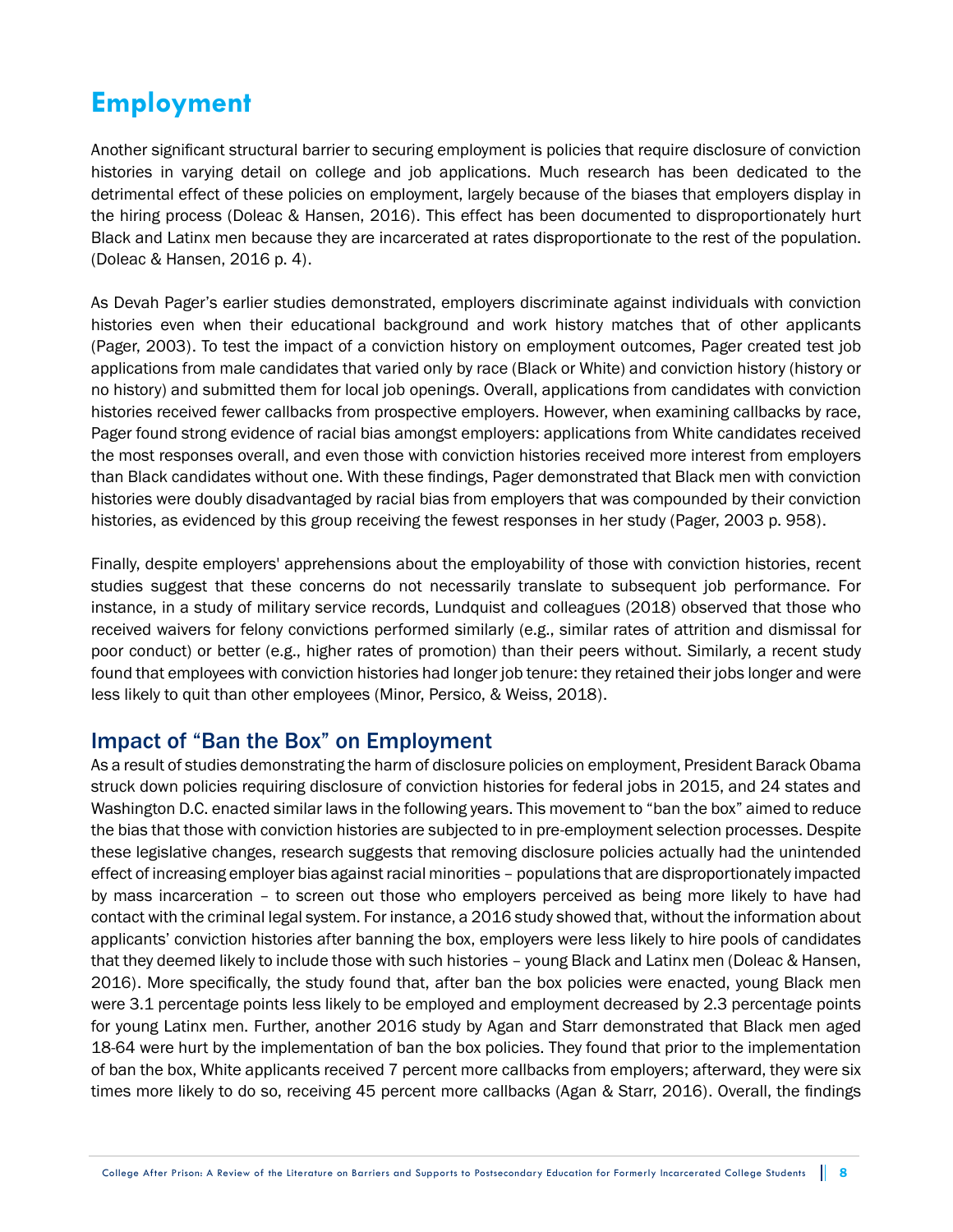reveal that while the intended purpose of removing the requirement for individuals to disclose their conviction histories was to reduce employer bias, it instead increased racial bias due to perceptions regarding criminal legal system involvement (Agan & Starr, 2016; Doleac & Hansen, 2016).

## **Higher Education**

In higher education, students are required to disclose prior convictions on the Common Application for college admission, which is used by over 800 colleges according to recent estimates (Member Institutions, Common [App](https://www.commonapp.org/members)). Additionally, a 2018 survey of 85 randomly sampled colleges in the northeast found that 78 percent of sample schools required disclosure and used it in admissions decisions, and that 4-year private schools were most likely to require disclosure (Evans, Szkola, & John, 2018). These policies have resulted in students being required to disclose their conviction histories for purported campus safety concerns. However, it is important to note that there is a lack of data showing that this requirement improves campus safety, as schools that screen students' criminal histories do not have lower rates of reported crime than those that do (Olszewska, 2007; Weissman et al., 2010). Instead, data shows that crimes on campuses are often committed by students with no conviction history (Rosenthal, NaPier, & Weissman, 2015).

To date, the impact of these disclosure policies on college admissions has not been widely examined. One 2014 survey of 300 randomly sampled colleges found that 61 percent conducted criminal background checks (CBCs). Additionally, schools in the sample that required disclosure also admitted a slightly lower percentage of students (64% vs. 72% for schools that did not conduct CBCs) and fewer racial/ethnic minorities overall (Pierce, Runyan, & Bangdiwala, 2014). The study found that, for those that required it, disclosure had a detrimental impact on the schools' evaluation of applicants. Among schools that required disclosure, a majority reported that they would probably or definitely not admit students with conviction histories for a number of different convictions, including assault (80%), drugs other than marijuana (72%), and distribution of prescription drugs (70%) (Pierce, Runyan, & Bangdiwala, 2014, p. 366). Additionally, a national experimental audit study found that applications submitted by testers with conviction histories were 2.5 times more likely to be rejected overall than control applications sent by testers with no such history (Stewart & Uggen, 2020). This study also found a slight difference by race: Black testers with conviction histories were rejected most often and at a rate 2.9 percentage points higher than White testers with similar histories (Stewart & Uggen, 2020 p. 16).

## Impact of Disclosure Policies in Higher Education

This data may significantly underrepresent the chilling effect of having "the box" on an application. There is evidence that suggests that the requirement to disclose their conviction history may discourage people from even applying out of concerns about being stigmatized (Rosenthal, NaPier, & Weissman, 2015). For instance, a 2015 case study found that nearly two-thirds of potential applicants with conviction histories did not pursue State University of New York (SUNY) admissions processes due to cumbersome disclosure policies and a fear of stigma – a phenomenon the researchers termed "felony application attrition" (Rosenthal, NaPier, & Weissman, 2015). Disclosure policies for colleges also usually extend beyond acknowledging conviction history on an application. Students with conviction histories are often mandated to complete additional steps in the application process that can range from extensive supplementary documentation to separate interviews with admissions staff to detail their legal history (Custer, 2016; Dickerson, 2007; Lantigua-Williams, 2016; Rosenthal, NaPier, & Weissman, 2015). According to Vivian Nixon, (the former) Executive Director of the College and Community Fellowship (CCF), the additional required documentation is often "invasive and stigmatizing," overwhelming students during an already difficult process (Lantigua-Williams,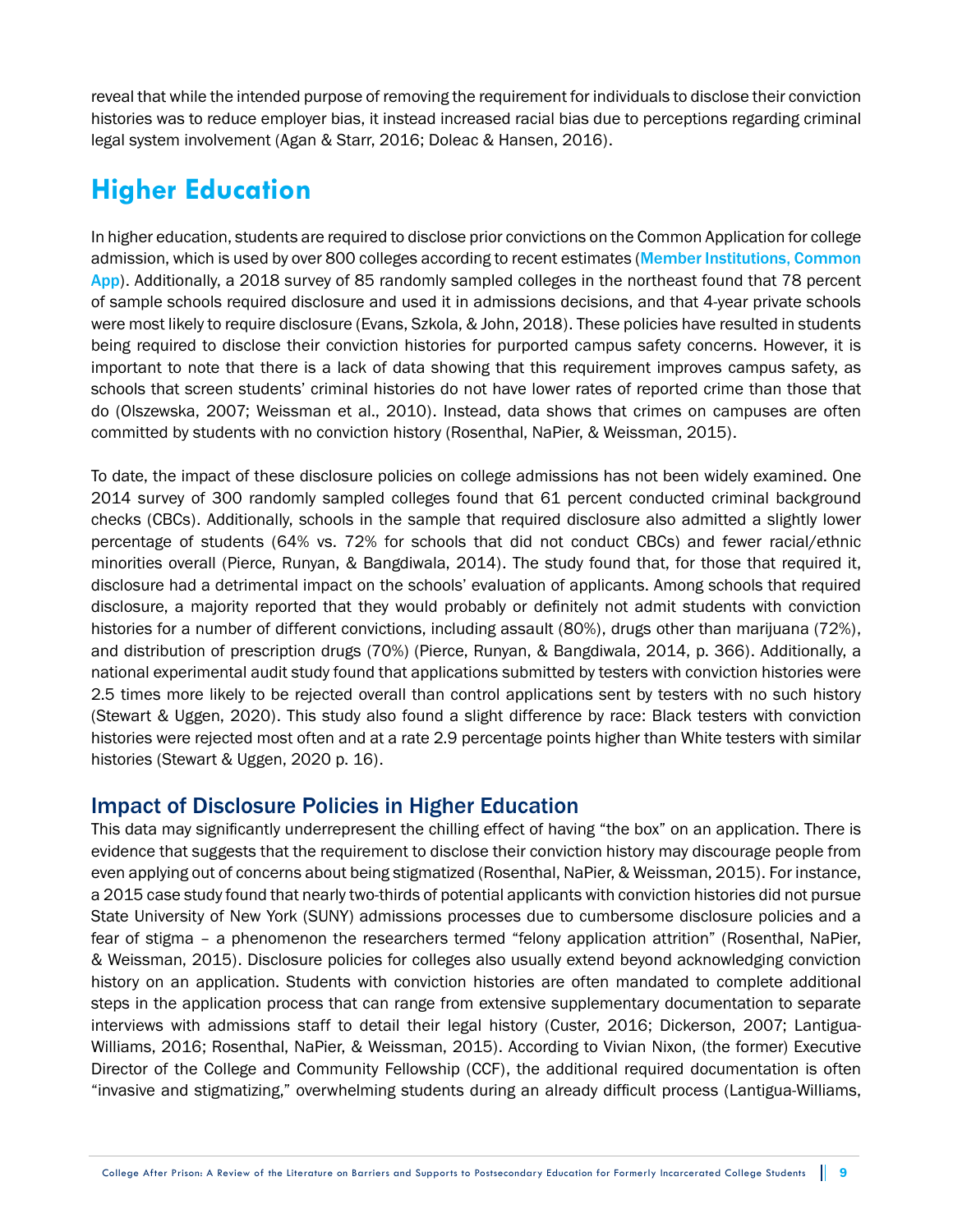2016). Additionally, most campuses that collect this data about students do not have formal policies in place to train staff on how to evaluate it for admissions (Vallas & Dietrich, 2014 p. 28).

The results of the 2015 SUNY case study suggest that banning disclosure policies could help broaden access to college for individuals with conviction histories by reducing felony application attrition<sup>4</sup>. However, given the findings of Pierce and colleagues (2014) and Stewart & Uggen (2020), efforts to reduce the burden of disclosure should also account for potential unintended consequences for communities of color as demonstrated with the unplanned impact of "Ban the Box" on employment for these groups. This precaution for addressing the impact of disclosure policies is imperative given that Black and Latinx men are still overrepresented in the criminal legal system despite declining incarceration rates (BJS, 2020) and consequently underrepresented in higher education simultaneously, despite considerable gains in college enrollment for these groups (Espinosa et al., 2019).

Nevertheless, disclosure policies are not the full scope of college access for individuals with conviction histories. Even in the absence of disclosure policies, those with conviction histories can face significant hurdles in the college application and pre-enrollment phases. These include understanding the different college options and institutions available, acquiring personal documentation (e.g., tax forms and other financial documentation, transcripts, diplomas, or certificates), navigating the maze of financial aid regulations and restrictions (depending on prior offenses), filling out required applications and paperwork, and gaining technology skills (if needed), among others (Miller et al., 2014; Ross, 2019). While previous studies document the challenges that those with conviction histories face upon applying and enrolling in college, there is evidence that access to higher education can also provide benefits to this population prior to reentry. As such, the following section examines the literature about the benefits associated with access to correctional education programs.

# **Higher Education for Marginalized Groups**

Completing a college degree leads to myriad benefits; however, accessing college and successfully completing a degree is challenging for many marginalized (or nontraditional) student groups, such as current/ former foster care youth, non-traditional students/adult learners, and active military/veterans. Some of these groups have significant overlap and/or shared challenges and characteristics with formerly incarcerated students. As a result, research on, and practices for, these groups can be instructive for how to address the needs of system-involved students in higher education. The following section provides a brief overview of the landscape of higher education for current/former foster care youth, non-traditional students / adult learners, and active military/veterans.

## **Current and Former Foster Care Youth**

## Barriers to Higher Education

There is significant overlap between the foster care system and the criminal legal system; children who are placed in foster care are significantly more likely to become involved with the criminal legal system, both as

<sup>4.</sup> It should be noted that after banning the box on applications, SUNY implemented post-admissions disclosure requirements for students who sought to live in dorms, study abroad, or participate in certain academic programs or internships. To date, the effect of these policies has not been studied.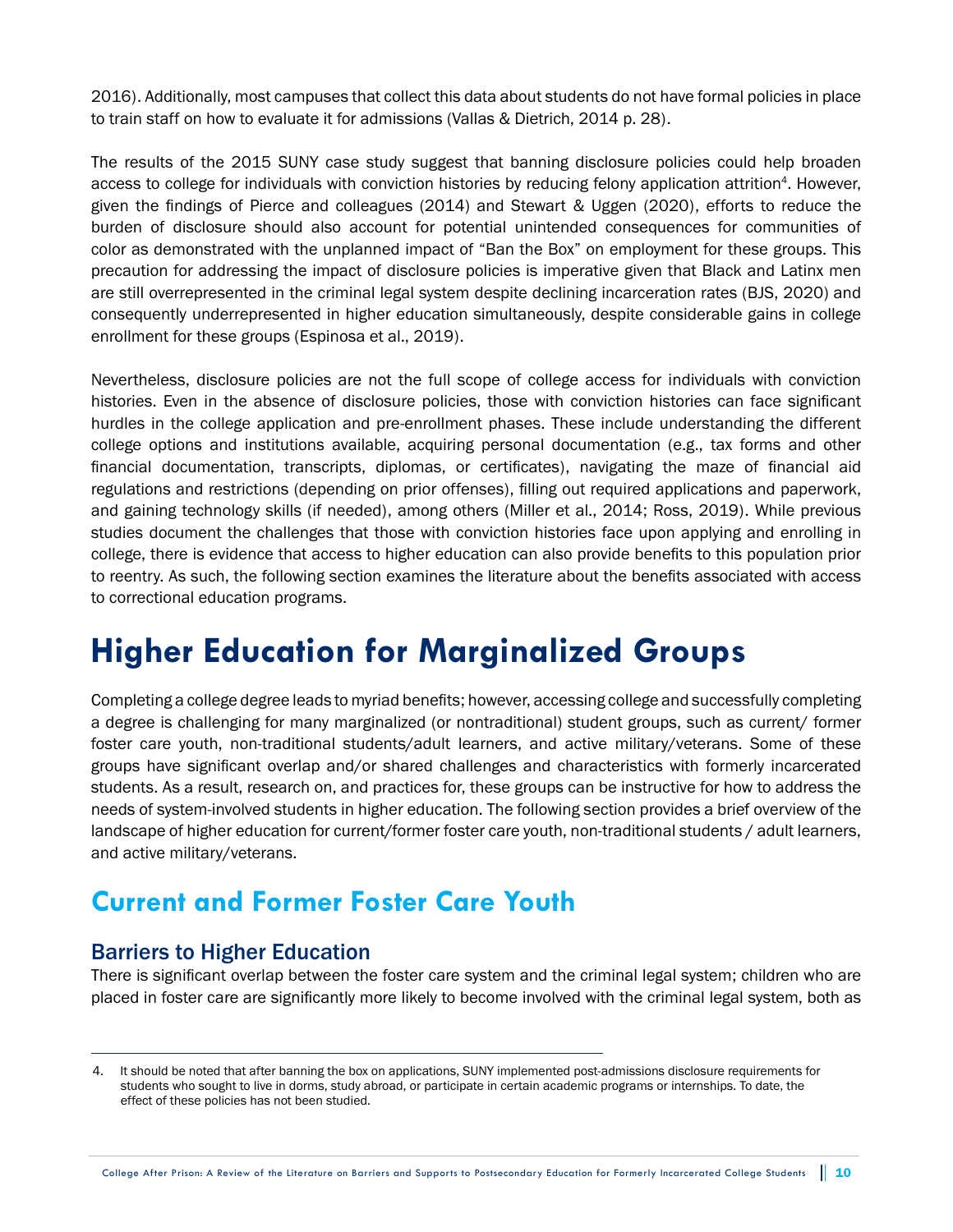children and adults (Yi & Wildeman, 2018). Given that current and former foster care youth are similarly marginalized as those with conviction histories, it is no surprise that they face many of the same barriers, most critically the significant need for financial, food, and housing resources, mental and/or physical health support, and the significant need for support and guidance around the college admissions process (McTier, Santa-Ramirez, & McGuire, 2017; Ross, 2019). These challenges drive the overlap between both groups and contribute greatly to the poorer higher education outcomes observed for each group. For instance, research on current and former foster care youth in higher education shows that, despite high levels of interest, only roughly 20 percent enroll in postsecondary institutions and 3 to 11 percent obtain a college degree (Pecora, 2012). As such, given the high overlap between both groups, the efforts of colleges and universities to meet the needs of current and former foster care youth can serve as a model to address the same needs for prospective students with conviction histories.

## Policies

In response to the disconnect between the postsecondary aspirations of youth connected to foster care and the reality of their college enrollment and completion rates, a growing number of federal and state policies have been implemented to address the financial barriers to college enrollment for current and former foster care youth. These include programs and vouchers implemented to help cover college tuition and fees for current and former foster care youth, as well as other expenses (e.g., textbooks, transportation, childcare, etc.) related to attending college. Such supports lift some of the financial burdens of attending college and enable youth connected to foster care to prioritize and focus on school (Davis, 2006). Additionally, to address the gap in knowledge about the college admissions process, more campus support and transition programs have developed resources and services to provide current or former foster care youth and/or their foster parents with adequate information about the application and enrollment process (Burley, 2009).

## Support Programming

Even after enrolling in college, many current and former foster care youth face challenges that impede their continued enrollment and completion (Day, Dworsky, Fogarty, & Damashek, 2011). As a result, colleges have also created on-campus support programs that aim to reduce these barriers to college completion through supports such as: financial aid (e.g., tuition waivers, internships/campus work opportunities, stipends, etc.), academic services (e.g., tutoring, seminars/workshops, academic advising, etc.), social supports (e.g., peer mentorship, student groups, events/activities, etc.), and other supports (e.g., on-campus housing and referral to campus and external supports and/or resources) (Hernandez & Naccarato, 2010; Salazar, 2012). Early evidence suggests that such on-campus supports may be effective at improving access to college and postsecondary outcomes for former foster care youth (Burley, 2009; Randolph & Thompson, 2017). As such, given the large overlap between current and former foster care youth and formerly incarcerated individuals and the comparable barriers they face, similarly tailored wraparound services via campus support programs may be helpful in improving higher education access and outcomes for individuals with conviction histories.

## **Nontraditional Students/Adult Learners**

According to the Federal Bureau of Prisons (BOP), the vast majority (94.6%) of individuals incarcerated in federal prisons are older than 25 (BOP, 2020); in New York State, the average age is 38.9 (Dworakowsi, 2018). Given the varied lengths of time that individuals can be involved with the criminal legal system, many of these individuals return to the community and enter higher education as adult learners (also commonly referred to as nontraditional students). Adult learners are usually defined as students aged 25 and over. However, this student group also includes any students who have characteristics typical of adulthood, such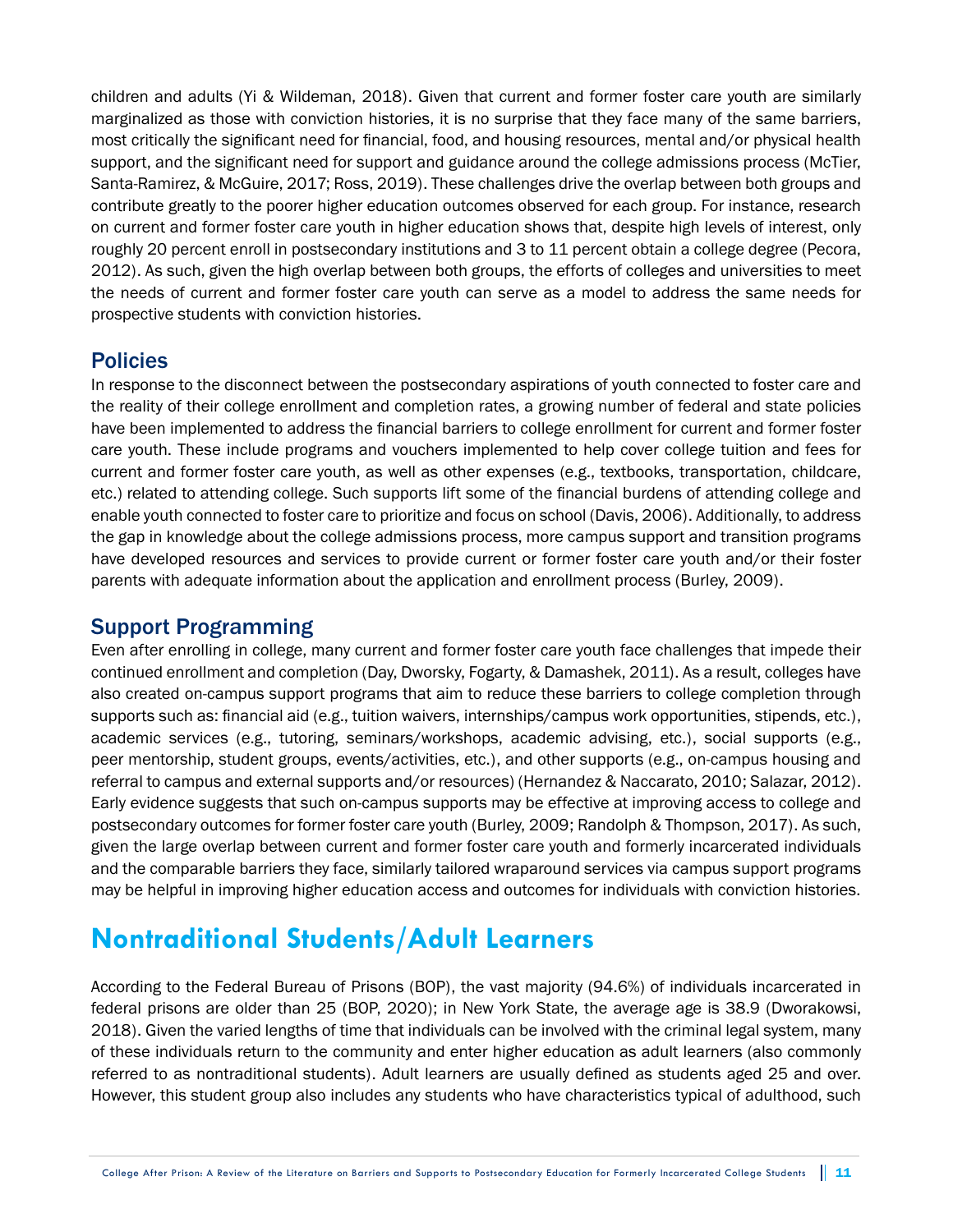as working full-time, being financially independent, or having dependents, as well as other characteristics such as being a single caregiver, attending school part-time, or having a nontraditional educational trajectory, such as delayed postsecondary enrollment or having earned a GED/HSE certificate (Chen, 2017).

## Barriers to Higher Education

In accordance with their population characteristics, adult learners face numerous barriers to college access and success, including financial barriers such as a lack of familial monetary support, a lack of financial aid eligibility or support, and competing financial obligations; a lack of time due to competing priorities such as work, children, or other dependents; a lack of confidence in their ability to succeed after a gap in formal learning; institutional barriers like unfavorable scheduling of essential classes, or the ability to access online courses; and finally, a lack of social and/or emotional support (Osam, Bergman, & Cumberland, 2017; Taylor & Bicak, 2019).

These barriers are often compounded by institutional and faculty approaches toward adult learners, such as courses that are not designed with the learning needs of adult students in mind (Carlson McCall, Padron, & Andrews, 2018); college orientation processes that are geared toward first-year college students that are recent high school graduates; and a lack of appreciation for their perspectives and experiences by other students, faculty, and staff (Witkowsky et al., 2016). Together, these are examples of factors that create an atmosphere where adult learners often feel isolated, othered, and self-conscious in the classroom and on campus, which can undermine their chances for success (Kasworm, 2010).

#### Supports for Non-Traditional Students/Adult Learners

In response to the challenges faced by this group, colleges and universities have developed strategies to promote persistence and degree completion for adult learners, including a shift toward more flexible course options such as evening and weekend courses, as well as more varied course types (e.g., accelerated, online, and hybrid courses) that offer nontraditional students the flexibility to attend class around the rest of their commitments (Taylor, Dunn, & Winn, 2015). Additionally, schools have developed strategies both to recognize the wealth of experience that adult learners can possess (e.g., via credit for prior learning through work and life experiences) and to create a more welcoming environment for adult learners in the classroom through inclusive teaching strategies and optional refresher lessons, among others (Bowe, 2000; Ross-Gordon, 2011; Rust & Ikard, 2016).

Adult learners (nontraditional students) are a population with a particular blend of challenges and strengths in accessing higher education and persisting to degree completion. Many students with conviction histories are also adult learners when they reenter higher education. As a result, efforts to be more inclusive and supportive in meeting the needs of nontraditional students will also assist those with conviction histories and serve as a model for more tailored programmatic and institutional support for this group.

## **Military Students and Veterans**

Student veterans and active military students face similar social and emotional barriers that system-involved students face in their transitions back into the community and into higher education. Although military service is voluntary, it shares characteristics with incarceration that are typical of what sociologist Erving Goffman termed a "total institution" (1968): the de-individualization process that re-socializes people into the culture of the institution, the requirement that all daily activities be conducted within groups in the same shared space, and the control exerted over daily activities (e.g., meals, free time, and sleeping) through rigid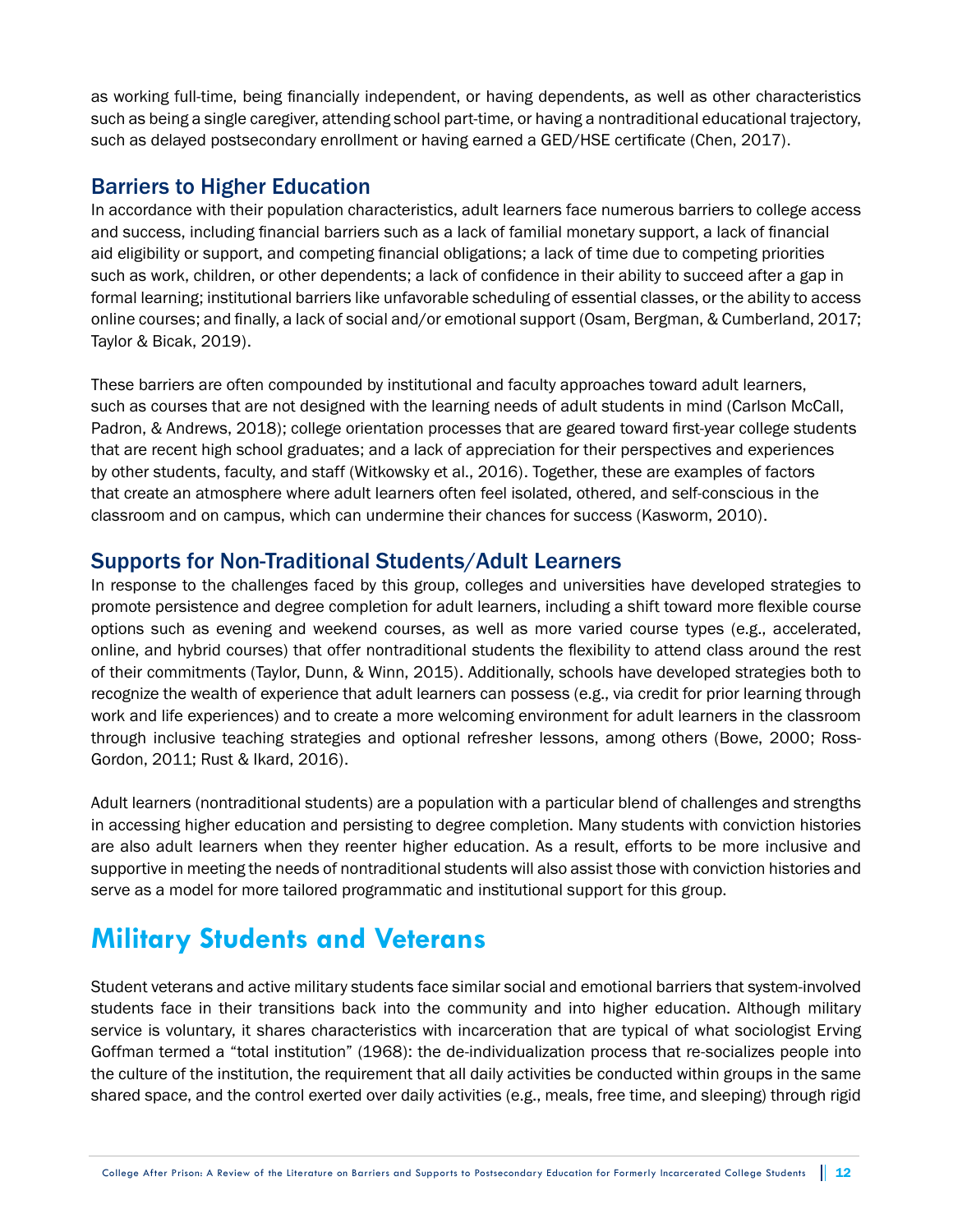scheduling. Given the loss of agency produced by both institutions, members of the military, like systeminvolved individuals, become acclimated to highly structured environments (Brown, 2011; May et al., 2017). As a result, the return to the much less structured environment of the community can prove difficult for both groups in similar ways. As such, the literature around military students and veterans in higher education presents an opportunity to learn how higher education can meet the needs of students with conviction histories.

## Barriers to Higher Education

Veterans and active military students are a subgroup of adult learners/non-traditional students (Brown, 2011). However, despite having benefited historically from policies that facilitated their transition into higher education via financial support (Hammond, 2017), student veterans and active military still face numerous barriers in transitioning to and succeeding in college. Chief among these barriers in the literature is the psychological toll that often is exacted by military service (Barry, Whiteman, & Wadsworth, 2014; Borsari et al., 2017). Relative to non-military students, military students and veterans suffer from higher rates of substance use disorder and post-traumatic stress disorder (PTSD), and this is particularly true for student veterans who have engaged in combat (DiRamio, Ackerman, & Mitchell, 2008). Additionally, the personal adjustments made to adapt to the highly controlled and regimented "total institution" of the military can be incompatible with the more unstructured environment of a college campus, impeding a successful transition to college and degree completion for student veterans (Hopkins et al., 2010; Messina, 2014).

Like non-military adult learners, military students also report difficulties connecting with their non-military peers (Rumann & Hamrick, 2010; Whiteman et al., 2013) and facing adverse attitudes from faculty in the classroom regarding their military service, U.S. conflicts, and political views (DiRamio, Ackerman, & Mitchell, 2008; Elliot, Gonzalez, & Larsen, 2011). Altogether, these barriers create a campus atmosphere that is often difficult for military students to access and navigate through successfully. Given that individuals with conviction histories can face similar challenges with mental health, stigmatizing attitudes from faculty and peers on campus, as well as difficulty transitioning away from the regimented daily structure of incarceration, it is reasonable to anticipate that they will encounter a similarly complex and challenging campus environment.

## Supports for Military Students and Veterans

According to a national survey of more than 700 colleges and universities, there is significant policy and institutional support for military students and veterans; a majority of the colleges that responded to the survey noted they have programs and services designed specifically for this nontraditional student group (Cook & Young, 2009). Additionally, building on this work, subsequent studies have highlighted the importance of holistic supports for this student group that address the range of needs like financial support, knowledge about the college and financial aid processes, acclimatization to campus and the classroom, and facilitating access to campus health and wellness services, among others (Barry, Whiteman, & MacDermid Wadsworth, 2014; Borsari et al., 2017; Kirchner, 2015). As with nontraditional students, given the similarities and overlap between military service and criminal legal system involvement, these approaches can serve as a model for how to address the needs of those with conviction histories in higher education.

Completion of a college degree remains an integral part of personal growth and social mobility for many Americans. For those with conviction histories, it may also be critical for successful transition and promoting desistance. However, as illustrated in this section, access to college and earning a degree are often not straightforward processes for marginalized/non-traditional students. Students who do not follow the general trajectory of high school completion in four years into immediate full-time college enrollment face significant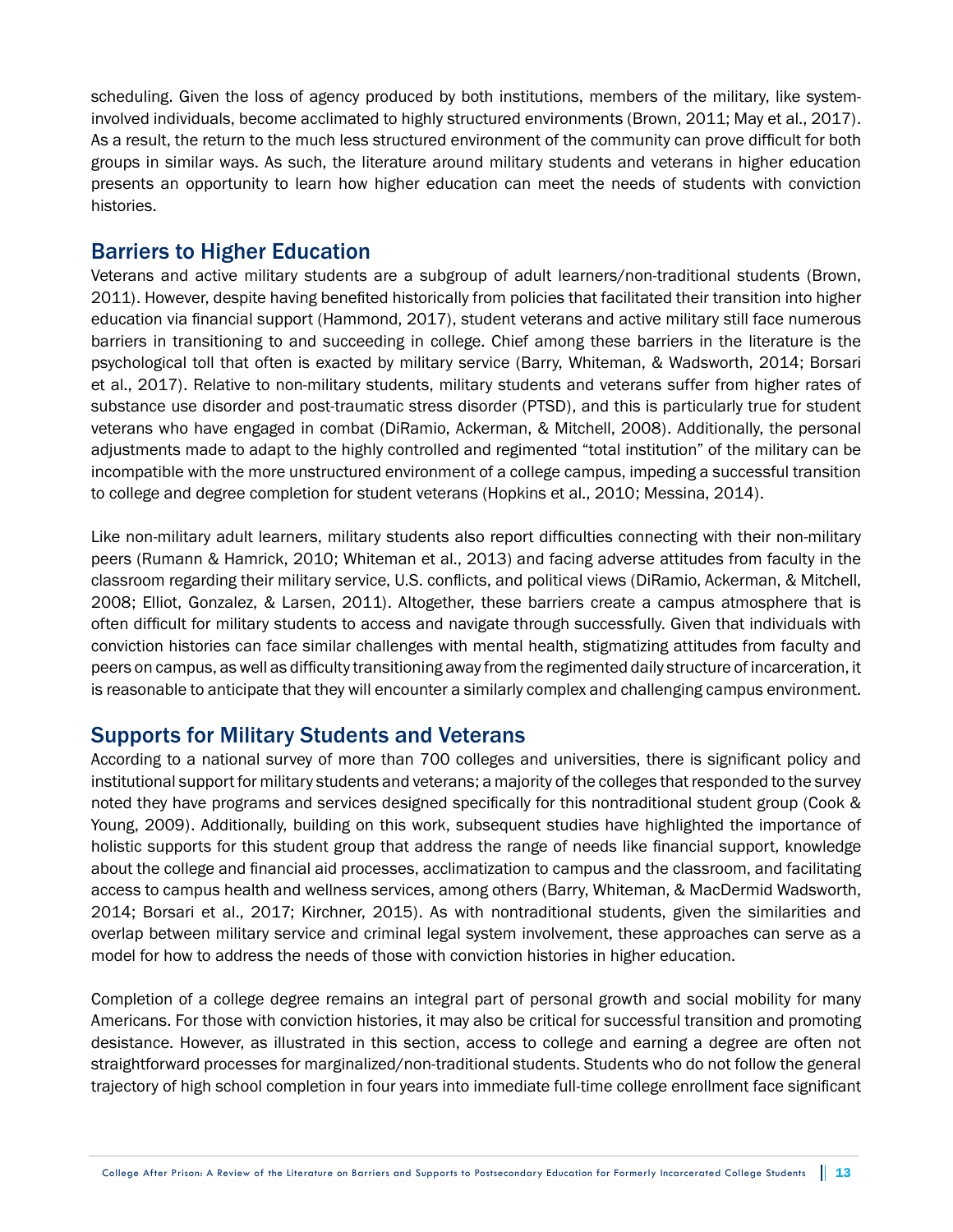barriers to college entry and completion despite their resilience and the other positive attributes they bring to their college campuses. Among each of these groups, the barriers faced are also compounded by systemic racial/ethnic and socio-economic constraints that, among others, deny students the social and cultural capital needed to navigate the enrollment process and degree programs (Aronson, 2008; Teranishi & Briscoe, 2006; Wells, 2008). As such, over the last decade, campus policies and programs designed to facilitate college access and success for marginalized and nontraditional college students have proliferated. At the same time, comparatively little exists in the way of research about access to higher education for formerly incarcerated individuals, particularly post-release and reentry into the community. The following sections outline significant findings from the literature on higher education for those with conviction histories.

# **Higher Education for Individuals with Conviction Histories**

## **Barriers to College Access and Success**

As mentioned previously, access to college and degree completion remains a significant challenge for those reentering the community after incarceration. Some estimates indicate that just 4 percent of those with conviction histories earn a college degree, compared to 29 percent for the general population (Couloute, 2018). Regardless, numerous personal, institutional, and structural barriers exist for those who are interested in pursuing higher education, and these challenges continue even after enrollment in a degree program. As such, this section explores some of the ways incarceration produces barriers<sup>5</sup> that inhibit individuals from being able to fully prioritize and pursue higher education, such as the demands of the reentry process, mental health, the restrictions of probation and parole, lack of trust in others and institutions, predatory colleges and universities, and a lack of targeted supports and resources.

#### Demands of the Reentry Process

As explored in the previous section, nontraditional students and adult learners often have competing life obligations (e.g., work, family, etc.) that limit their time and make it difficult to prioritize school. Additionally, in their transitions to adulthood and independent living, former foster care youth often must prioritize life essentials such as finding stable employment and housing to support themselves. For those with conviction histories, the demands of the reentry process and the need to prioritize re-integration and stability can be a significant impediment to higher education access and success in college. As documented extensively in the literature, the process of reentering the community is fraught with challenges and potential roadblocks. Chief among these include challenges with securing stable housing and finding stable and sufficient employment, while contending with the stigma of a having a conviction history as well as the formal and informal sanctions/ policies that place limits on their ability to gain access to these necessities (McTier, Santa-Ramirez, & McGuire, 2017; Ross, 2019; Sokoloff & Schenck-Fontaine, 2017; Strayhorn, Johnson, & Barrett, 2013). Additionally, very little (if any) pre-release planning and resources are provided to those transitioning from incarceration back into the community (McTier, Santa-Ramirez, & McGuire, 2017), and therefore, they may have to expend significant time and effort to secure these necessities. Finally, given that unstable housing

<sup>5.</sup> The barriers included in this section include those that were identified as significant through feedback from the evaluation's advisory committee, a group with expertise in the field and prior incarceration experience.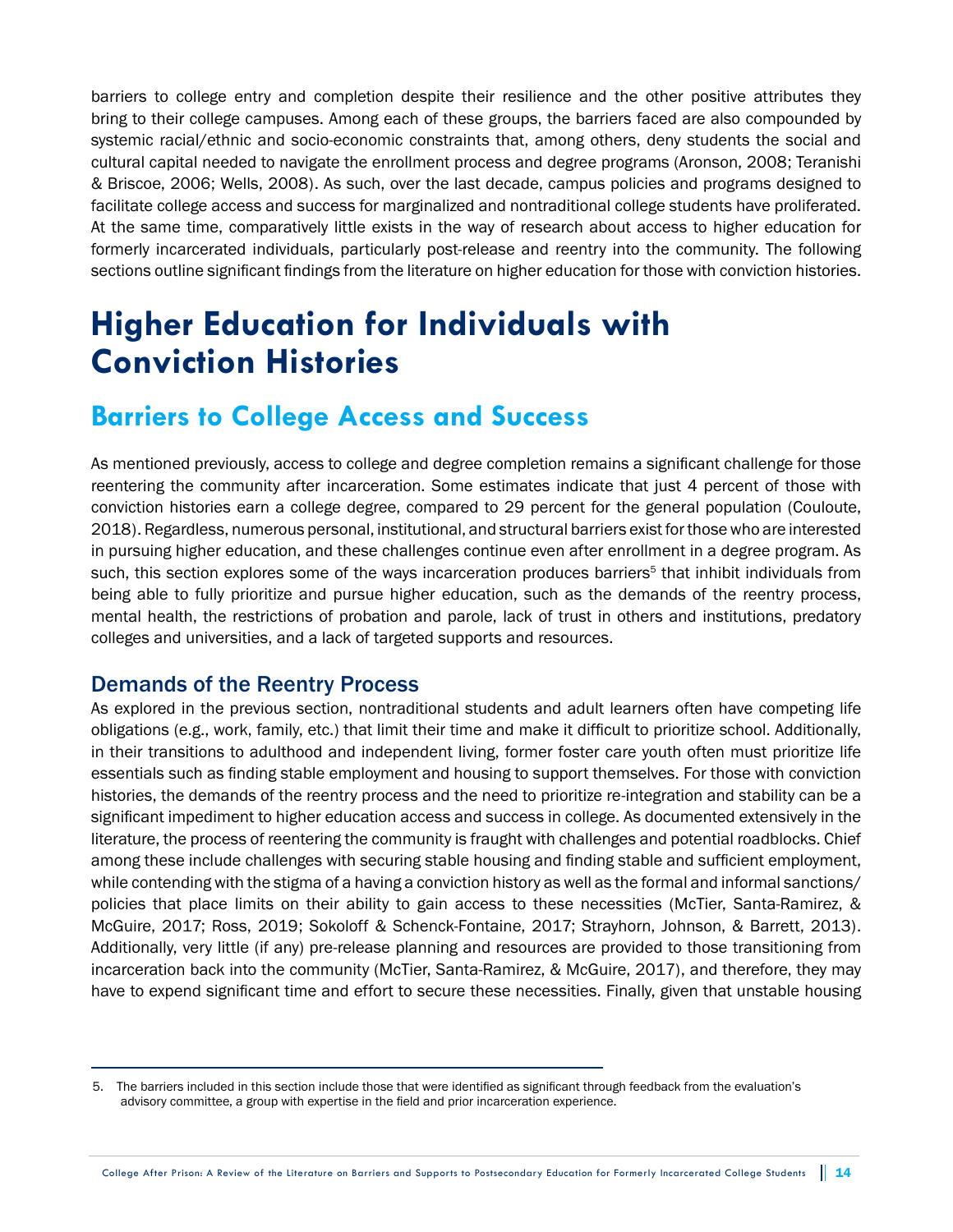can impact class attendance, course performance, and persistence in school (Silva et al., 2017), in addition to constraints on time, finding housing is also a barrier to degree persistence post-enrollment (Ross, 2019; Strayhorn, Johnson, & Barrett, 2013).

## Gender-specific Barriers for Women

It is also important to note that women's experiences of these challenges during reentry can differ significantly from that of men. For instance, the Substance Abuse and Mental Health Services Administration (SAMHSA) highlights that, in seeking safe and stable housing, women must consider whether their housing options ensure their safety, particularly if they have experienced domestic violence in the past (2020). Additionally, as primary (and often sole) caregivers, women must also contend with the limitations to income assistance that arise from certain felony convictions, gendered pay disparities and the additional financial obligations of raising children, and with finding employment options that can be balanced around the need for childcare, among many others (Opsal & Foley, 2013; Ramirez, 2016; SAMHSA, 2020). Women also face specific challenges during reentry, including the need for legal support to reestablish parental rights and obtain custody of their children and reuniting with their families (Opsal & Foley, 2013). Like the barriers of housing and employment more broadly, these additional priorities during the reentry process also represent roadblocks to pursuing higher education. In sum, while both men and women face challenges on the path to reentry, the unique obstacles that women grapple with require distinct forms of support and further inquiry.

#### Mental Health

Low-income and communities of color experience a persistent lack of access to quality and affordable behavioral and mental health services (Chaudri et al., 2019; McGuire & Miranda, 2008). This issue of access is also compounded by over-policing in these communities, which means that those with mental health conditions are particularly vulnerable to being incarcerated rather than provided mental health treatment (AbuDagga et al., 2016; Swanson, 2015). In fact, according to a 2010 report by the Treatment Advocacy Center, in most states, those experiencing serious mental illness are more likely to be incarcerated than placed in psychiatric units or hospitals, and at least 15 to 20 percent of the jail and prison populations are estimated to have serious mental health conditions (Torrey et al., 2010). These existing inequities are also exacerbated by the trauma of incarceration itself. As stated previously, while mental health issues may be present prior to incarceration, the experience of incarceration can produce trauma responses, the adoption of behaviors considered maladaptive or dysfunctional<sup>6</sup>, and trigger new mental health conditions, particularly PTSD (DeVeaux, 2013; Hagan et al., 2018; Liem & Kunst, 2013). Moreover, these issues have been shown to endure post-release for some and therefore make reentry and integration challenging, especially without adequate support. As Mika'il DeVeaux (2013) writes in his reflection on his experiences with the trauma of incarceration:



*Having been released, I still know of no process designed to repair the damage done. I know of no debriefing. I know of no stand down procedure. All that was provided, and all that is still currently provided, was a "good-bye" and "get out." Those fortunate enough to leave, as I have been, must discover how to rebuild their lives on their own.*

<sup>6.</sup> This is most often framed in terms of post-release re-integration into the community. Behaviors adopted to help individuals cope with and survive their incarceration may no longer serve them once they are released.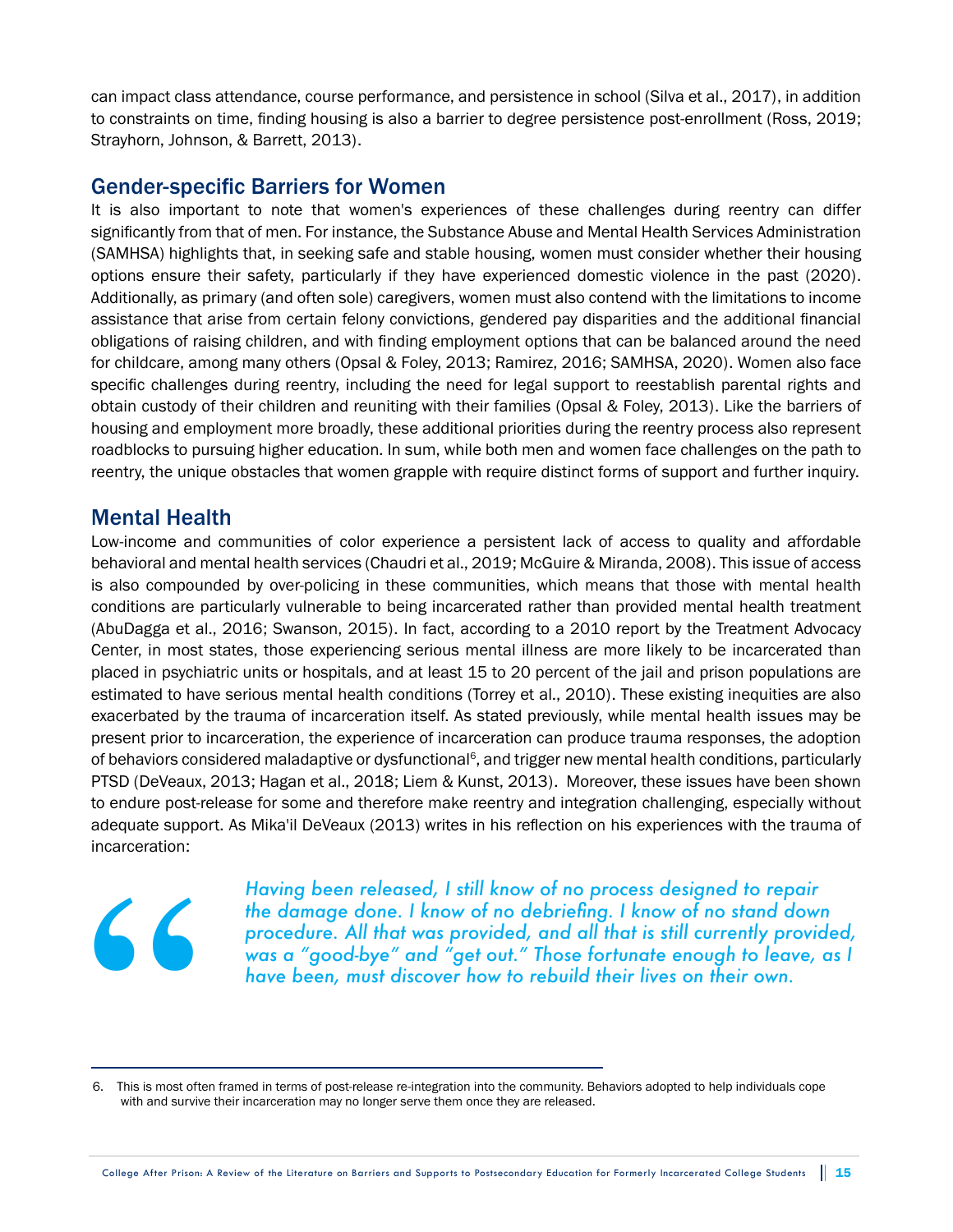As a result, the college admissions process, which is already fraught with extra scrutiny and additional requirements for those with conviction histories, can be complicated even further for applicants who are managing mental health conditions and processing the trauma of incarceration. Given the impact of mental health issues on students' ability to remain enrolled and persist to graduation (Arria et al., 2013; Auerbach et al., 2016; Hunt, Eisenberg, & Kilbourne, 2010), this is a critical area of support for formerly incarcerated individuals who are interested in pursuing higher education.

#### Restrictions of Community Supervision

Probation and parole programs are sanctions that require individuals to remain under intensive supervision (Kimora, 2008). Probation and parole programs typically emphasize extreme close surveillance, urinalysis testing, treatment, and employment (Petersilia & Turner, 1993; Russell, 2013). In 2020, approximately seven million people were under some form of correctional control in the United States (Sawyer & Wagner, 2020). Moreover, more than half of the seven million people under the control of the U.S. legal system in 2020 were on probation (Sawyer & Wagner, 2020). The use of community supervision has more than doubled in the past 25 years (Chamberlain et al., 2018; Petersilia & Turner, 1993).

As a result of the increase in the use of probation and parole, scholars have examined the impact of these supervisory measures (Chamberlain et al., 2018; Petersilia & Turner, 1993; Russell, 2013). The stated purpose of these programs is to divert those with conviction histories from reoffending and returning to prison (Kimora, 2008). However, the barriers to successful reentry created by the requirements of probation and parole are substantial. For example, these programs often require extensive fees, court mandated appointments that may conflict with an individual's schedule, and difficulty creating a regular time to meet with the probation or parole based on the officer's work schedule (Russell, 2013).

In addition to these challenges faced by individuals on probation and parole, previous research has also examined the relationship with the supervisory officer and its impact on recidivism (Chamberlain et al., 2018). As the number of individuals on probation and parole has increased, it has also diminished the capacity for officers to develop meaningful relationships with those that they supervise (Chamberlain et al., 2018). The findings reveal that the relationship is significant and that a negative relationship with a supervisory officer increases the likelihood of recidivating (Chamberlain et al., 2018). While probation and parole programs are framed as mechanisms that seek to ensure that individuals with conviction histories do not reoffend, research finds that participation in probation actually increased the number of new arrests (Petersilia & Turner, 1993). Further, community supervision did not reduce the number of serious offenses committed but instead led to a significant increase in technical violations and jail sentences (Petersilia & Turner, 1993). In sum, probation and parole programs have contributed to increased incarceration rates in the U.S. and created additional obstacles for formerly incarcerated individuals to reenter society (Chamberlain et al., 2018; Petersilia & Turner, 1993). It is important to highlight that previous research shows that nontraditional students pursuing higher education often face a lack of time due to competing priorities such as work and parenting. Given these existing and competing demands for nontraditional students, it can be assumed that the path towards pursuing a college education for those with conviction histories, while also meeting all the additional requirements of their probation or parole, is exponentially more difficult.

## **Trust**

Social trust is a belief that in interactions with others, they have your best interests in mind and will not purposely harm you (Gambetta, 1988; Hardin 1999; Warren; 1999). This trust allows us to seek and accept help from others, which can be an integral part of the college application and enrollment process.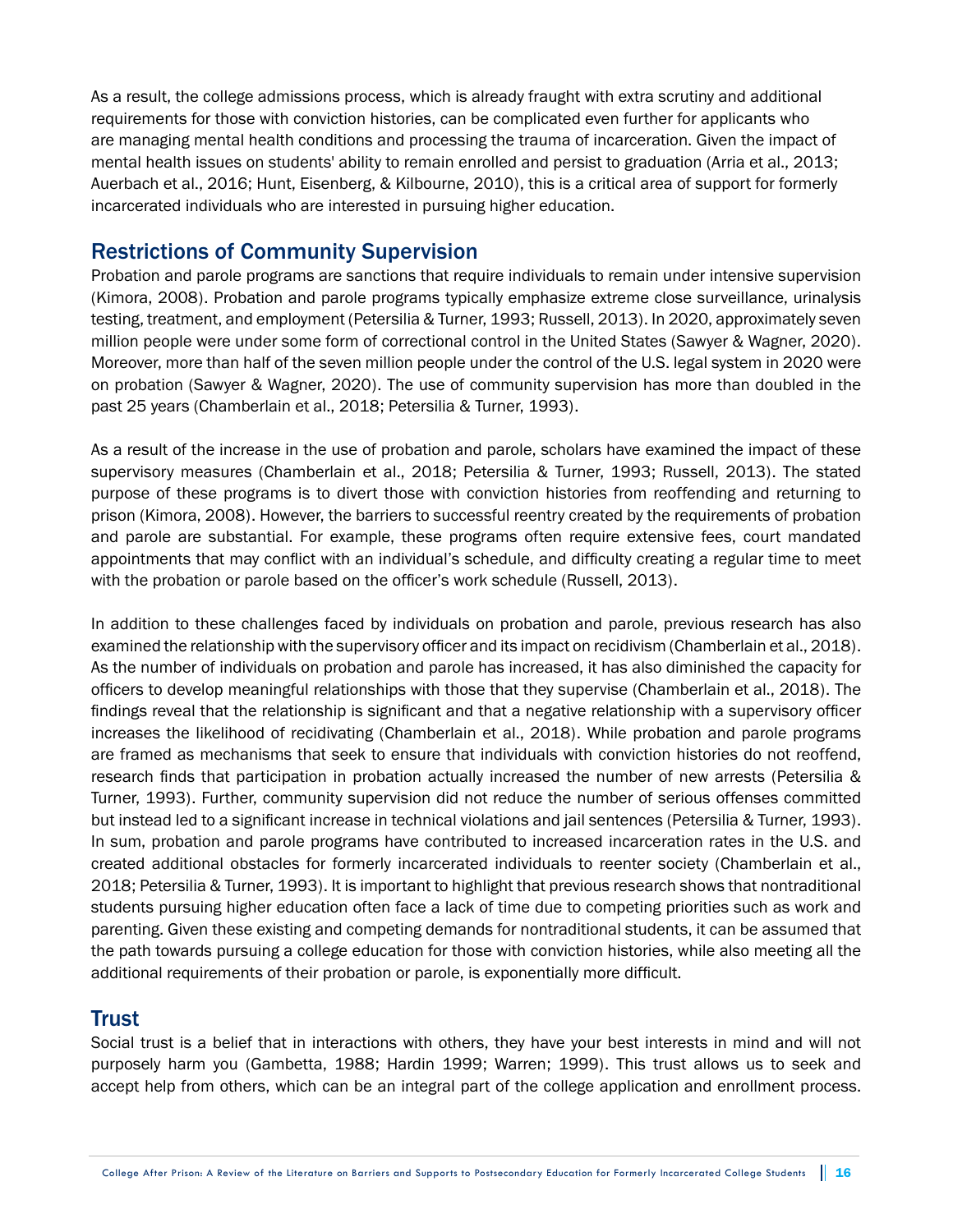Research has demonstrated the importance of knowledgeable sources of support in providing information and guidance through the college admissions process, particularly for marginalized groups (Gamez-Vargas & Oliva, 2013; Holland, 2010; Shamsuddin, 2015; Skobba, Meyers, & Tiller, 2018). However, the experience of being incarcerated and the related psychosocial outcomes outlined above can erode an individual's sense of social trust and willingness to engage with institutions (Haskins and Jacobsen 2017; Lageson, 2016; Moore, 2015; Weaver and Lerman 2010). For example, in one study of the civic engagement of formerly incarcerated individuals at a non-profit agency, at least half of the participants reported that having been incarcerated decreased their ability to trust others (Moore, 2015). As such, many might find it difficult and might be hesitant to seek help or rely on others after incarceration. Another layer to the erosion of trust for formerly incarcerated people is suspicion of institutions more generally as places that do not prioritize their best interests (at best) and can actively harm them (at worst). In the same study (Moore, 2015), several participants shared negative experiences with organizations that hindered their reentry process during critical times with ineffectual and delayed assistance - furthering their mistrust. Additionally, the process of exclusion via the continued sanctions and limitations placed on formerly incarcerated individuals even after their release caused them to view institutions as sites where they will be targeted for surveillance, undue scrutiny, and punishment (Beckett and Herbert 2010; Haskins and Jacobsen 2017; Moore, 2015). Given the prevalence of disclosure policies at colleges and universities, one could argue that the application attrition observed with SUNY applicants in the 2015 case study reflects a mistrust of institutions more broadly and the desire to avoid the additional scrutiny and exclusion produced by being labeled an offender.

#### Predatory Colleges and Universities

Additionally, any discussion of barriers and challenges faced by formerly incarcerated individuals would be remiss without highlighting the detrimental role of predatory for-profit colleges. For-profit colleges and universities are institutions of higher learning that operate to generate earnings for owners and shareholders and are owned and operated by private entities (Hall, Curtis, & Wofford, 2020; Schade, 2014). These schools have come to be labeled as predatory because they engage in questionable practices to increase student enrollment and revenue from tuition and fees. These predatory practices include misleading marketing that obscures or misrepresents data on poor student outcomes and job placements (Schade, 2014; Shireman, 2018), targeting marginalized and vulnerable populations to take advantage of prospective students' financial aid (Ross, Tewksbury, & Zaldivar, 2015; Schade, 2014), and allotting a relatively minor proportion of their budgets to educational services, resulting in poor quality degree programs (Schade, 2014), among others.

Knowing what college options are available and how to assess school quality and suitability is a form of social capital (Hall, Curtis, & Wofford, 2020; Hughes, 2017; Museus, 2012; Schade, 2014) that prospective system-involved students may lack (Ross, 2019). As such, this population is particularly vulnerable to the deceptive marketing and recruitment strategies employed by for-profit schools in the absence of crucial information, guidance, and support (Ross, 2019). Predatory colleges lure students with more flexible and accelerated degree options for those looking to make a substantial shift in their life path and progress quickly through a degree program, with the promise of improved job or career options as a payoff for their investment (Schade, 2014). However, for those who are lured in by these tactics, rather than receiving a leg up via higher education, they are instead locked into low-quality degree programs from which they cannot transfer credits (Hall, Curtis, & Wofford, 2020; Shireman, 2018), saddled with exorbitant debt (Yeoman, 2011), and faced with uncertain job prospects at best if they persist to degree completion (Ross, Tewksbury, & Zaldivar, 2015).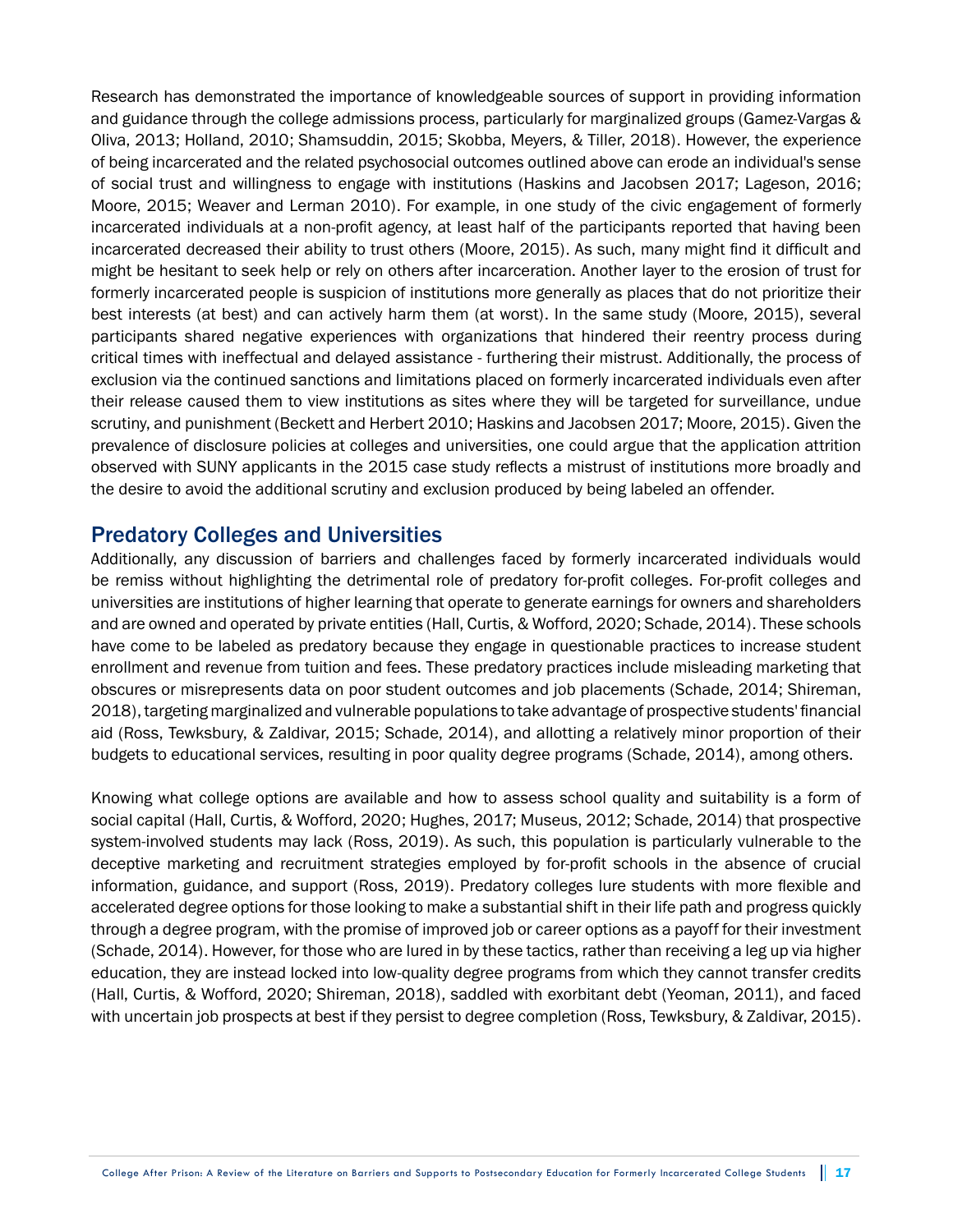As a result, predatory colleges represent a significant pitfall in formerly incarcerated individuals' pursuit to access quality education that will help advance their personal and professional goals<sup>7</sup> (Ross, Tewksbury,  $\&$ Zaldivar, 2015; Ross, 2019).

#### Lack of Targeted Supports and Resources

Although students with conviction histories share many barriers with other marginalized and nontraditional students, it is important to emphasize that they need specific types of support based on the unique challenges they confront. Historically, support for providing access to education has fluctuated, particularly for those who are currently incarcerated. The opposition to this access is reflected in the history of policies granting or denying access to Pell Grants<sup>8</sup> for incarcerated individuals (Conway, 2018) and other policies that have limited the ability to receive financial aid for college or to earn college credentials while incarcerated (Castro & Zamani-Gallaher, 2018). Post-release, this resistance is also demonstrated in the generally negative attitudes towards having those with incarceration histories on college campuses (McTier, Santa-Ramirez, & McGuire, 2017; Ross, 2019; Strayhorn, Johnson, & Barrett, 2013) and the additional scrutiny they face during the college application phase via disclosure policies. This lack of recognition also has important implications for funding. For instance, despite facing similar challenges as military students and veterans, there is distinctly more policy and institutional support for those with military experience than those with conviction histories, particularly in terms of direct funding for students and for the development of college success programs<sup>9</sup>. Therefore, as more evidence emerges about best practices for serving other populations, it is critical that funding, resources, and programming are allotted to meet the needs of formerly incarcerated students, a group that stands both to significantly contribute to and benefit from higher education.

## **Facilitators of Success**

While formerly incarcerated individuals do face substantial barriers to pursuing higher education in the community, these challenges only represent part of the picture. As mentioned in the previous section, many formerly incarcerated individuals still succeed in their pursuit of higher education. Additionally, as Halkovic and Greene (2015) and others point out, formerly incarcerated individuals also possess significant gifts and unique perspectives that can enrich their lives and campus communities. For instance, while the stigma of a conviction history can serve as a hindrance to successful reentry and transition to college, it can also serve as a point of motivation for persevering and overcoming obstacles despite the stigma and negative expectations of those with prior incarceration experience (Strayhorn & Barrett, 2013). As a result, for those who persist to college enrollment, their experiences can serve to break down some of the stereotypes that the label carries (Halkovic & Greene, 2015; Strayhorn & Barrett, 2013). Additionally, formerly incarcerated students demonstrate enormous resiliency in enduring the strain of the incarceration experience and the reentry process, as well as persisting through the barriers of the college admissions process to enrollment.

<sup>7.</sup> Although the focus of this section is predatory colleges in the community, it should also be mentioned that predatory colleges like Ashland University target individuals prior to release with low-quality correctional education programs that exhaust their available financial aid. Through Ashland's correctional education programs, incarcerated individuals receive nearly all of their degree program instruction and coursework on tablets, with little support and oversight. To learn more, see: https://www.themarshallproject.org/2020/12/17/this-tiny-christian-college-has-made-millions-on-prisoners-under-trump

<sup>8.</sup> For more information on the elimination, and reinstatement, of Pell Grants, please visit: [https://www.vera.org/downloads/](https://www.vera.org/downloads/publications/restoring-access-to-pell-grants-for-incarcerated-students.pdf) [publications/restoring-access-to-pell-grants-for-incarcerated-students.pdf](https://www.vera.org/downloads/publications/restoring-access-to-pell-grants-for-incarcerated-students.pdf)

<sup>9.</sup> The U.S. Department of Veterans Affairs College Toolkit outlines the wealth of resources and benefits available to veterans interested in pursuing college. Likewise, the post-9/11 GI Bill and U.S. Department of Education programs that support student veterans provide additional financial and other services to support college access and completion. Finally, as noted in Cook & Young (2009), support programs and services for veterans is relatively robust at colleges and universities.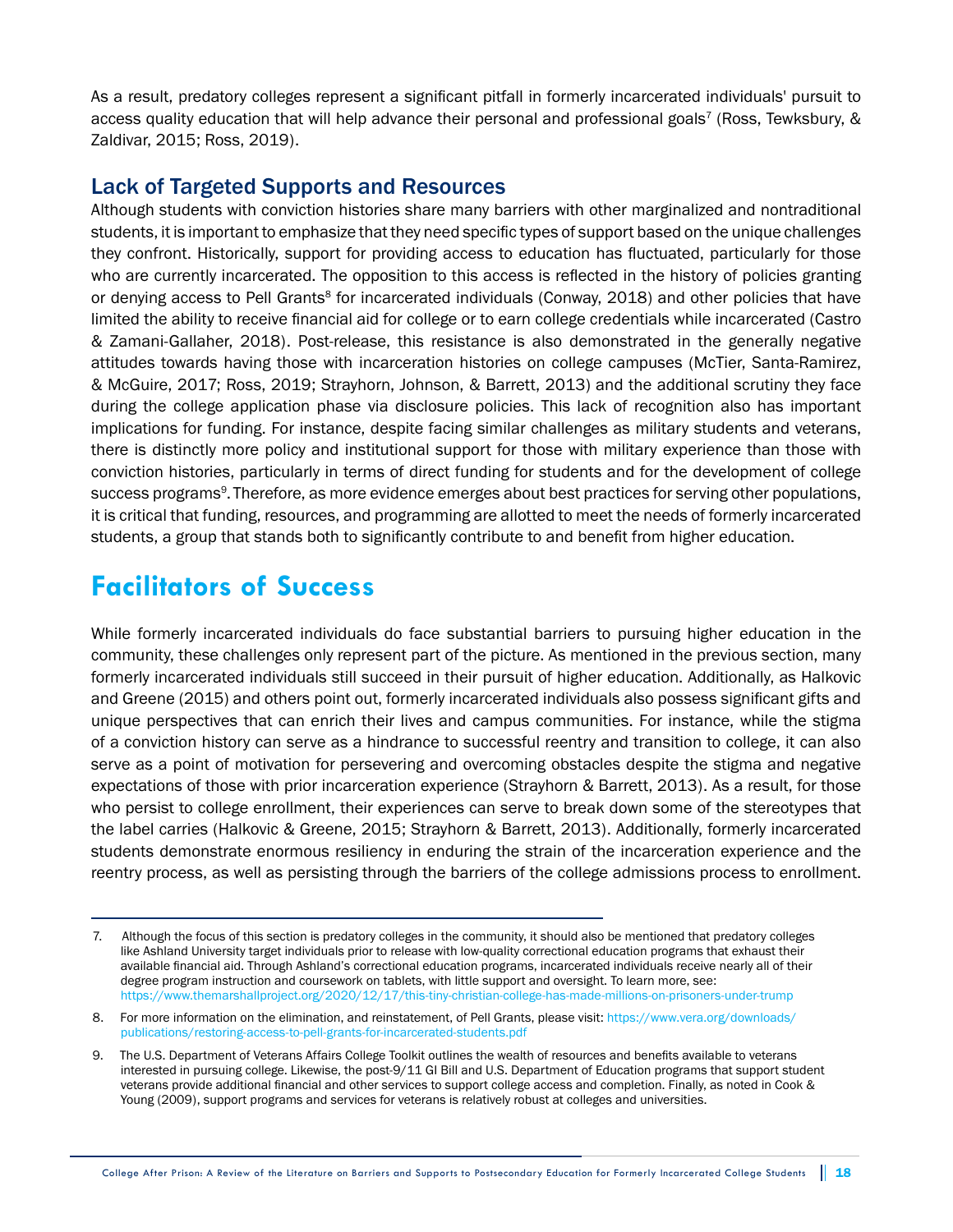Given the importance of resilience in persistence through college (Cotton, Nash, & Kneale, 2017; de la Fuente et al., 2017; Kim & Hargrove, 2013; Morales, 2014), formerly incarcerated students therefore possess a significant asset in pursuing a college degree.

## Correctional Education Programs

The drive toward accessing higher education begins prior to release and can be influenced by what opportunities are available while a person is incarcerated. Research has shown that correctional education is one of the most reliably effective opportunities in prison that can benefit incarcerated individuals beyond their time in prison and assist with reentry<sup>10</sup> (Baranger et al., 2018; Batiuk et al., 2005; Gaes, 2008; Gerber & Fritsch, 1993; Hall, 2015; Kelso Jr., 2000; Kim & Clark, 2013; Porporino & Robinson, 1992; Nally et al., 2012; Steurer et al., 2001). More specifically, the benefits that formerly incarcerated individuals receive from correctional education are skills and tools that can carry over to their pursuit of higher education upon release. Research finds that correctional education positively impacts several post-release outcomes of incarcerated individuals, including recidivism rates (Batiuk et al., 2005; Gaes, 2008; Gerber & Fritsch, 1993; Hall, 2015; Kelso Jr., 2000; Kim & Clark, 2013; Nally et al., 2012; Steurer et al., 2001), familial bonds (Baranger et al., 2018; Porporino & Robinson, 1992), critical thinking skills (Baranger et al., 2018), personal development (Baranger et al., 2018; Parker, 1990; Porporino & Robinson, 1992), and self-esteem (Baranger et al., 2018; Parker, 1990).

Previous studies have focused on the impact of correctional education on rates of recidivism, which is defined as re-arrest, re-conviction, and re-incarceration (Gaes, 2008; Steurer et al., 2001)<sup>11</sup>. Findings from those studies reveal that incarcerated individuals who participated in correctional education programming had lower rates of recidivism compared to those that did not (Batiuk et al., 2005; Gordon & Weldon, 2003; Hall, 2015; Kelso Jr., 2000; Kim & Clark, 2013; Nally et al., 2012; Steurer et al., 2001). On top of that, another study found that correctional education not only lowers rates of recidivism, but it also increases participation in educational opportunities (Gerber & Fritsch, 1993). In short, the findings from existing studies reveal that correctional education has a positive effect on reducing recidivism and underscores the importance of making correctional education accessible to individuals that are incarcerated (Batiuk et al., 2005; Gordon & Weldon, 2003; Hall, 2015; Kim & Clark, 2013; Steurer et al., 2001)<sup>12</sup>.

In addition to examining the effect that correctional education has on recidivism, scholars have also analyzed whether participants receive any social or personal benefits because of their participation (Baranger et al., 2018; Jacobs & Weissman, 2019; Parker, 1990; Porporino & Robinson, 1992). Existing studies found that correctional education increases self-esteem and confidence among incarcerated individuals (Baranger et al., 2018; Parker, 1990). The increase in self-confidence is also extended to academic abilities, including communication, critical thinking skills, and interpersonal interactions (Baranger et al., 2018; Parker, 1990).

<sup>10.</sup> The potential benefits of correctional education are not limited solely to post-release outcomes. For instance, participation in correctional education programs is also positively associated with reduced incidents of misconduct while individuals are incarcerated (Duwe & Hallett, 2015, Lahm, 2009, Pompoco et al., 2017), among other positive outcomes.

<sup>11.</sup> This definition of recidivism contains limitations because re-arrest does not indicate guilt.

<sup>12.</sup> While research illustrates that correctional education is positively correlated with lower rates of recidivism, several studies have been unable to conduct a randomized control trial to account for self-selection bias (Batiuk, 2005; Gordon & Weldon, 2003; Hall, 2015). This is significant because scholars contend that individuals that participate in correctional education programs tend to have more motivation and self-discipline than those that did not. The reason that a randomized control trial cannot be used to account for self-selection bias is due to the structure of correctional education programs. Individuals that are incarcerated have the opportunity to enroll in a correctional education program but they are not mandated to do so (Kim & Clark, 2013).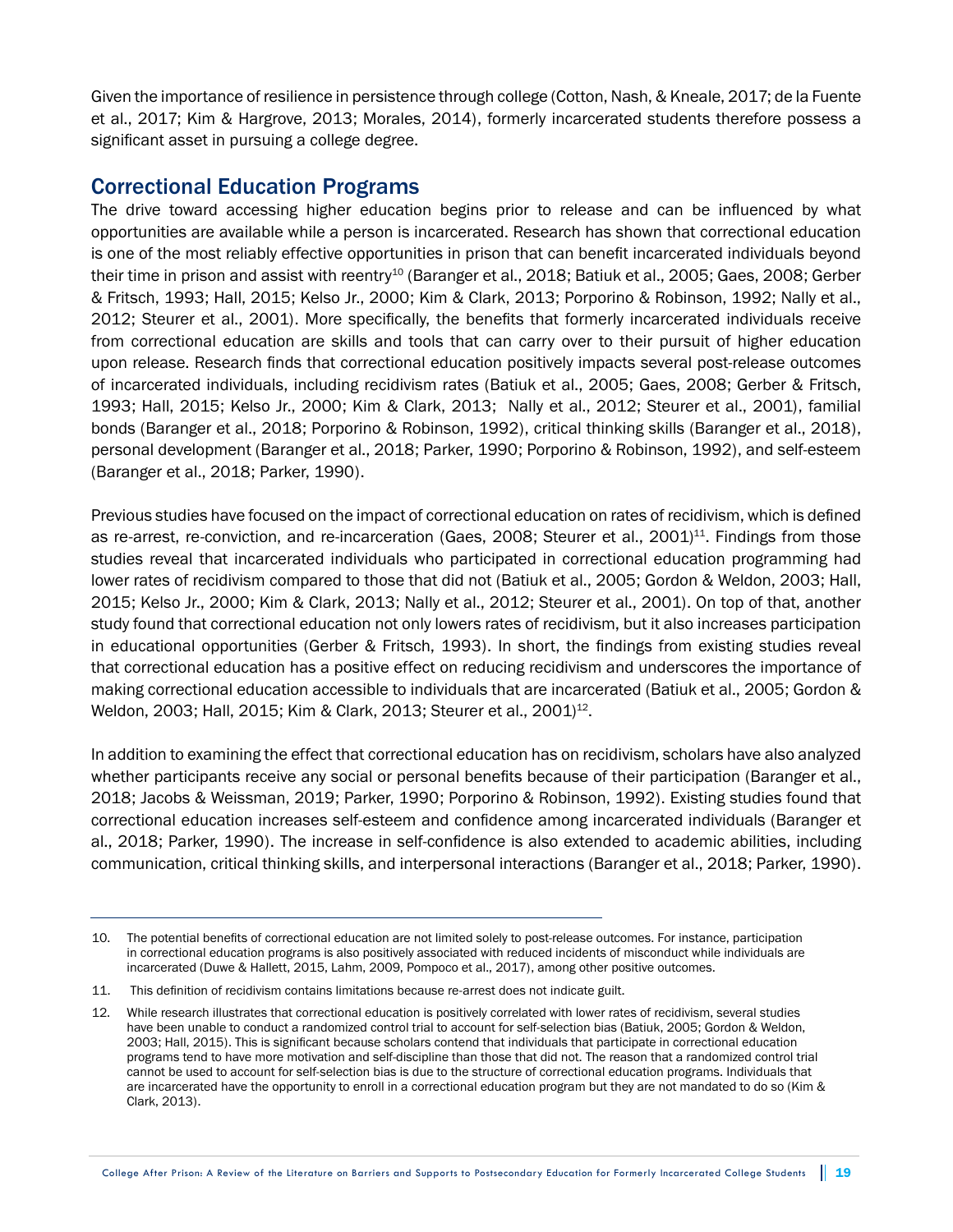Research finds that this also extends to interpersonal relationships post-release (Jacobs & Weissman, 2019). A study by Jacobs and Weissman (2019) finds that students that participated in correctional education reported improved relations with family members upon reentry. Additionally, correctional education faculty provide participants with a connection to the outside world, and this greatly benefits them as they work to rebuild or establish new relationships upon reentry (Baranger et al., 2018; Porporino & Robinson, 1992). In short, correctional education is shown to positively impact familial bonds. Prison education programs also foster an opportunity for individuals to develop improved interpersonal relationships with other program participants and other individuals in prison (Baranger et al., 2018). The strengthening of interpersonal relationships and familial bonds is significant because it displays that education can serve as a tool for connecting with others both in prison and upon release (Baranger et al., 2018). Overall, research finds that correctional education provides participants with self-confidence, critical thinking skills, improved interpersonal relationships, and improved communication skills that foster a positive transition to society upon release from prison (Baranger et al., 2018; Jacobs & Weissman, 2019; Parker, 1990; Porporino & Robinson, 1992). In sum, given the benefits to post-release outcomes and successful reentry to society, correctional education is an important link to the pursuit of higher education in the community.

#### Peer Mentorship

Although individuals with conviction histories face a series of challenges and barriers to pursuing higher education, there is little research surrounding the various supports available to students with conviction histories. For example, there is a dearth of research on the role of peer mentorship in supporting formerly incarcerated students. One study finds that peer mentorship for students with conviction histories provides tangible benefits (Tietjen et al., 2020). This study utilizes the auto-ethnographic writings of three formerly incarcerated criminology faculty members to illustrate the crucial significance of peer mentorship for graduate students that also have conviction histories. Overall, the findings from the study reveal that encouragement, a feeling of inclusion, and social capital are several key themes that emerged during their mentorship of students (Tietjen et al., 2020). In addition, the study also highlights that the systems of support that have been created because of the mentor relationship enable students to better manage the many obstacles that they confront on their journey through higher education and the workforce (Tietjen et al., 2020). These obstacles may include discussing and presenting their conviction histories in public and professional settings (Tietjen et al., 2020). More specifically, Tietjen et al. (2020) highlight the ways that mentors can provide guidance for mentees attempting to navigate these difficult situations based on their own lived experiences.

Although research on the role of peer mentors is scarce, the research of Tietjen et al. (2020) further underscores the need for additional studies to assess the benefits of peer mentorship for formerly incarcerated students as they navigate the process of pursuing higher education. In addition, future studies should also examine the effect of having available spaces on college or university campuses that students with conviction histories can share and engage with other students with similar backgrounds. This is significant because as Tietjen et al. (2020) note, the benefits that formerly incarcerated students received because of having a connection to those that shared similar experiences are beneficial and warrant further research to better assess the importance of spaces free from stigma where individuals can connect on a college or university setting.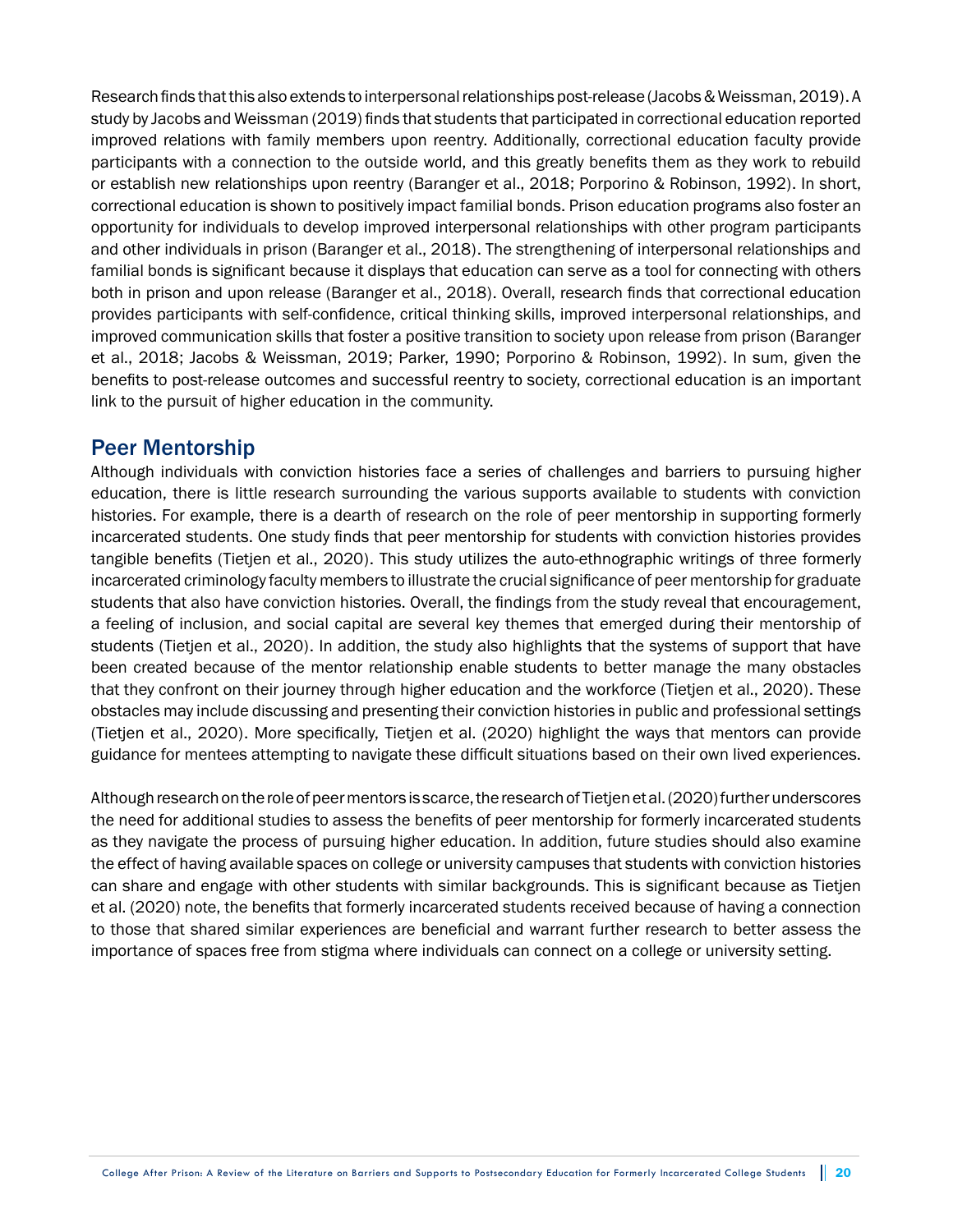# **Reentry and Higher Education Programs**

People with conviction histories face considerable barriers to enrolling in and completing college. These barriers appear across multiple life domains, including resource insecurity, mental health issues, a lack of support and guidance, and the stigma of prior contact with the criminal legal system, among others (McTier, Santa-Ramirez, & McGuire, 2017; Ross, 2019; Sokoloff & Schenck-Fontaine, 2017). The wealth of research on similar populations (i.e., current/former foster care youth, nontraditional students/adult learners, and military students/veterans), however, demonstrates the potential for support programs to assist marginalized and/or overlooked student populations in the transition to and through higher education. At the same time, as is the case with these other student groups, students with conviction histories bring significant life experiences, perspectives, and abilities to their college communities that are worth supporting. As outlined by Halkovic and Greene (2015) and Ross (2019), students who have conviction histories can make better students due to their discipline, maturity, and patience (Ross, 2019). They also reshape the perception of system-involved students within their institutions (Halkovic & Greene, 2015). Despite their potential for success, comparatively little has been developed in the way of post-release higher education support programming. Such programming is significant because it can help those it serves to realize their potential, build on their strengths, and address the barriers they face to college access and success. Therefore, this represents a significant gap in the supports available for formerly incarcerated individuals at the intersection of higher education and reentry programming.

Given the wide-ranging needs of individuals with criminal legal system involvement, the landscape of programming designed to serve those individuals is made up of networks of intersecting programs and services. Because 95 percent of incarcerated individuals will eventually be released (Travis, 2005), reentry programs like the Center for Employment Opportunities (CEO), the Fortune Society, the Osborne Association, Exodus Transitional Community, and Strive, for example, provide substantial support for formerly incarcerated and system-involved individuals to make the transition back into their communities. Some programs like CEO focus exclusively on connecting individuals to transitional and permanent jobs, and others, like the Fortune Society, Exodus, and Osborne, feature a multi-service model that aims to address issues of housing, substance use disorder, employment, and other wraparound services (McDonald, Dyous, & Carlson, 2008; Muhlhausen, 2018; Redcross et al., 2012). Given their focus on post-release stability, funding for and evaluations of reentry programs center outcomes, such as the number of individuals who secure and retain housing or employment, the rate of substance use or abuse, and different measures of recidivism including the number of individuals who return to prison or jail (Lattimore, et al., 2012; Muhlhausen, 2018; Redcross et al., 2012). However, it is notable that, despite the positive social and economic effects of higher education for this group (Malveaux, 2003; Owens, 2009), reentry programs typically do not focus on higher education as a support service (Muhlhausen, 2018; Redcross et al., 2012). Instead, the academic needs of students are addressed through mutual partnerships and referrals to higher education programs that serve formerly incarcerated individuals (Sokoloff & Schenck-Fontaine, 2015).

## **Higher Education Programs for Formerly Incarcerated Individuals**

A 2017 literature review of the landscape of higher education programming for individuals with conviction histories profiled three types of programs that serve this population: 1) college-in-prison programs, 2) hybrid prison-to-community education programs, and 3) college access and success programs in the community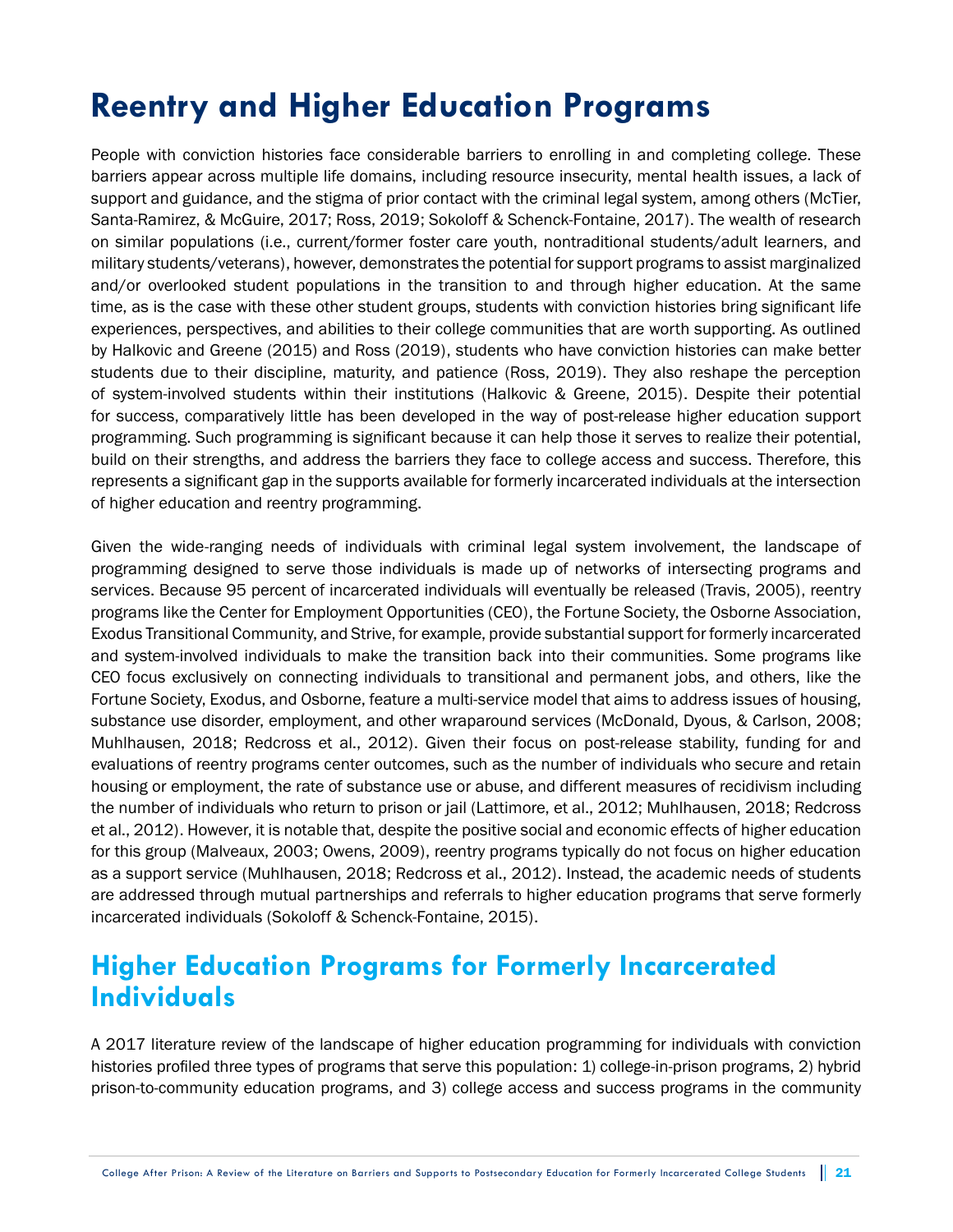with transitional supports (Sokoloff & Schenck-Fontaine, 2017). While the authors were able to identify a significant number of college-in-prison programs, there were fewer hybrid programs and even fewer community access and success programs.

## Hybrid College Programs

Hybrid programs are those that provide access to college in prison as well as college transition assistance upon reentry and/or direct pipelines to college enrollment in the community. As explored in a previous section, inprison college education programs have experienced fluctuating levels of support and funding despite clear evidence of their significant social, economic, and mental benefits for those who can participate. However, while these programs are effective, they often do not provide a link to continuing education post-release. As a result, hybrid prison-to-community education programs such as the Reentry Support Project (RSP) at the Community College of Philadelphia (CCP), the Prison-to-College Pipeline (P2CP) at the John Jay College Institute for Justice and Opportunity (CUNY), and the New Jersey Scholarship and Transformative Education in Prisons (NJ-STEP) initiative, have been developed to address this gap (Sokoloff & Schenck-Fontaine, 2017).

Reflecting their hybrid status, these programs report on a combination of outcomes related both to recidivism and higher education outcomes, such as retention and graduation. While there is no comprehensive evaluation data on the efficacy of such programs, these programs play an important role in connecting individuals with reentry support services and resources to support successful transition to and completion of college (Sokoloff & Schenck-Fontaine, 2017). However, one constraint of these hybrid programs is that they recruit individuals while they are still incarcerated, and therefore, primarily serve those they had already worked with in their college-in-prison programs. As a result, like the specialized programming reviewed in the previous section, there is a need for higher education access and success programming in the community that serves individuals with conviction histories more broadly, particularly given the prevalence of mass incarceration.

#### College Access and Success Programs in the Community

Sokoloff and Schenck-Fontaine (2017) found only two examples of such college access and success support programs that serve individuals with conviction histories in the community with transitional supports – College and Community Fellowship (CCF)<sup>13</sup> and College Initiative (CI) at the John Jay College Institute for Justice and Opportunity (formerly the Prisoner Reentry Institute), both in New York City. These programs are unique in that they provide support services for formerly incarcerated individuals in order to promote the successful transition to and completion of college degrees. The support and services they provide to students include assistance navigating the college admissions process, academic counseling, and peer mentoring. These programs also make referrals to reentry organizations for transitional support (Sokoloff & Schenck-Fontaine, 2017). It is important to highlight that the referrals to reentry programs illustrate the way college access and success programs work in concert with reentry programs to support those with conviction histories while providing their own distinct services. Additionally, given their position within the field of higher education, both programs perform crucial advocacy on behalf of system-impacted students within higher education and higher education policy. Like higher education programs more broadly, and in contrast to most reentry programs, these programs are focused on student outcomes more typically examined in higher education research, such as the number of individuals who enroll in college, student retention in college, course

<sup>13.</sup> CCF is a college access and success support program that was founded in 2000 with the aim of lowering barriers to higher education for system-impacted women and helping them to earn a college degree. For more information please see: [www.collegeandcommunity.org](http://www.collegeandcommunity.org)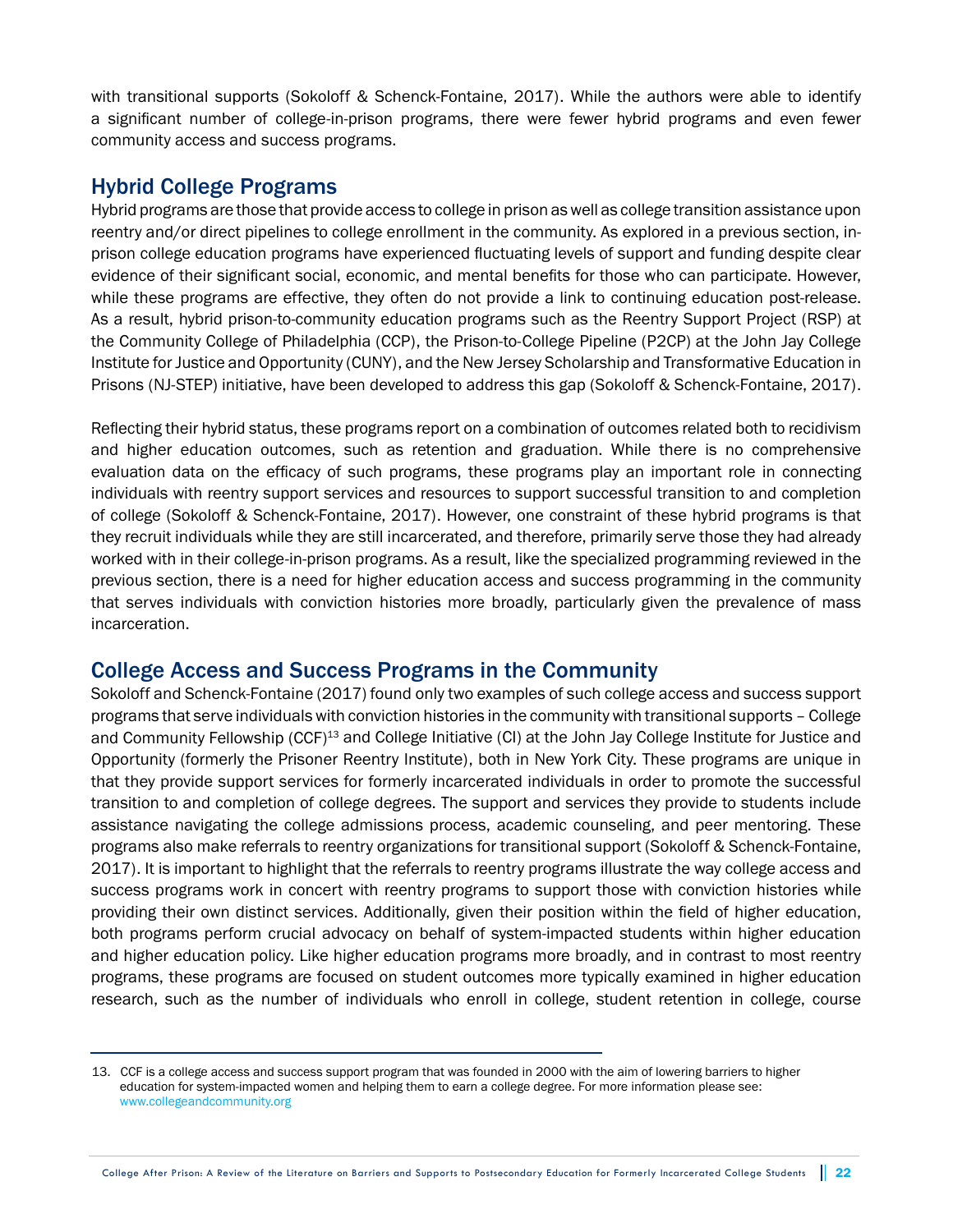performance and completion, and graduation. Therefore, while a reduction in recidivism may be an impact of participation in these programs, it is not the main outcome of interest as higher education programs. Both CI and CCF have demonstrated potential to promote success in college for formerly incarcerated students. According to Sokoloff and Schenck-Fontaine, by 2017, CCF had helped formerly incarcerated women earn over 200 undergraduate and graduate degrees (2017). Early results for CI were similarly promising in promoting access to and completion of postsecondary education programs (Fried, 2006). Given the unique positioning and early successes of these programs, there is a considerable opportunity to continue to explore this model of higher education supports for formerly incarcerated students. The following section outlines the multifaceted efforts at the City University of New York (CUNY) around developing community and policy supports for formerly incarcerated individuals.

# **CUNY Initiatives for Formerly Incarcerated Individuals**

As mentioned, although people with conviction histories face significant barriers in pursuing higher education in the community, very few access and success programs exist to support them. In this section, we provide an overview of some of the work that CI, the Institute, and CUNY are doing to improve the lives and well-being of individuals with conviction histories while supporting their college enrollment, persistence, and completion $^{14}$ .

## **The John Jay College Institute for Justice and Opportunity College Initiative (CI)**

College access and success supports, such as those provided by CI, are imperative for the success of marginalized students including those with conviction histories (Bosari, 2017; Burley, 2009; Hernandez & Naccarato, 2010). Accordingly, CI provides system-impacted students with individualized academic counseling, assistance in obtaining financial aid, enrolling in college, and engaging in a range of enrichment services that increase student persistence and college success. CI also provides students with additional sources of support, such as:

• Supportive Services: The Institute's Intake and Supportive Services unit makes initial contact with all new CI participants and supports their non-academic needs. This includes making referrals to partner organizations for support with other needs, such as housing, employment, benefits, and health. Through a partnership with the Community Service Society of New York (CSS), Institute participants can also work with an attorney to clean up their RAP sheets and address other legal concerns. As such, CI ensures that students' needs upon reentry to the community are addressed alongside their support for the transition to college. This combination of support services is integral given the impact of material needs on students' ability to pursue and remain enrolled in higher education programs.

<sup>14.</sup> As a note, the selected efforts do not represent the entirety of the current work, and more information can be found in the Institute for Justice and Opportunity's annual report: [https://justiceandopportunity.org/research/john-jay-college-institute-for](https://justiceandopportunity.org/research/john-jay-college-institute-for-justice-and-opportunity-an)[justice-and-opportunity-annual-report/](https://justiceandopportunity.org/research/john-jay-college-institute-for-justice-and-opportunity-an)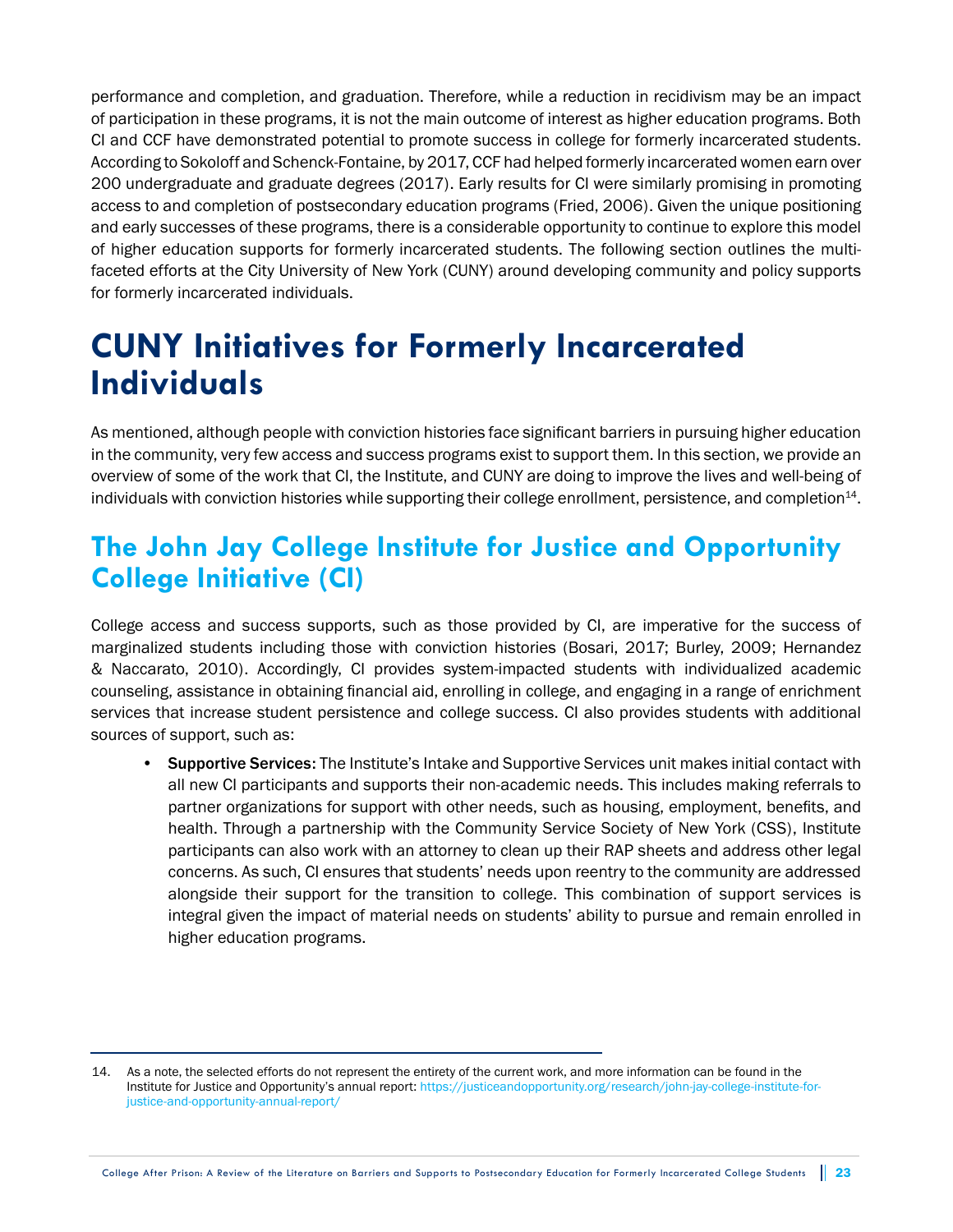• Peer Mentoring: Research has demonstrated the importance of peer mentoring for students with conviction histories (Tietjen et al., 2020). Through CI's mentoring program, incoming students are matched with more experienced CI students who provide guidance and support during new students' first two semesters of college in the community. Mentors can be paired with up to four mentees and the Institute requires that peer mentors and their mentees make contact at least five times during critical points of each semester, including: (1) before the semester begins, which includes a campus tour; (2) during the first week of classes; (3) two to three weeks prior to midterms; (4) two to three weeks prior to finals; and (5) two to three weeks after finals.

In addition to the college transition and persistence supports provided to students through the CI, the Institute performs crucial research, training, technical assistance, and policy advocacy work around the needs of formerly incarcerated individuals. In particular, the Institute has done significant work around improving access to housing for this population, which is a significant area of need during reentry and a potential barrier to college access and persistence. This work includes:

- New York City Housing Authority (NYCHA): Since 2015, the Institute has led a coalition of housing, legal services, and criminal justice advocates to review NYCHA practices concerning permanent exclusion and ineligibility due to conviction histories. This group of engaged stakeholders is working to promote alternatives to eviction, permanent exclusion, and eligibility bans.
- Fair Chance for Housing: In 2020, the Institute's advocacy team worked with City Council Member Stephen Levin to craft a bill banning the use discriminatory conviction history background checks for housing in New York City—without carve-outs for certain types of convictions, which some cities have allowed.

Additionally, lack of trust when dealing with institutions and reentry organizations was identified as a significant barrier for those with conviction histories during their transitions home (Haskins and Jacobsen 2017; Lageson, 2016; Moore, 2015; Weaver & Lerman 2010). To ensure that people with conviction histories are represented in employment, particularly within organizations that serve this population, the Institute has done a significant amount of work training their students for those roles. Through this work, and their own hiring practices, the Institute seeks to create environments where people feel safe and comfortable when seeking out services because they are around people with similar lived experience who have empathy and understanding of their needs. Some notable work in this area includes:

- Fellowships: The Institute offers programs that combine long-term placements at non-profit organizations with academic study and professional enrichment to train the next generation of leaders in youth justice, policy advocacy, and philanthropy. These include The Pinkerton Fellowship Initiative, The Tow Policy Advocacy Fellowship, and David Rockefeller Fund Fellowship.
- The Navigator Certificate in Human Services and Community Justice is a one-semester training program offered twice a year for people with lived experience in the criminal legal system. The program, which is offered in partnership with John Jay College's Professional Studies, focuses on the skills entry-level and prospective employees need to apply their lived experience toward a career in the field of human services.
- Collective Leadership Supervisor Training: In fall 2019, the Institute began offering a training program that would help supervisors of individuals with conviction histories support their professional growth and leadership via improved communication of expectations and performance feedback.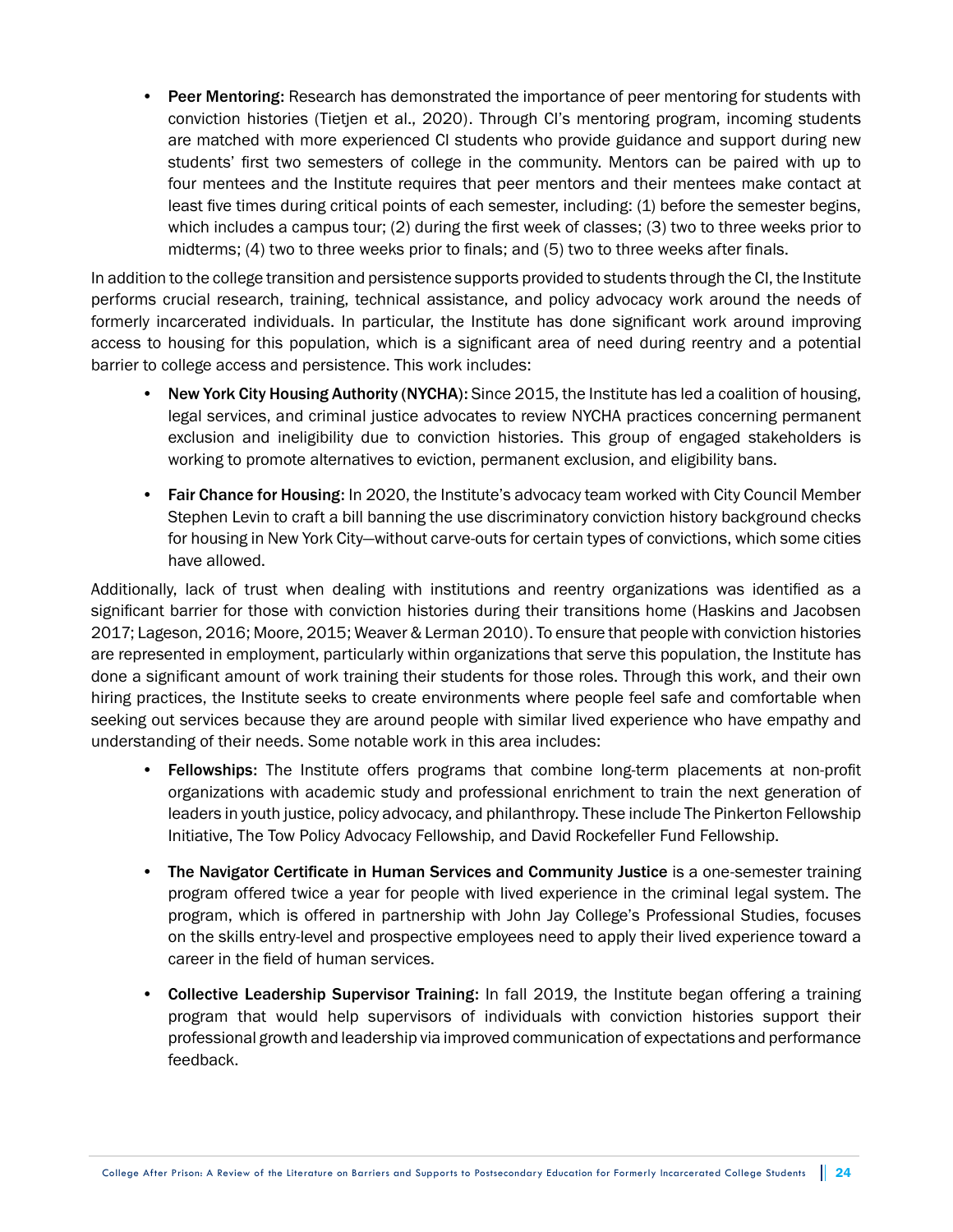Finally, the Institute has contributed significantly to helping individuals navigate the reentry process through informative guides and publications. These include (among others):

- [Mapping the City University of New York: The University's Commitment to Students Impacted](https://justiceandopportunity.org/research/mapping-the-city-university-of-new-york/)  [by the Criminal Legal System](https://justiceandopportunity.org/research/mapping-the-city-university-of-new-york/) (April 2020) details the scope of CUNY's policies and programs for students impacted by the criminal legal system. The report is based on interviews with over 85 people across CUNY and identifies opportunities for CUNY to better support and welcome those students.
- [Getting to Work with a Criminal Record: New York State License Guides](https://justiceandopportunity.org/research/getting-to-work-with-a-criminal-record-new-york-state-license-guides-2020-expanded-edition/) (June 2020 Expanded Edition) explains the process for people with conviction records to obtain licenses in 25, highdemand occupations and professions. This resource dispels myths and misinformation that often discourage people with convictions from pursuing employment and career paths that are actually available to them.
- [Getting the Record Straight: A Guide to Navigating Background Checks](https://justiceandopportunity.org/research/getting-the-record-straight-a-guide-to-navigating-background-checks/) (January 2021) is designed to help people with conviction records navigate the individual, institutional, and systemic barriers erected by background checks. This guide helps readers understand what appears on a conviction record, prepare for a background check, and be ready to respond to questions.

## **CUNY Justice Learning Collaborative**

In recent years, the Institute's policy team has embarked on efforts to make CUNY a more welcoming and supportive place for individuals with conviction histories. In September 2020, the Institute launched the CUNY Justice Learning Collaborative to convene CUNY leaders and stakeholders across campuses to identify how the University can better serve students with conviction histories. Although this work is relatively new, the work of the Collaborative (in addition to the work of CI and the Institute overall), aims to demonstrate that a focus on higher education is a viable strategy for supporting individuals when they transition back to the community and to provide evidence of promising strategies for addressing the needs of this group within CUNY and for the field of higher education overall.

## **College Access and Success Programmatic Needs and Limitations**

College access and success programs like CI that serve students with conviction histories are uniquely positioned to work alongside reentry programs and address the needs of those pursuing a postsecondary education. While the mission and purpose of these programs is to expand access to higher education for this population, it is extremely important that programs serving formerly incarcerated students receive sufficient funding to meet their needs. However, as Conway (2018) argues, the question of supporting access to higher education is too often framed solely in terms of the impact on recidivism and, by extension, the cost-benefit for taxpayers. These economically-based arguments are insufficient because they ignore the imperative of addressing the underlying structural inequities of mass incarceration and leave the issue of funding vulnerable to the perceptions of the general public and lawmakers who may not be inclined to see this investment as worthwhile (Conway, 2018). Therefore, examining access to higher education for this group must be decoupled from this framing, and funding for supportive programming and resources allotted to meet the needs of students with conviction histories.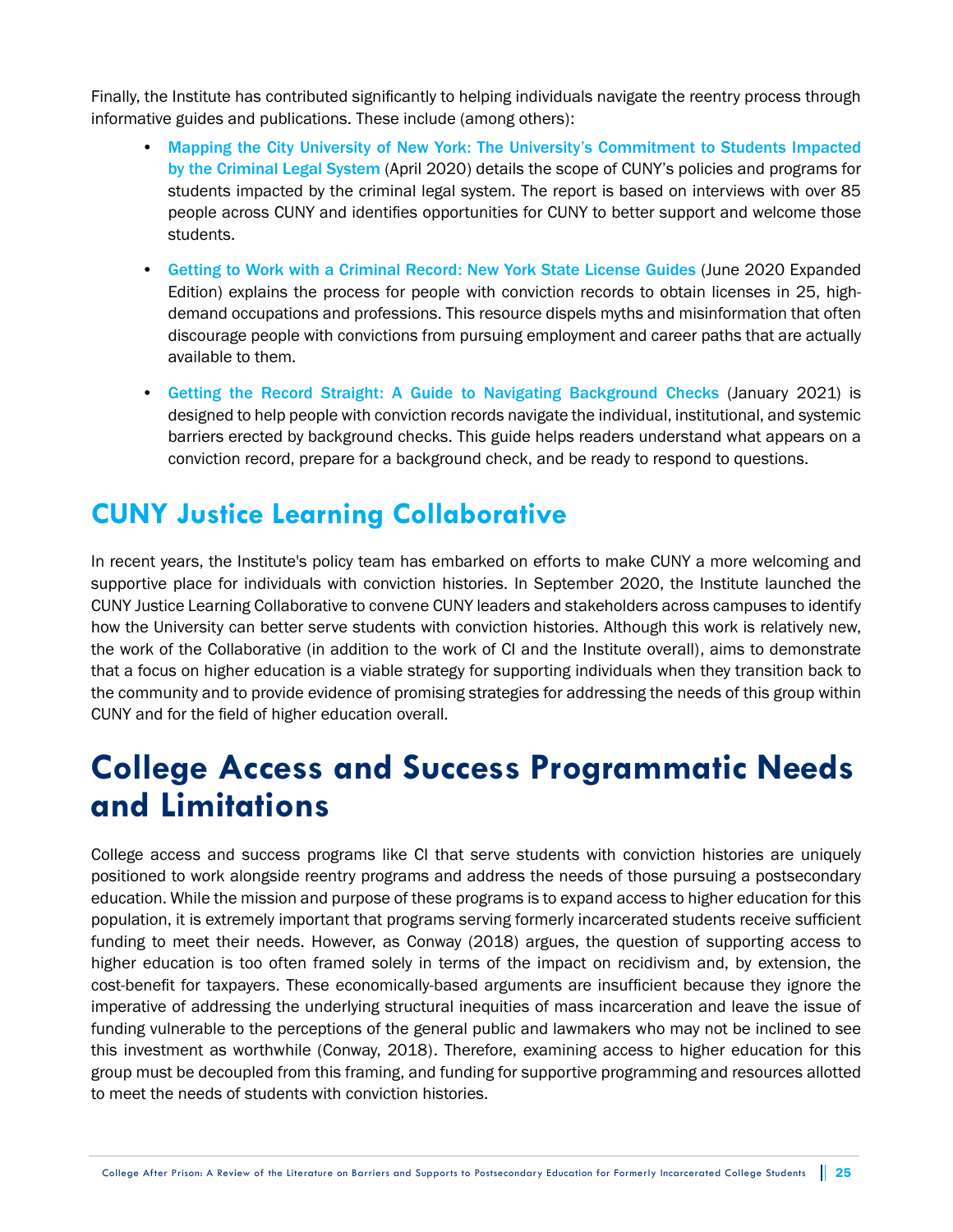In addition to securing funding, it is crucial that college access and success programs also have access to data that will be informative of how to best serve their students. Although research on these higher education programs is quite limited, previous literature has shown the importance of data availability for programs that serve marginalized groups (Barrat & Berliner, 2013). Access to robust and reliable data better enables programs to support students that they aim to serve. This is significant because, as discussed earlier, research finds that on-campus supports, for example, are a vital tool for other marginalized populations (Bosari, 2017; Burley, 2009; Hernandez & Naccarato, 2010). Moreover, access to data that is longitudinal and traces students' educational experiences over time would be significant to better understanding the educational trajectories of the population that these programs aim to serve. It is also important to note that while the availability of data regarding students' conviction histories may be difficult to obtain due to confidentiality, data on students' prior educational outcomes and the social supports that they utilized will better inform all future programming decisions.

In addition to the data needs of college access and success programs, there is also a need for extensive evaluations of such programs. In a 2018 address to the Secretaries Innovation Group, Dr. David Muhlhausen, director of the National Institute of Justice, underscored the need for rigorous research and evaluation to develop evidence-based practices for reentry programs, stating, "We have a long history of throwing money at problems without a good understanding of whether the programs are effective." (Mulhausen, 2018). As distinct but related programs, the same need applies to college access and success programs for students with conviction histories. An evaluation of higher education programs that serve students with conviction histories can provide strong evidence of replicable models and best practices that can be utilized by other programs in the field to address practical challenges. This includes navigating the difficulties of outreach and recruitment for a population contending with stigmatization and lack of trust and engagement with institutions. While there have been several studies that have evaluated the efficacy of reentry programs, there is less known about the effects of college access and success programs on the students that they serve. An evaluation of these programs should include a process assessment that will identify and analyze promising practices, strategic partnerships, and resources that programs utilize to serve students. It is also important to highlight that, in addition to a process assessment, an outcomes evaluation is also necessary to examine the effectiveness of these programs on the students that they serve. An outcomes analysis can include short, medium, and long-term outcomes. For example, outcomes of interest for college access and success programs can include college enrollment, retention, credits accumulation, grade point average (GPA), college graduation, and employment, as well as social, emotional, and cognitive growth for students served by these programs.

Finally, the data and evaluation needs of college access and success programs also underscores the need for further research regarding individuals with conviction histories in higher education more broadly. More specifically, there should be a closer examination of the educational backgrounds of individuals with previous conviction histories. For example, as opposed to solely focusing on the level of educational attainment of individuals that have conviction histories, future research could include qualitative analyses of their prior experiences with schooling and education to better understand how these experiences shaped their own perceptions of self and education. In turn, this can provide valuable insight and an opportunity to understand if these experiences make some individuals more or less likely to pursue higher education in the future. Such research would be an important contribution to the field of higher education access research in general and would further inform program development in this field.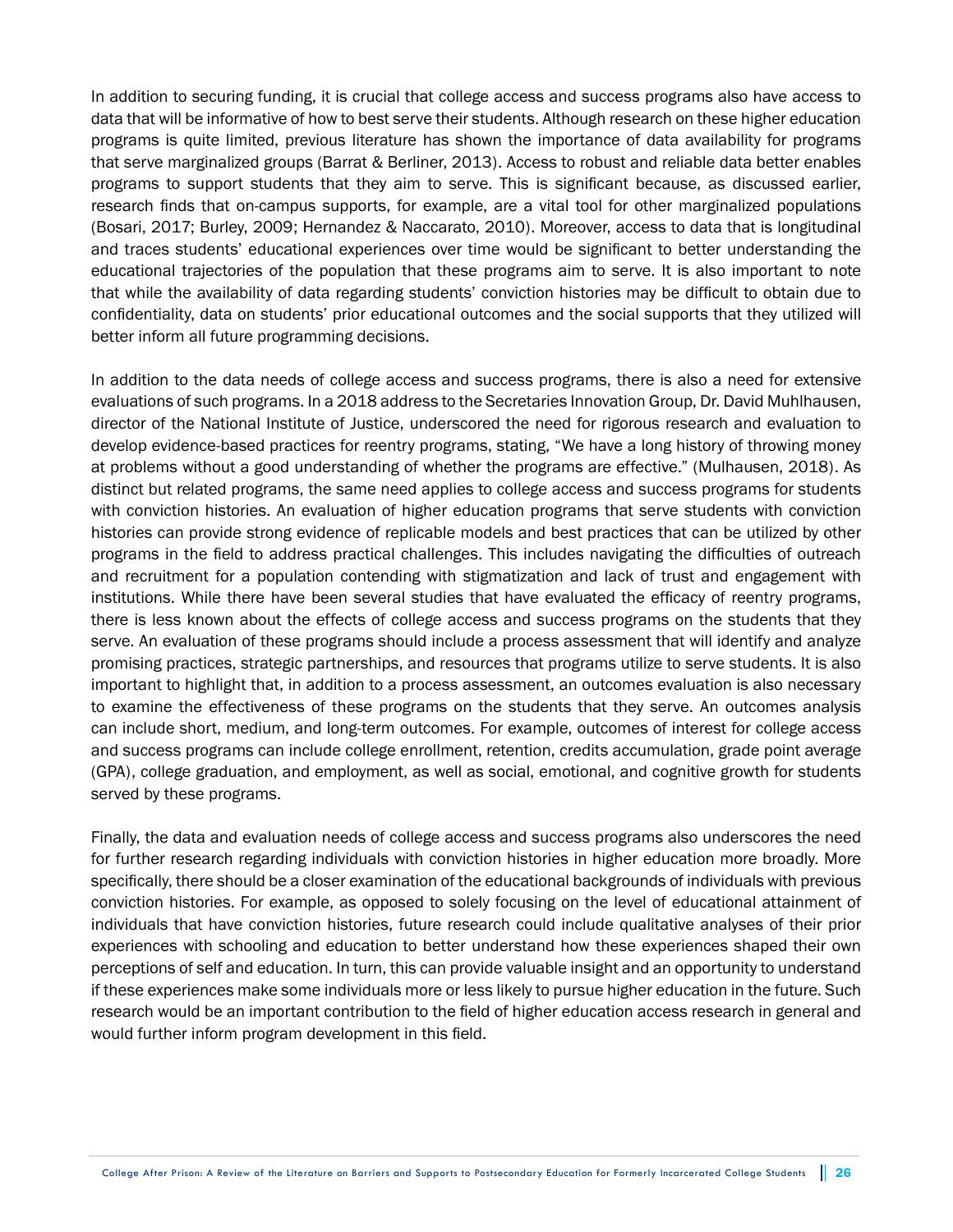# **References**

- AbuDagga, A., Wolfe, S., Carome, M., Phatdouang, A., & Torrey, E. (2016). Individuals with serious mental illnesses in county jails: A survey of jail staff's perspectives. Washington, DC: Public Citizen's Health Research Group & the Treatment Advocacy Center.
- Agan, A. Y., & Starr, S. B. (2016). Ban the box, criminal records, and statistical discrimination: A field experiment. University of Michigan Law and Economics Research Paper No. 16-012. Ann Arbor: University of Michigan.
- Allen, M. J. (2000). Teaching non-traditional students. APS Observer, 13(7), 16–17, 21, 23.
- Arria, A. M., Caldeira, K. M., Vincent, K. B., Winick, E. R., Baron, R. A., & O'Grady, K. E. (2013). Discontinuous college enrollment: Associations with substance use and mental health. Psychiatric Services, 64(2), 165-172.
- Aronson, P. (2008). Breaking barriers or locked out? Class based perceptions and experiences of postsecondary education. New directions for child and adolescent development, 2008(119), 41-54.
- Auerbach, R. P., Alonso, J., Axinn, W. G., Cuijpers, P., Ebert, D. D., Green, J. G., ... & Bruffaerts, R. (2016). Mental disorders among college students in the World Health Organization world mental health surveys. Psychological medicine, 46(14), 2955-2970.
- Baranger, J., Rousseau, D., Mastrorilli, M. E., & Matesanz, J. (2018). Doing time wisely: The social and personal benefits of higher education in prison. The Prison Journal, 98(4), 490-513.
- Barrat, V. X., & Berliner, B. (2013). The invisible achievement gap: Education outcomes of students in foster care in California's public schools. San Francisco: WestEd.
- Barry, A. E., Whiteman, S. D., & MacDermid Wadsworth, S. (2014). Student Service Members/Veterans in Higher Education: A Systematic Review. Journal of Student Affairs Research and Practice, 51(1), 30–42.
- Batiuk, M. E., Lahm, K. F., McKeever, M., Wilcox, N., & Wilcox, P. (2005). Disentangling the effects of correctional education: Are current policies misguided? An event history analysis. Criminal justice, 5(1), 55-74.
- Bauer, E. L., Crosse, S., McPherson, K., Friedman, J., Zacharia, J., Tapper, D., & Clarke, R. (2014). Evaluation of the New York City Justice Corps: Final Outcome Report.
- Benbenishty, R., Siegel, A., & Astor, R. A. (2017). School-related experiences of adolescents in foster care: A comparison with their high-school peers.
- Borsari, B., Yurasek, A., Miller, M. B., Murphy, J. G., McDevitt-Murphy, M. E., Martens, M. P., Darcy, M. G., & Carey, K. B. (2017). Student service members/veterans on campus: Challenges for reintegration. American Journal of Orthopsychiatry, 87(2), 166–175.
- Bowe, F. G. (2000). Universal design in education: Teaching nontraditional students. Westport, CT: Bergin & Garvey.
- Brinthaupt, T. M., & Eady, E. (2014). Faculty Members' Attitudes, Perceptions, and Behaviors Toward Their Nontraditional Students. Journal of Continuing Higher Education, 62(3), 131–140.
- Bronson, J. & Berzofsky, M. (2015). Special Report: Veterans in Prison and Jail, 2011–12. NCJ 249144, December 2015. The U.S. Department of Justice, Office of Justice Programs, Bureau of Justice Statistics. Accessed here: https://www.bjs.gov/content/pub/pdf/vpj1112.pdf
- Brown, W. B. (2011). From war zones to jail: Veteran reintegration problems. Justice Policy Journal, 8(1), 1-48.
- Burley, M. (2009). Foster care to college partnership: Evaluation of education outcomes for foster youth. Washington State Institute for Public Policy.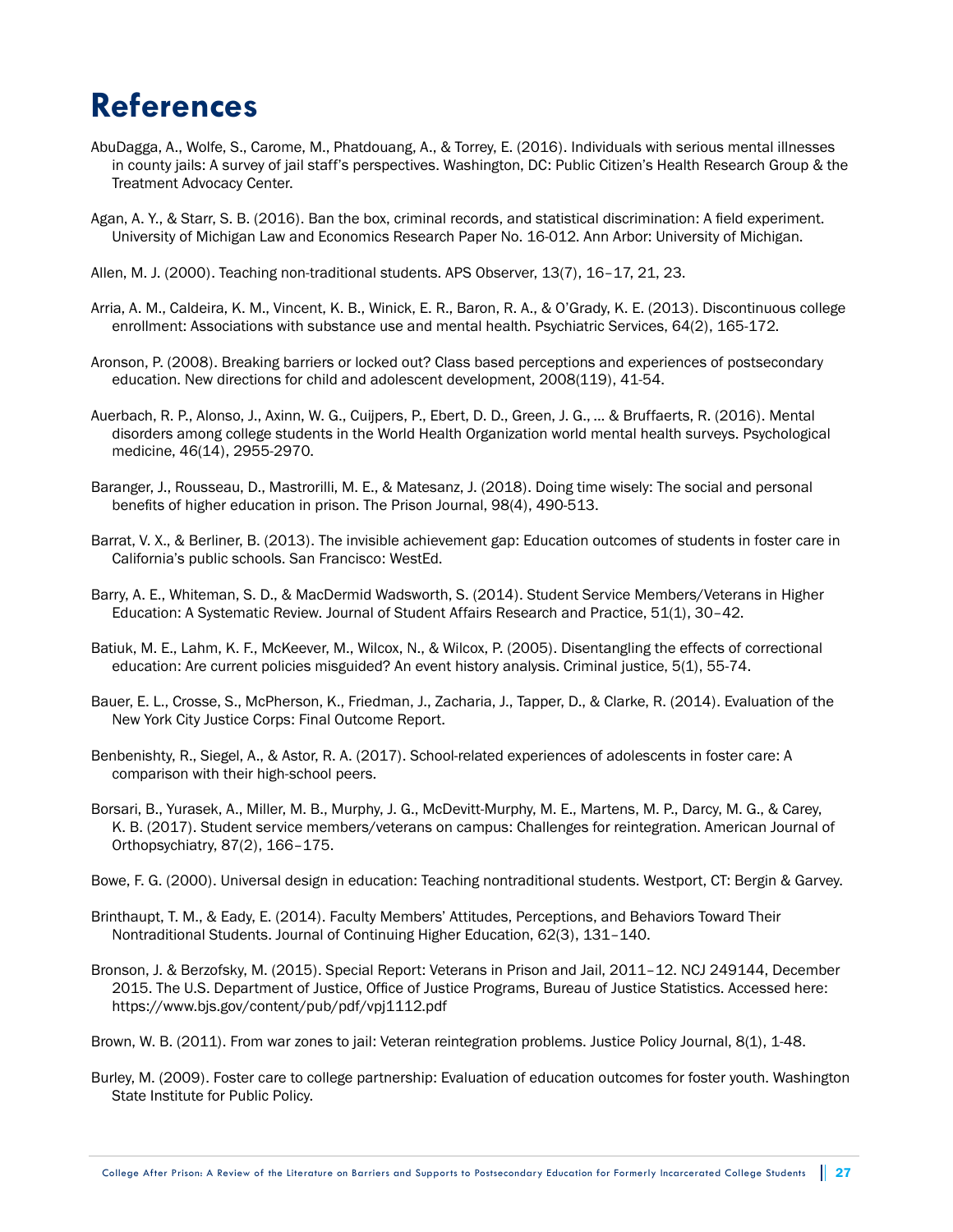- Carson, E. (2020). Data Collected Under the First Step Act, 2019. NCJ 254268, March 2020. The U.S. Department of Justice, Office of Justice Programs, Bureau of Justice Statistics. Accessed here: https://www.bjs.gov/content/pub/ pdf/dcfsa19.pdf
- Castro, E. L., & Zamani-Gallaher, E. (2018). Expanding quality higher education for currently and formerly incarcerated people: Committing to equity and protecting against exploitation. ASHE-NITE Paper Series.
- Cate, C. A. (2014). Million records project: Research from student veterans of America. Student Veterans of America, 33.
- Chamberlain, A. W., Gricius, M., Wallace, D. M., Borjas, D., & Ware, V. M. (2018). Parolee–parole officer rapport: Does it impact recidivism?. International Journal of Offender Therapy and Comparative Criminology, 62(11), 3581-3602.
- Chaudhri, S., Zweig, K. C., Hebbar, P., Angell, S., & Vasan, A. (2019). Trauma-informed care: a strategy to improve primary healthcare engagement for persons with criminal justice system involvement. Journal of general internal medicine, 34(6), 1048-1052.
- Chen, J. C. (2017). Nontraditional adult learners: The neglected diversity in postsecondary education. SAGE Open, 7(1), 2158244017697161.
- Conway, P. F. (2020). Getting the Debate Right: The Second Chance Pell Program, Governor Cuomo's Right Priorities Initiative, and the Involvement of Higher Education in Prison. Harvard Educational Review, 90(4), 598-616.
- Cotton, D.R.E., Nash, T., & Kneale, P. (2017). Supporting the retention of non-traditional students in higher Education using a resilience framework. European Educational Research Journal, 16(1), 62-79.
- Coulter, X., & Mandell, X. (2012). Adult higher education: Are we moving in the wrong direction? The Journal of Continuing Higher Education, 60, 40-42.
- Courtney, M., Dworsky, A., Brown, A., Cary, C., Love, K., & Vorhies, V. (2011). Midwest evaluation of the adult functioning of former foster youth: Outcomes at age 26. Chicago, IL: Chapin Hall at the University of Chicago.
- Courtney, M. E., Okpych, N. J., Charles, P., Mikell, D., Stevenson, B., Park, K., ... & Okpych, N. J. (2016). Findings from the California youth transitions to adulthood study (CalYOUTH): Conditions of youth at age 19. Chicago, IL: Chapin Hall at the University of Chicago, 19-3125.
- Courtney, M. E., Okpych, N. J., Park, K., Harty, J., Feng, H., Torres-Garcia, A., & Sayed, S. (2018). Findings from the California Youth Transitions to Adulthood Study (CalYOUTH): Conditions of youth at age 21. Chicago, IL: Chapin Hall at the University of Chicago.
- Cruce, T. M., & Hillman, N. W. (2012). Preparing for the silver tsunami: The demand for higher education among older adults. Research in Higher Education, 53, 593-613.
- Custer, B. D. (2016). College admission policies for ex-offender students: A literature review. Journal of Correctional Education, 67(2), 35.
- Davidson, J. C. (2015). The effects of a state need-based access grant on traditional and non-traditional student persistence. Higher Education Policy, 28(2), 235-257.
- Day, A., Dworsky, A., Fogarty, K., & Damashek, A. (2011). An examination of post-secondary retention and graduation among foster care youth enrolled in a four-year university. Children and Youth Services Review, 33(11), 2335– 2341.
- Day, A., Dworsky, A., & Feng, W. (2013). An Analysis of Foster Care Placement History and Post-Secondary Graduation Rates. Research in Higher Education Journal, 19.
- de Haan, M. (2011). The effect of parents' schooling on child's schooling: a nonparametric bounds analysis. Journal of Labor Economics, 29(4), 859-892.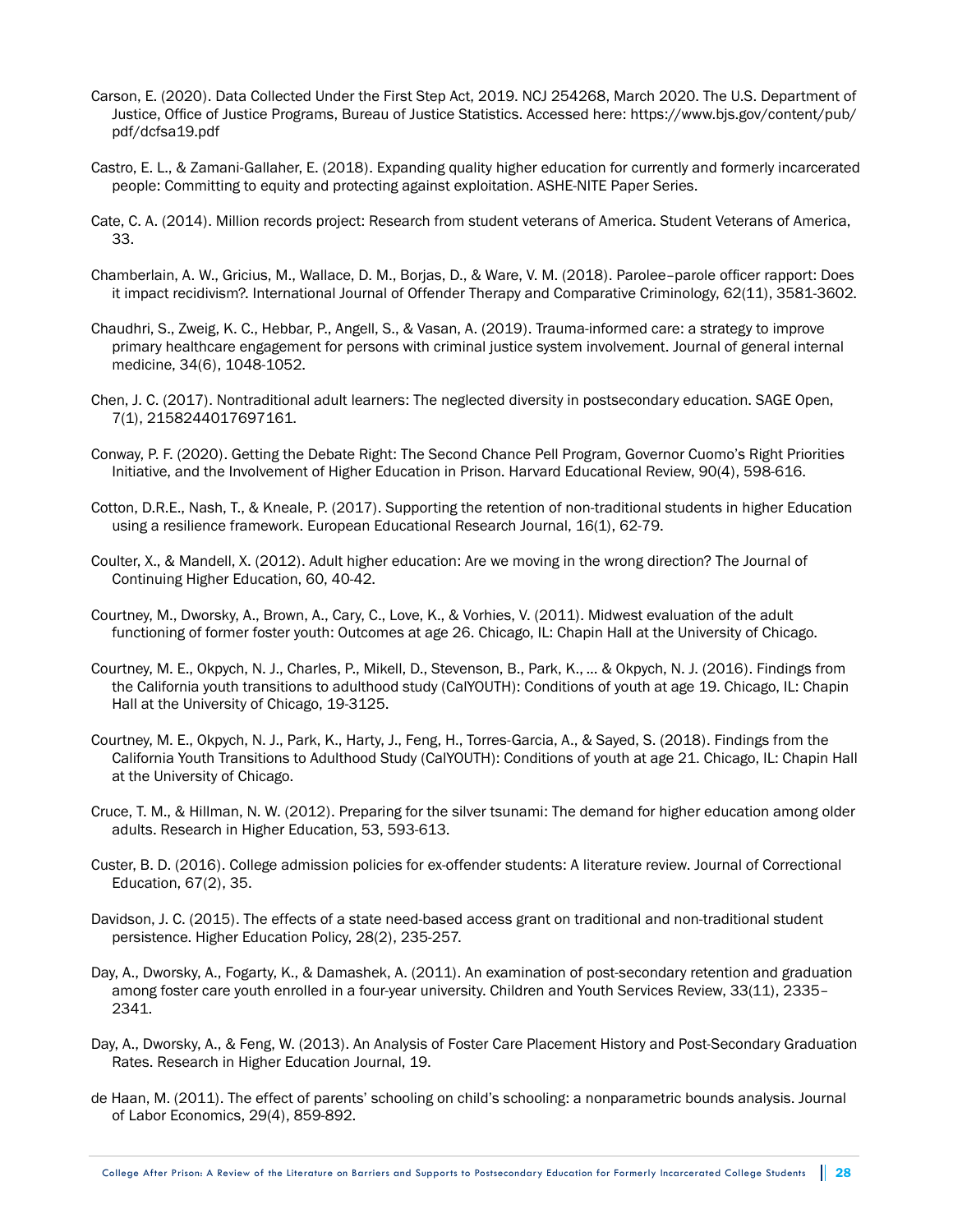- de la Fuente, J., Fernandez-Cabezas, M., Cambil, M., Vera, M.M., Gonzalez-Torres, MC., & Artuch-Garde R. (2017). Linear relationship between resilience, learning approaches, and coping strategies to predict achievement in undergraduate students. Frontiers in Psychology, 8(1039), 1-13.
- Demers, A. (2011). When veterans return: The role of community in reintegration. Journal of Loss and Trauma, 16, 160 –179. http://dx.doi.org/10.1080/15325024.2010.519281
- DeVeaux, M. I. (2013). The trauma of the incarceration experience. Harv. CR-CLL Rev., 48, 257.
- Dickerson, D. (2007). Background checks in the university admissions process: An overview of legal and policy considerations. Journal of College and University Law, 34(2), 419–506.
- DiRamio, D., Ackerman, R., & Mitchell, R. L. (2008). From combat to campus: Voices of student-veterans. NASPA journal, 45(1), 73-102.
- Doleac, J. L., & Hansen, B. (2016). Does "ban the box" help or hurt low-skilled workers? Statistical discrimination and employment outcomes when criminal histories are hidden (No. w22469). National Bureau of Economic Research.
- Duwe, G., Hallett, M., Hays, J., Jang, S. J., & Johnson, B. R. (2015). Bible college participation and prison misconduct: A preliminary analysis. Journal of Offender Rehabilitation, 54(5), 371-390.
- Elliott, M., Gonzalez, C., & Larsen, B. (2011). US military veterans transition to college: Combat, PTSD, and alienation on campus. Journal of Student Affairs Research and Practice, 48(3), 279-296.
- Evans, D. N., Szkola, J., & John, V. S. (2019). Going back to college? criminal stigma in higher education admissions in Northeastern US. Critical Criminology, 27(2), 291-304.
- Federal Bureau of Prisons (BOP). (2020). Inmate Statistics. BOP Statistics: Average Inmate Age. https://www.bop. gov/about/statistics/statistics\_inmate\_age.jsp
- Fischer, H. (2015). A Guide to U.S. Military Casualty Statistics: Operation Freedom's Sentinel, Operation Inherent Resolve, Operation New Dawn, Operation Iraqi Freedom, and Operation Enduring Freedom. Washington, DC: Congressional Research Service.
- Fried, J. (2006). Leaving prison doors behind, some find new doors open. New York Times. Retrieved from http://www. collegeinitiative.org/ci2/news/news/
- Gaes, G. G. (2008). The impact of prison education programs on post-release outcomes. Reentry Roundtable on Education, John Jay College of Criminal Justice, New York, March, 31.
- Gamez-Vargas, J., & Oliva, M. (2013). Adult Guidance for College: Rethinking Educational Practice to Foster Socially-Just College Success for All. Journal of College Admission, 221, 60–68.
- Gehring, T. (1997). Post-secondary education for inmates: An historical inquiry. Journal of Correctional Education, 46- 55.
- Gerber, J., & Fritsch, E. J. (1993). Prison Education and Offender Behavior: A Review of the Scientific Literature. Prison Education Research Project: Report 1.
- Goffman, E. (1968). Asylums: Essays on the social situation of mental patients and other inmates. Aldine Transaction.
- Grover, C. A. (2006). Teaching and mentoring nontraditional students. In W. Buskist & S. F. Davis (Eds.), Handbook of the teaching of psychology (pp. 149–152). Malden, MA: Blackwell Publishing.
- Hagan, B. O., Wang, E. A., Aminawung, J. A., Albizu-Garcia, C. E., Zaller, N., Nyamu, S., ... & Fox, A. D. (2018). History of solitary confinement is associated with post-traumatic stress disorder symptoms among individuals recently released from prison. Journal of Urban Health, 95(2), 141-148.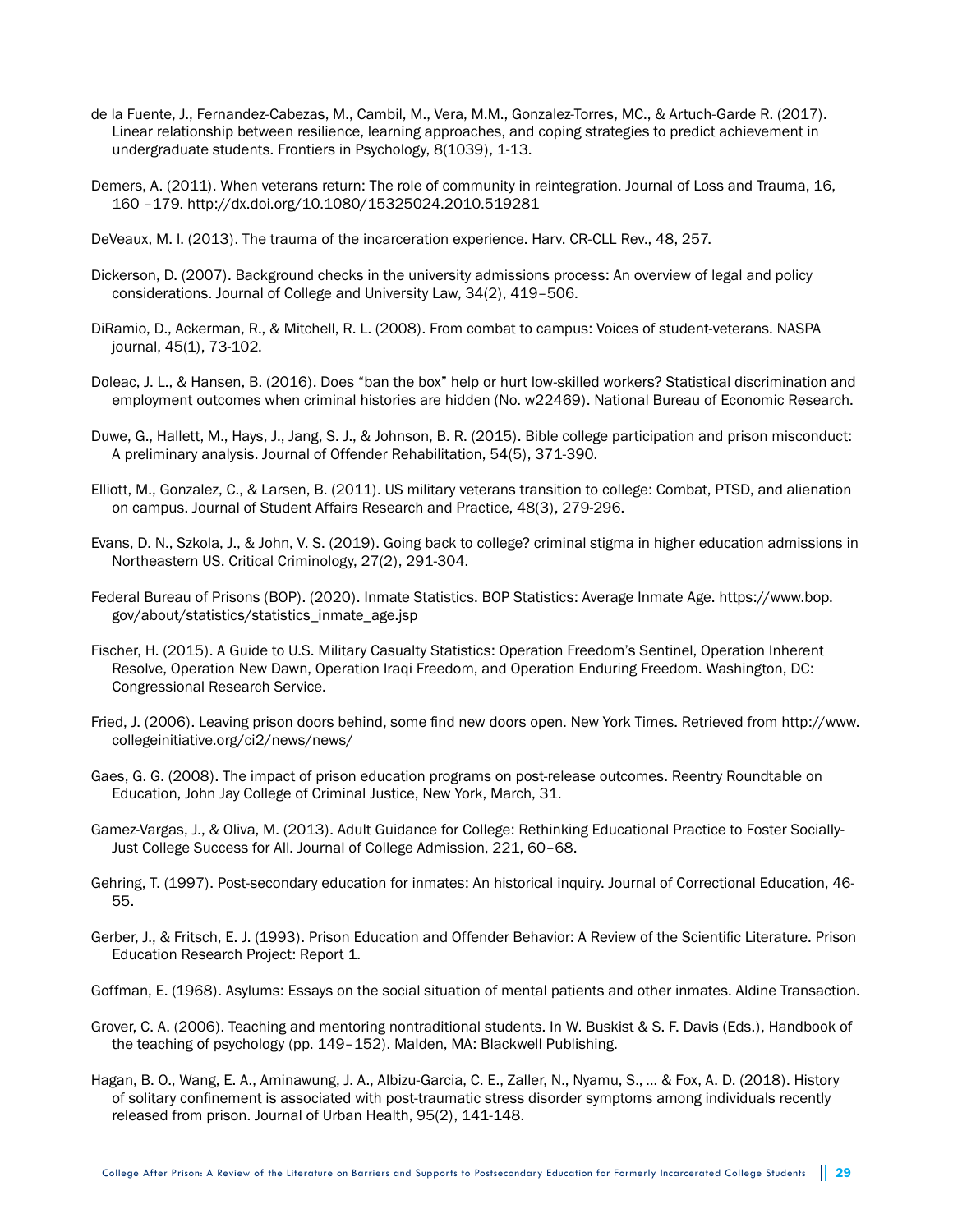- Halkovic, A., Fine, M., Bae, J., Campbell, L., Evans, D., Gary, C., Greene, C. A., Taylor, M., Tebout, R., Tewaji, A. (2013). Higher education and reentry: The gifts they bring. New York: John Jay Research. http://www.johnjayresearch.org/ pri/gifts.
- Halkovic, A., & Greene, A. C. (2015). Bearing Stigma, Carrying Gifts: What Colleges Can Learn from Students with Incarceration Experience. Urban Review: Issues and Ideas in Public Education, 47(4), 759–782.
- Hall, L. L. (2015). Correctional education and recidivism: Toward a tool for reduction. Journal of Correctional Education (1974-), 66(2), 4-29.
- Hammond, S. (2017). Student Veterans in Higher Education: A Conversation Six Decades in the Making. New Directions for Institutional Research, 2016(171), 11–21.
- Heckman, J. J., Humphries, J. E., & Veramendi, G. (2018). The nonmarket benefits of education and ability. Journal of human capital, 12(2), 282-304.
- Hernandez, L., & Naccarato, T. (2010). Scholarships and supports available to foster care alumni: A study of 12 programs across the US. Children and Youth Services Review, 32(5), 758-766.
- Holland, N. E. (2010). Postsecondary education preparation of traditionally underrepresented college students: A social capital perspective. Journal of Diversity in Higher Education, 3(2), 111–125. https://doi.org/10.1037/ a0019249
- Hopkins, C., Herrmann, D. J., Wilson, R. B., Allen, B., & Malley, L. (Eds.). (2010). Improving college education of veterans.
- Hunt, J., Eisenberg, D., & Kilbourne, A. M. (2010). Consequences of receipt of a psychiatric diagnosis for completion of college. Psychiatric Services, 61(4), 399-404.
- Jacobs, A., & Weissman, M. (2019). Mapping the Landscape of Higher Education in New York State Prisons. Prisoner Reentry Institute.
- Kelso Jr, C. E. (2000). Recidivism rates for two education programs' graduates compared to overall Washington state rates. Journal of Correctional Education, 233-236.
- Kim, R. H., & Clark, D. (2013). The effect of prison-based college education programs on recidivism: Propensity score matching approach. Journal of Criminal Justice, 41(3), 196-204.
- Kim, E., & Hargrove, D.T. (2013). Deficient or resilient: A Critical review of Black male academic success and persistence of higher education. The Journal of Negro Education, 82(3), 300-311.
- Kimora, D. (2008). The emerging paradigm in probation and parole in the United States. Journal of Offender Rehabilitation, 46(3-4), 1-11.
- Kirchner, M. J. (2015). Supporting Student Veteran Transition to College and Academic Success. Adult Learning, 26(3), 116–123.
- Lahm, K. F. (2009). Educational participation and inmate misconduct. Journal of Offender Rehabilitation, 48(1), 37- 52.
- Lantigua-Williams, J. (2016, November 17). Ban the Box Goes to College: Why Do Schools Ask Applicants About Their Criminal Histories? The Atlantic. https://www.theatlantic.com/politics/archive/2016/04/ban-the-box-comes-tocampus/480195/
- Lattimore, P.K., Barrick, K., Cowell, A., Dawes, D., Steffey, D., Tueller, S., & Visher, C.A. (2012). Prisoner reentry services: What worked for SVORI evaluation participants? Research Triangle Park, North Carolina: RTI International.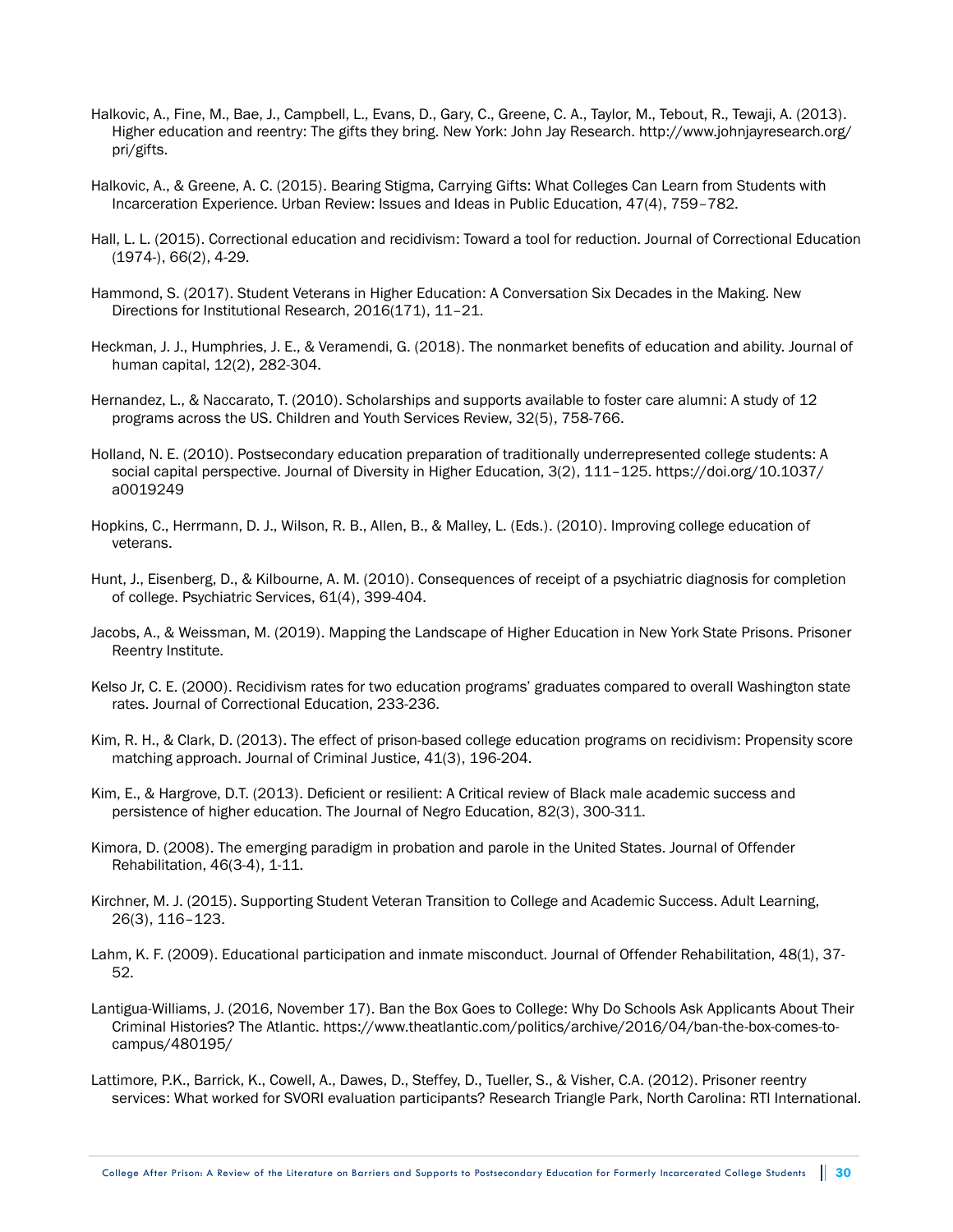- Liem, M., & Kunst, M. (2013). Is there a recognizable post-incarceration syndrome among released "lifers"?. International journal of law and psychiatry, 36(3-4), 333-337.
- Livingston Runell, L. (2015). Identifying desistance pathways in a higher education program for formerly incarcerated individuals. International Journal of Offender Therapy & Comparative Criminology, 61(8), 894-918.
- Livingston, W. G., Havice, P. A., Cawthon, T. W., & Fleming, D. S. (2011). Coming home: Student veterans' articulation of college re-enrollment. Journal of Student Affairs Research and Practice, 48(3), 315–331.
- Ma, J., Pender, M., & Welch, M. (2019). Education Pays 2019: The Benefits of Higher Education for Individuals and Society. The College Board. Trends in Higher Education Series. Accessed here: https://research.collegeboard.org/ pdf/education-pays-2019-full-report.pdf
- May, D. C., Stives, K. L., Wells, M. J., & Wood, P. B. (2017). Does Military Service Make the Experience of Prison Less Painful? Voices From Incarcerated Veterans. Criminal Justice Policy Review, 28(8), 770–789.
- McAndrew, L. M., Slotkin, S., Kimber, J., Maestro, K., Phillips, L. A., Martin, J. L., Credé, M. & Eklund, A. (2019). Cultural incongruity predicts adjustment to college for student veterans. Journal of Counseling Psychology, 66(6), 678–689.
- McDonald, D., Dyous, C., & Carlson, K. E. (2008). The effectiveness of prisoner reentry services as crime control: The Fortune Society. Abt Associates, Incorporated.
- McGuire, T. G., & Miranda, J. (2008). New evidence regarding racial and ethnic disparities in mental health: Policy implications. Health Affairs, 27(2), 393-403.
- McTier, T. S., Santa-Ramirez, S., & McGuire, K. M. (2017). A Prison to School Pipeline: College Students with Criminal Records and Their Transitions into Higher Education. Journal of Underrepresented & Minority Progress, 1(1), 8-22.
- Messina, V. (2014). In and out of uniform: The transition of Iraq and Afghanistan war veterans into higher education.
- Miller, B., Mondesir, J., Stater, T., & Schwartz, J. (2014). Returning to school after incarceration: Policy, prisoners, and the classroom. New Directions for Adult and Continuing Education, 2014(144), 69-77.
- Morales, E.E. (2014). Learning from success: How original research on academic resilience informs what college faculty can do to increase the retention of low socioeconomic status students. International Journal of Higher Education, 3(3), 92-102.
- Muhlhausen, D. B. (2018). Research on returning offender programs and promising practices. Washington: National Institute of Justice. Last modified June, 21, 2018.
- Nally, J., Lockwood, S., Knutson, K., & Ho, T. (2012). An evaluation of the effect of correctional education programs on post-release recidivism and employment: An empirical study in Indiana. Journal of Correctional Education (1974-), 63(1), 69-89.
- National Center for Education Statistics. (2015). Demographic and Enrollment Characteristics of Nontraditional Undergraduates: 2011–12. Table 1. Nontraditional Students Over Time: Percentage distribution of undergraduates, by selected characteristics: 1995–96, 1999–2000, 2003–04, 2007–08, and 2011–12 U.S. Department of Education. Institute of Education Sciences, National Center for Education Statistics.
- National Center for Education Statistics. (2019). Table 303.55. Total fall enrollment in degree-granting postsecondary institutions, by control and level of institution, attendance status, and age of student: 2017. U.S. Department of Education. Institute of Education Sciences, National Center for Education Statistics.
- National Reentry Resource Center. (2020). National Inventory of the Collateral Consequences of Conviction (NICCC) [Dataset]. U.S. Department of Justice, Bureau of Justice Assistance. https://niccc.csgjusticecenter.org/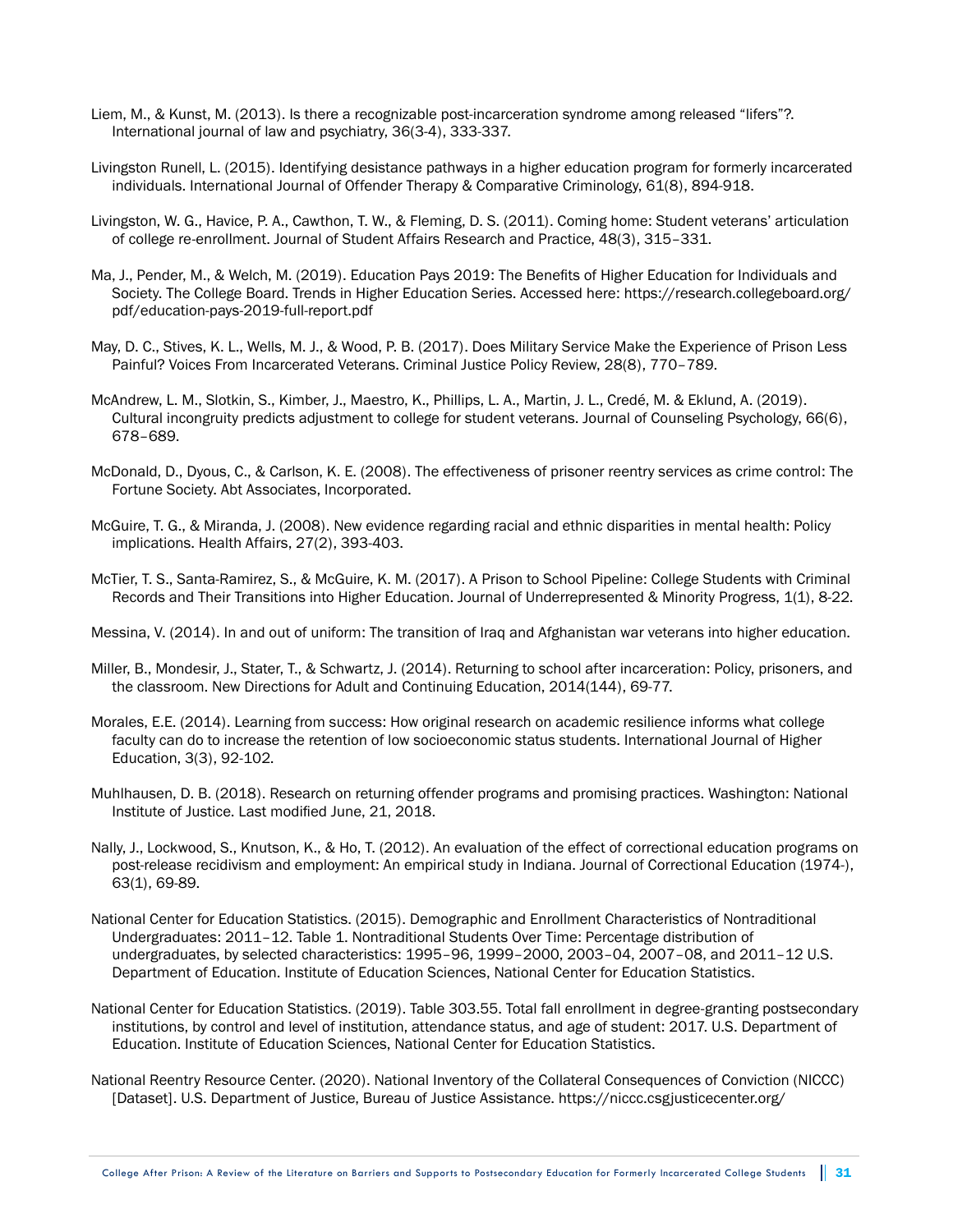- Olszewska, M. J. (2007). Undergraduate admission application as a campus crime mitigation measure: Disclosure of applicants' disciplinary background information and its relation to campus crime. Doctoral dissertation, East Carolina University.
- Osam, E. K., Bergman, M., & Cumberland, D. M. (2017). An Integrative Literature Review on the Barriers Impacting Adult Learners' Return to College. Adult Learning, 28(2), 54–60.
- Pager, D. (2003). The mark of a criminal record. American journal of sociology, 108(5), 937-975. Accessed here: http://faculty.washington.edu/matsueda/courses/587/readings/Pager%202003%20Mark.pdf
- Opsal, T., & Foley, A. (2013). Making it on the outside: Understanding barriers to women's post incarceration reintegration. Sociology Compass, 7(4), 265-277.
- Ositelu, M. O., & New America. (2019). Equipping Individuals for Life Beyond Bars: The Promise of Higher Education & Job Training in Closing the Gap in Skills for Incarcerated Adults. In New America. Accessed here: www.newamerica. org/education-policy/reports/equipping-individuals-life-beyond-bars
- Parker, E. A. (1990). The social-psychological impact of a college education on the prison inmate. Journal of Correctional Education, 140-146.
- Pecora, P. J. (2012). Maximizing educational achievement of youth in foster care and alumni: Factors associated with success. Children and Youth Services Review, 34(6), 1121-1129.
- Petersilia, J., & Turner, S. (1993). Intensive probation and parole. Crime and justice, 17, 281-335.
- Pierce, M. W., Runyan, C. W., & Bangdiwala, S. I. (2014). The Use of Criminal History Information in College Admissions Decisions. Journal of School Violence, 13(4), 359–376.
- Pompoco, A., Wooldredge, J., Lugo, M., Sullivan, C., & Latessa, E. J. (2017). Reducing inmate misconduct and prison returns with facility education programs. Criminology & Public Policy, 16(2), 515-547.
- Porporino, F. J., & Robinson, D. (1992). The correctional benefits of education: A follow-up of Canadian federal offenders participating in ABE. Journal of Correctional Education, 92-98.
- Prison Policy Initiative. (2018). States of incarceration: The global context 2018.
- Quiggins, A., Ulmer, J., Hainline, M. S., Burris, S., Ritz, R., & Van Dusen, R. (2016). Motivations and Barriers of Undergraduate Nontraditional Students in the College of Agricultural Sciences and Natural Resources at Texas Tech University. NACTA Journal, 60(3).
- Quigley, K. (2014). Impact of post-traumatic stress symptoms on college self-efficacy and student engagement among military members returning from deployment. Northcentral University.
- Ramirez, R. (2016). Reentry consideration for justice-involved women. Center for Effective Public Policy. Retrieved from https://cjinvolvedwomen.org/wpcontent/uploads/2016/07/Reentry-Considerations-for-Justice-Involved-Women-FINAL.pdf.
- Randolph, K. A., & Thompson, H. (2017). A systematic review of interventions to improve post-secondary educational outcomes among foster care alumni. Children and Youth Services Review, 79, 602–611.
- Redcross, C., Millenky, M., Rudd, T., & Levshin, V. (2011). More than a job: Final results from the evaluation of the Center for Employment Opportunities (CEO) transitional jobs program. OPRE Report, 18.
- Rios, S. J., & Rocco, T. S. (2014). From foster care to college: Barriers and supports on the road to postsecondary education. Emerging Adulthood, 2(3), 227-237.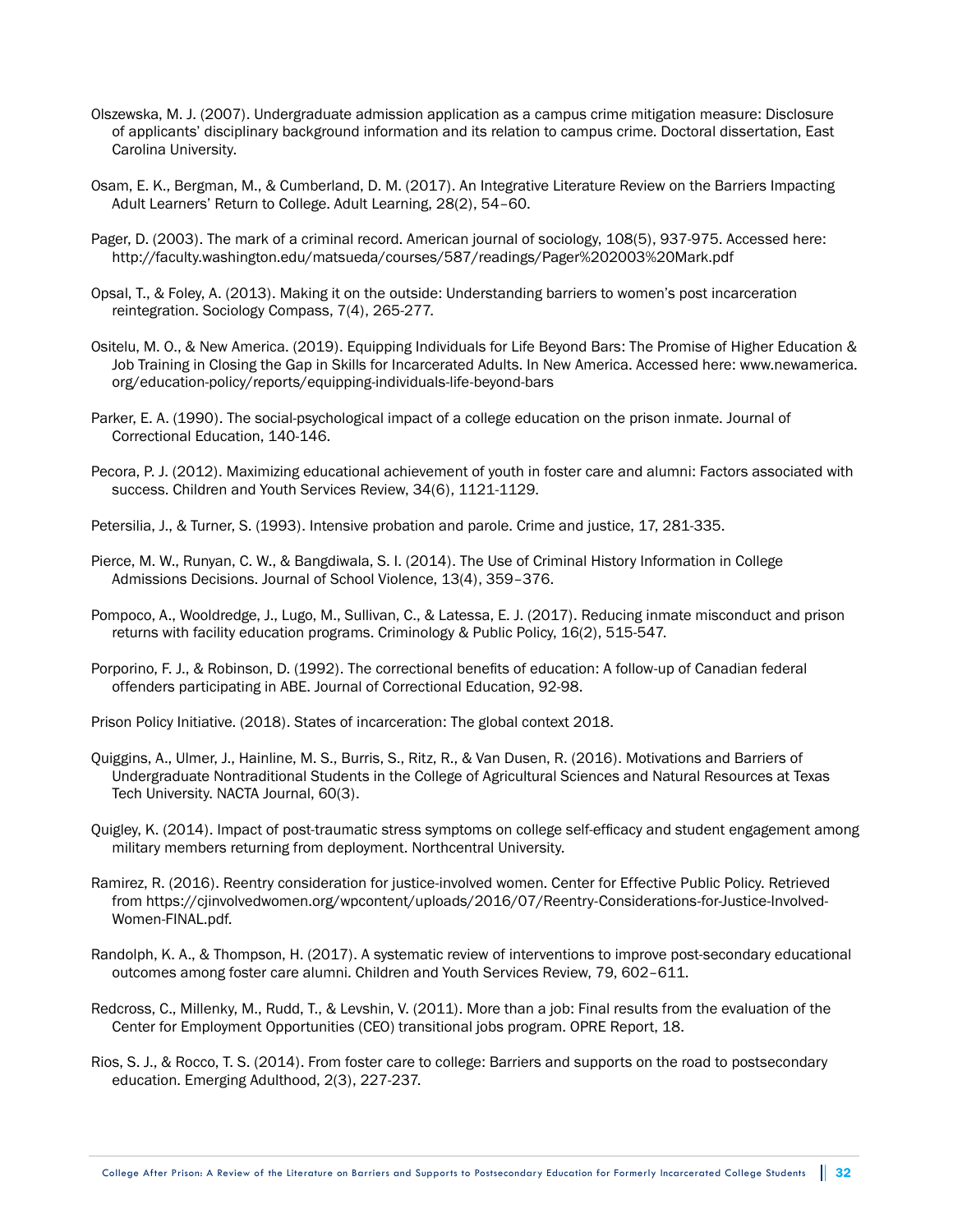- Rosenthal, A., NaPier, E., Warth, P., & Weissman, M. (2015). Boxed out: Criminal history screening and college application attrition. Retrieved from Center for Community Alternatives, Inc., website: https://www. communityalternatives.org/boxed-out/
- Ross, J. I. (2019). Getting a Second Chance with a University Education: Barriers & Opportunities. Interchange, 50(2), 175-186.
- Ross-Gordon, J. M. (2011). Research on adult learners: Supporting the needs of a student population that is no longer nontraditional. Peer Review, 13(1), 26.
- Rowley, L.L., & Hurtado, S. (2002). The Non-Monetary Benefits of an Undergraduate Education. University of Michigan: Center for the Study of Higher and Postsecondary Education.
- Rumann, C. B., & Hamrick, F. A. (2010). Student veterans in transition: Re-enrolling after war zone deployments. The Journal of Higher Education, 81(4), 431-458.
- Russell, K. J. (2013). Examining Barriers to Reentry Faced By Offenders in a Metropolitan County Jail and Community Setting.
- Rust, D. Z., & Ikard, W. L. (2016). Prior learning assessment portfolio completion: Improved outcomes at a public institution. The Journal of Continuing Higher Education, 64(2), 94–100.
- Rutherford, G., & Allegria, M. (2010). Returning home from Iraq and Afghanistan: Preliminary assessment of readjustment needs of veterans, service members, and their families. Washington, DC: The National Academies Press.
- Salazar, A. M. (2012). Supporting college success in foster care alumni: Salient factors related to postsecondary retention. Child Welfare, 91(5), 139.
- Salazar, A. M., Roe, S. S., Ullrich, J. S., & Haggerty, K. P. (2016). Professional and youth perspectives on higher education-focused interventions for youth transitioning from foster care. Children and Youth Services Review, 64, 23–34.

Sawyer, W., & Wagner, P. (2020). Mass incarceration: The whole pie 2020. Prison Policy Initiative, 24.

- Seiter, R. P., & Kadela, K. R. (2003). Prisoner reentry: What works, what does not, and what is promising. Crime & Delinquency, 49(3), 360-388.
- Shamsuddin, S. (2016). Taken out of context: Piecing together college guidance information in urban high schools. The Urban Review, 48(1), 101-122.
- Silva, M. R., Kleinert, W. L., Sheppard, A. V., Cantrell, K. A., Freeman-Coppadge, D. J., Tsoy, E., ... & Pearrow, M. (2017). The relationship between food security, housing stability, and school performance among college students in an urban university. Journal of College Student Retention: Research, Theory & Practice, 19(3), 284-299.
- Skobba, K., Meyers, D., & Tiller, L. (2018). Getting by and getting ahead: Social capital and transition to college among homeless and foster youth. Children and Youth Services Review, 94, 198-206.
- Sokoloff, N. J., & Schenck-Fontaine, A. (2017). College programs in prison and upon reentry for men and women: A literature review. Contemporary Justice Review, 20(1), 95-114.
- Steurer, S. J., Linton, J., Nally, J., & Lockwood, S. (2010). The top-nine reasons to increase correctional education programs. Corrections Today, 72(4), 40-43.
- Stewart, R., & Uggen, C. (2020). Criminal records and college admissions: A modified experimental audit. Criminology, 58(1), 156-188.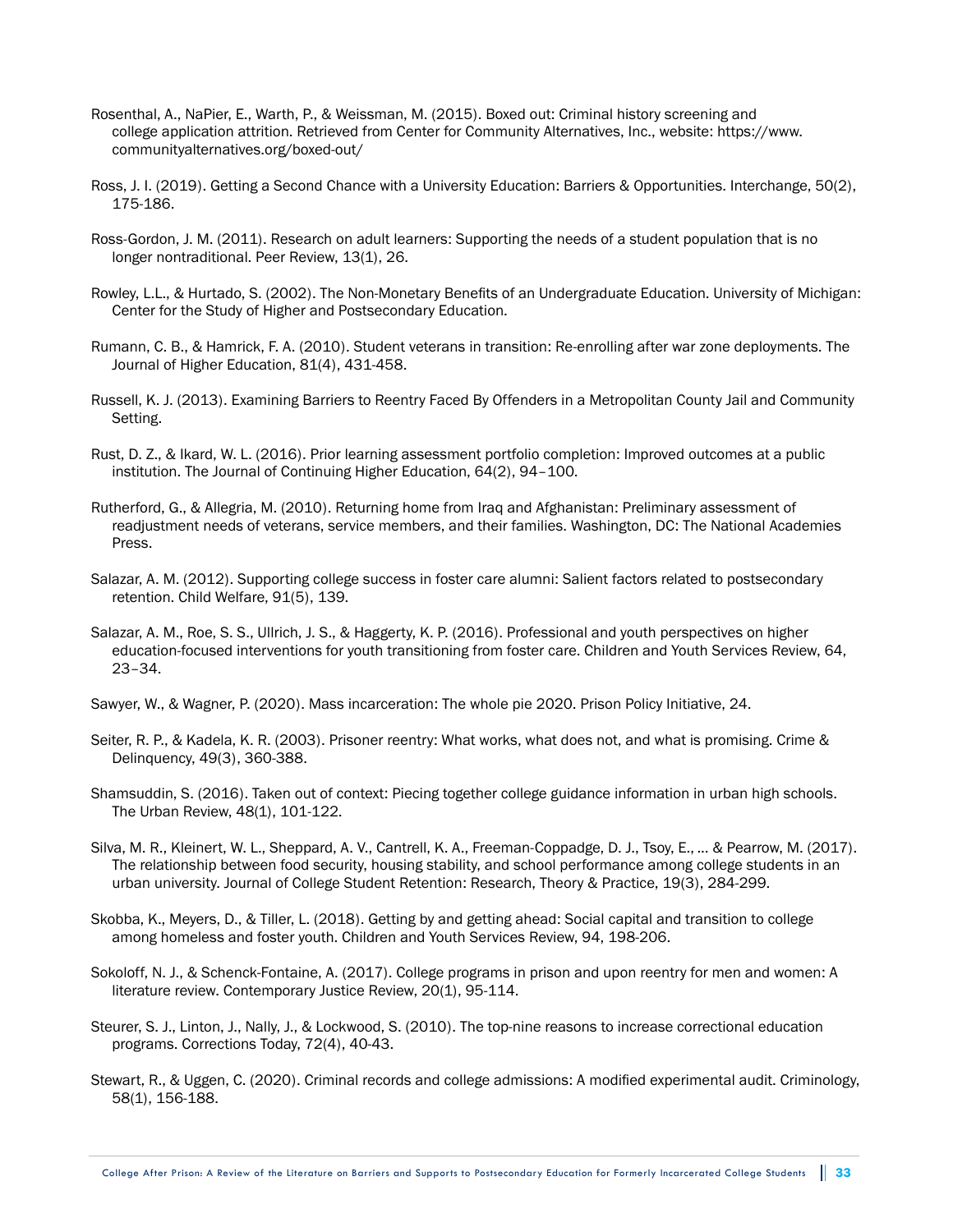- Strayhorn, T. L., Johnson, R. M., & Barrett, B. A. (2013). Investigating the college adjustment and transition experiences of formerly incarcerated Black male collegians at predominantly White institutions. Spectrum: A Journal on Black Men, 2(1), 73-98.
- Substance Abuse and Mental Health Services Administration (2020). After Incarceration: A Guide to Helping Women Reenter the Community. Rockville, MD: Substance Abuse and Mental Health Services Administration.
- Swanson, A. (2015). A shocking number of mentally ill Americans end up in prison instead of treatment. The Washington Post, 30.
- Taylor, J. M., Dunn, M., & Winn, S. K. (2015). Innovative orientation leads to improved success in online courses. Online Learning, 19, 1-9.
- Taylor, Z., & Bicak, I. (2019). What Is the FAFSA? An Adult Learner Knowledge Survey of Student Financial Aid Jargon. Journal of Adult and Continuing Education, 25(1), 94–112.
- Teranishi, R., & Briscoe, K. (2006). Social capital and the racial stratification of college opportunity. In HIGHER EDUCATION: (pp. 591-614). Springer, Dordrecht.
- Tietjen, G., Burnett, J., & Jessie, B. O. Onward and Upward–The Significance of Mentorship for Formerly Incarcerated Students.
- Thompson, A. C. (2008). Releasing prisoners, redeeming communities: Reentry, race, and politics. NYU Press.
- Torrey, E. F., Kennard, A. D., Eslinger, D., Lamb, R., & Pavle, J. (2010). More mentally ill persons are in jails and prisons than hospitals: A survey of the states. Arlington, VA: Treatment Advocacy Center, 1-18.
- Travis, J. (2005). But They All Come Back: Facing the Challenges of Prisoner Reentry. Washington, DC: The Urban Institute.
- Vacca, J. S. (2004). Educated prisoners are less likely to return to prison. Journal of Correctional Education, 297-305.
- Vallas, R., & Dietrich, S. (2014). One Strike and You're Out: How We Can Eliminate Barriers to Economic Security and Mobility for People with Criminal Records. Center for American Progress. Accessed here: https://cdn. americanprogress.org/wp-content/uploads/2014/12/VallasCriminalRecordsReport.pdf
- Weber, D. J. (2012). Academic success and well-being following OEF/OIF deployment (Doctoral dissertation, Arizona State University).
- Weissman, M., Rosenthal, A., Warth, P., Wolf, E., & Messina-Yauchzy, M. (2010). The use of criminal history records in college admissions reconsidered. New York: Center for Community Alternatives.
- Wells, R. (2008). Social and cultural capital, race and ethnicity, and college student retention. Journal of College Student Retention: Research, Theory & Practice, 10(2), 103-128.
- Western, B. (2018). Homeward: Life in the year after prison. Russell Sage Foundation.
- White, C. R., O'Brien, K., Pecora, P. J., Kessler, R. C., Sampson, N., Hwang, I., & Buher, A. (2012). Michigan foster care alumni study technical report. Seattle, WA: Casey Family Programs.
- Whiteman, S. D., Barry, A. E., Mroczek, D. K., & MacDermid Wadsworth, S. (2013). The development and implications of peer emotional support for student service members/veterans and civilian college students. Journal of Counseling Psychology, 60(2), 265–278.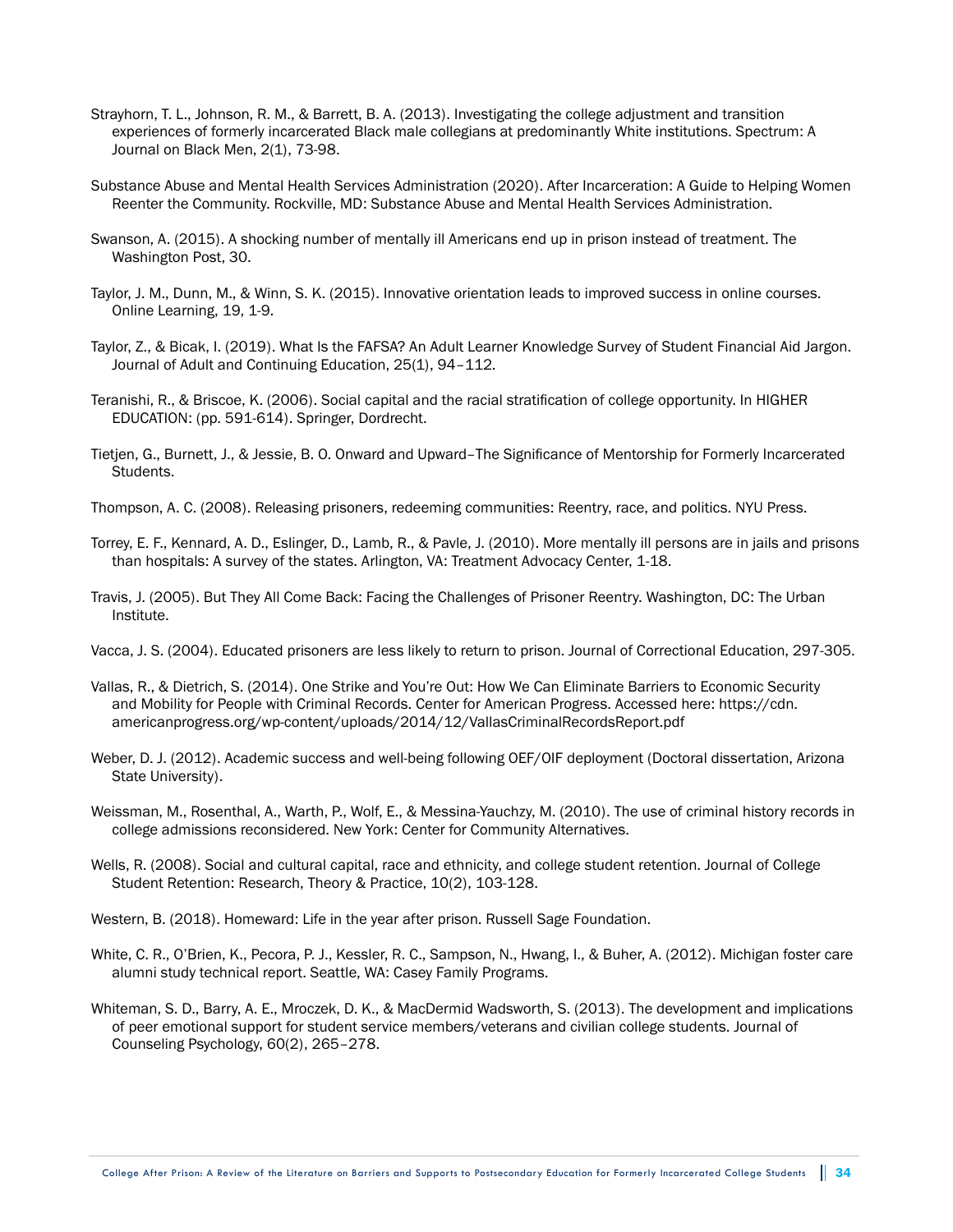- Wiegmann, W., Putnam-Hornstein, E., Barrat, V. X., Magruder, J., & Needell, B. (2014). The invisible achievement gap, part 2: How the foster care experiences of California public school students are associated with their education outcomes. Cited in State of California, Department of Social Services.(2015). California's child welfare continuum of care reform, 10.
- Williams, J. M., Spencer, Z., & Wilson, S. K. (2020). I am Not Your Felon: Decoding the Trauma, Resilience, and Recovering Mothering of Formerly Incarcerated Black Women. Crime & Delinquency, 0011128720974316.
- The World Bank. (n.d.). Population, total United States | Data. Accessed here: https://data.worldbank.org/indicator/ SP.POP.TOTL?locations=US
- Youngmin Yi, & Wildeman, C. (2018). Can Foster Care Interventions Diminish Justice System Inequality? Future of Children, 28(1), 37–58.